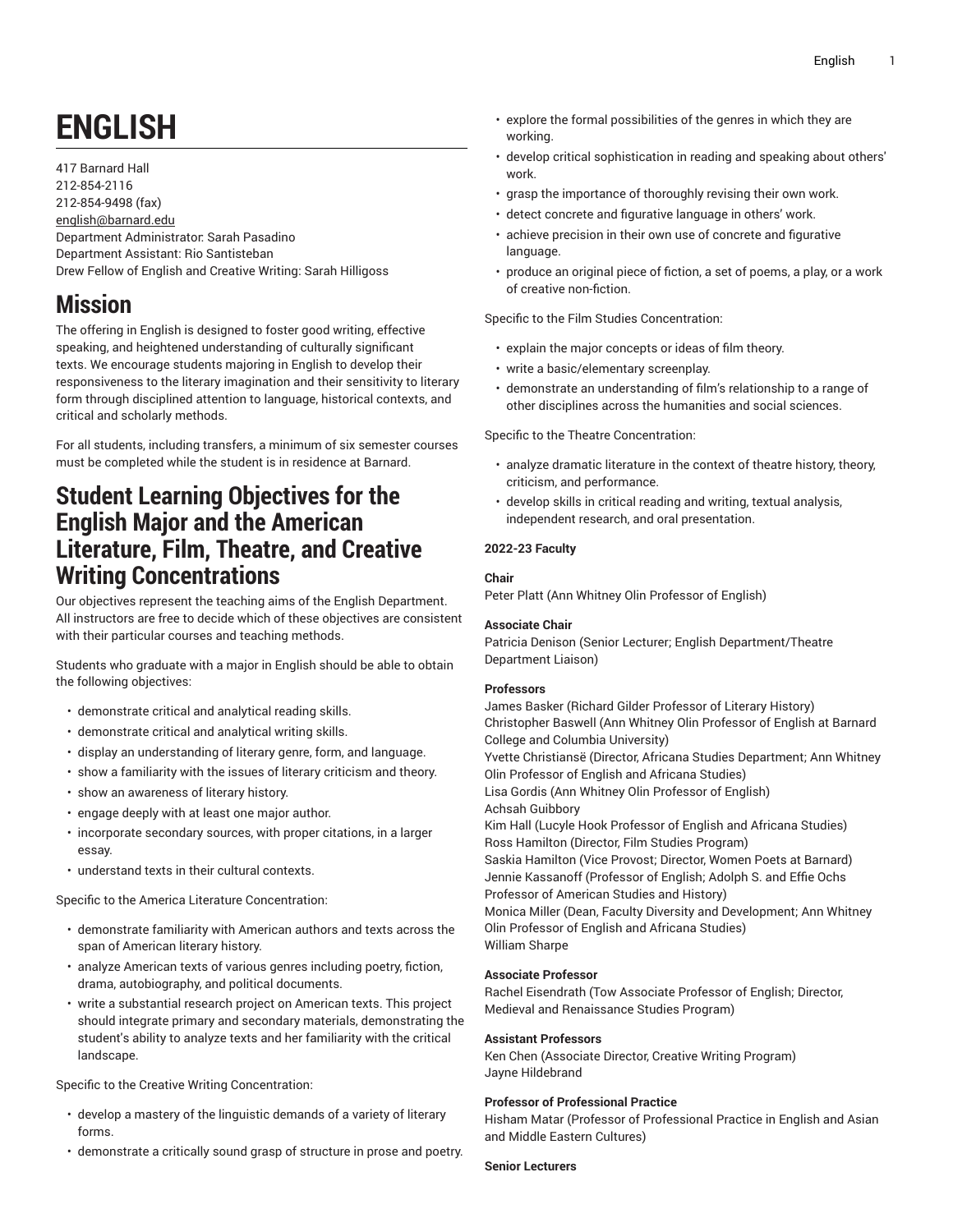Pamela Cobrin (Co-Director, First-Year Seminar Program; Director, Writing Program; Director, Speaking Program) Peggy Ellsberg Wendy Schor-Haim (Director, First-Year Writing Program) Maura Spiegel (Term) Margaret Vandenburg

#### **Lecturers**

Meredith Benjamin (Lecturer in First-Year Writing) Benjamin Breyer (Lecturer in First-Year Writing) Vrinda Condillac (Lecturer in First-Year Writing; Interim Associate Director, First-Year Writing Program) Daniela Kempf (Associate Director, Speaking Program) Cecelia Lie-Spahn (Lecturer in English; Director, First-Year Writing Workshop Program; Associate Director, First-Year Writing Program) Andrew Lynn (Lecturer in First-Year Writing) Duygu Ula (Lecturer in First-Year Writing) Alexandra Watson (Lecturer in First-Year Writing; Associate Director, Writing Program)

#### **Anna Quindlen Writer in Residence**

Jennifer Finney Boylan

**Distinguished Journalist in Residence** Maria Hinojosa

#### **Term Assistant Professors**

Atefeh Akbari Shamirzadi Kristin Sánchez Carter Kristi Cassaro Nathan Gorelick Eugene Petracca

#### **Term Lecturer**

Monica Cohen (Term Lecturer in Comparative Literature, English, and First-Year Seminar) Michael Shelichach (Term Lecturer in First-Year Writing) Elizabeth Weybright (Term Lecturer in First-Year Writing)

#### **Term Associates**

Quincy Jones (Term Associate in First-Year Writing) Francesca Ochoa (Term Associate in First-Year Writing)

#### **Post-Doctoral Fellows**

Andrew Ragni (Post-Doctoral Fellow in First-Year Writing) Penelope Meyers Usher (Post-Doctoral Fellow in First-Year Writing and First-Year Writing Workshop)

#### **Adjunct Associate Professors**

Jonathan Beller Catherine Barnett (Visiting Writer) Nellie Hermann (Visiting Writer) Alexandra Horowitz Patricia Spears Jones (Visiting Writer) Ellen McLaughlin (Visiting Writer) Kathleen Tolan (Visiting Writer)

#### **Adjunct Assistant Professors**

Zaina Arafat (Visiting Writer) Liana Finck (Visiting Writer) Brionne Janae (Visiting Writer) Anna Solomon (Visiting Writer) Weike Wang (Visiting Writer)

#### **Adjunct Lecturers**

Mary Cregan Maxine Krenzel Linn Cary Mehta John Pagano Jennifer Rosenthal Sarah Schwartz

#### **Adjunct Associates**

Sasha Bonét Shelly Fredman

### **Jump to a Section**

[Requirements](#page-1-0) for the Major ([p. 2\)](#page-1-0) American Literature [Concentration](#page-2-0) ([p. 3](#page-2-0)) Creative Writing [Concentration](#page-2-1) ([p. 3\)](#page-2-1) [Film Studies Concentration](#page-3-0) ([p. 4\)](#page-3-0) Theatre [Concentration \(p. 4\)](#page-3-1) [Requirements](#page-4-0) for the Minor ([p. 5\)](#page-4-0)

## <span id="page-1-0"></span>**Requirements for the Major**

A major program consists of at least ten courses that are a minimum of 35 credits in total. Six of the ten must be taken at Barnard or Columbia.

| ENGL BC3193                                                                                                                                                               | Critical Writing (Best taken in the<br>sophomore year.)                   |          |
|---------------------------------------------------------------------------------------------------------------------------------------------------------------------------|---------------------------------------------------------------------------|----------|
| ENGL BC3159 and ENGL BC3160 The English Colloquium.                                                                                                                       |                                                                           | 8        |
| Two courses in literature written before 1900. <sup>2</sup>                                                                                                               |                                                                           | $6 - 8$  |
| Three electives chosen from the entire English Department offering.<br>excluding The English Conference. One of these courses must be a<br>literature class. <sup>3</sup> |                                                                           | $9 - 12$ |
|                                                                                                                                                                           | Two senior seminars given by the Barnard English Department. <sup>4</sup> | 8        |
| A course in American literature. It can simultaneously fulfill other<br>requirements (elective, before 1900, etc.) where appropriate.                                     |                                                                           | $3 - 4$  |

**1**

Taken in the junior year. All sections of BC3159 (fall semester) are on the Renaissance; all sections of BC3160 (spring semester) are on the Enlightenment. Students may substitute three courses for the two semesters of Colloquium. At least one of these three must cover literature before 1660 (i.e., Medieval or Renaissance); one other must cover literature of the 17th or 18th century (i.e., The Age of Enlightenment); the last can cover either literature before 1660 or literature of the 17th or 18th century. Students may also take one Colloquium and two substitutions, as long as one of the substitutions covers literature of the same period as the Colloquium it replaces. The other substitution may cover either literature of that same time period or literature of the time period of the other Colloquium. In either case, one of the courses used as a substitution for either Colloquium will also count towards satisfying the "before 1900" requirement. Please note that only one Colloquium substitution may be a Shakespeare course. For further details, refer to the Substitutions tab above.

**2**

If you have substituted courses for the Colloquium requirement, *one* of the substitutions will count towards fulfillment of this requirement. For details, refer to the Substitutions tab above.

**3**

With the approval of the Chair of the Barnard Department of English, one course based in the literature of a foreign language (in English translation or in the original language) can count as an elective.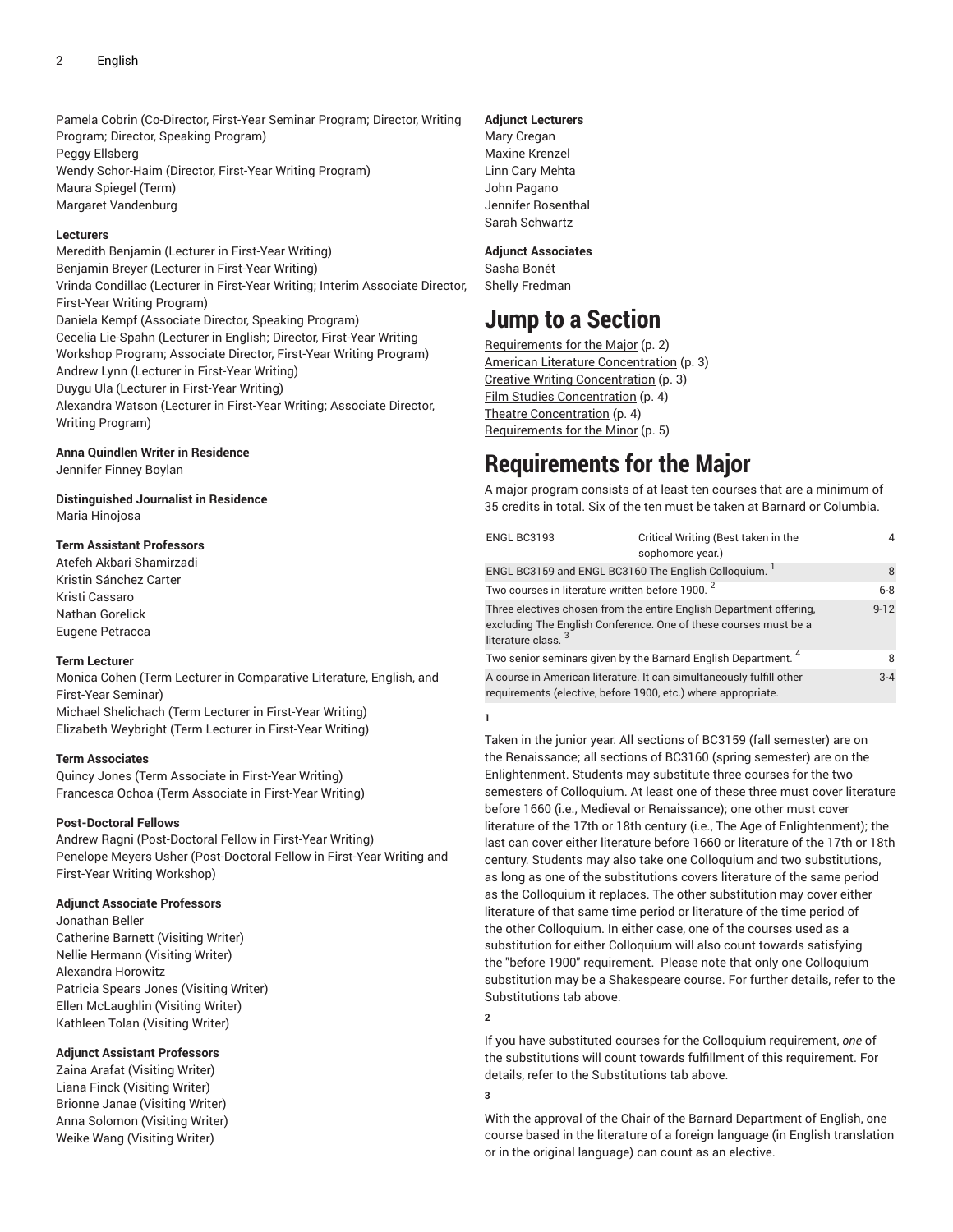**4**

Seniors who wish to substitute an independent study for a senior seminar should consult the Chair of the English Department. Permission is given rarely and only to proposals meeting the criteria specified under the guidelines for ENGL BC3999 Independent Study.

## <span id="page-2-0"></span>**Concentrations in the Major**

### **American Literature**

An English major with a concentration in American literature consists of 10 courses that are a minimum of 35 credits in total. Six of the 10 must be taken at Barnard or Columbia. Students interested in an American literature concentration should consult with Prof. Lisa [Gordis](https://english.barnard.edu/profiles/lisa-gordis/).

| ENGL BC3193                                                                                                       | Critical Writing (Best taken in the<br>sophomore year.) | 4       |
|-------------------------------------------------------------------------------------------------------------------|---------------------------------------------------------|---------|
| ENGL BC3159 and ENGL BC3160 The English Colloquium.                                                               |                                                         | 8       |
| Two courses in literature written before 1900. One of these courses<br>must be either 2                           |                                                         | $6 - 7$ |
| ENGL BC3179                                                                                                       | American Literature to 1800                             |         |
| or ENGL BC3180                                                                                                    | American Literature, 1800-1870                          |         |
| One survey course on American literature between 1871 and the present,<br>either                                  |                                                         | 3       |
| ENGL BC3181                                                                                                       | American Literature, 1871-1945                          |         |
| or ENGL BC3183                                                                                                    | American Literature since 1945                          |         |
| An additional American literature course.                                                                         |                                                         | $3 - 4$ |
| An elective chosen from the entire English Department offering,<br>excluding The English Conference. <sup>3</sup> |                                                         | $3 - 4$ |
| Two senior seminars, one of which must focus on American literature.                                              |                                                         | 8       |

**1**

Taken in the junior year. All sections of BC3159 (fall semester) are on the Renaissance; all sections of BC3160 (spring semester) are on the Enlightenment. Students may substitute three courses for the two semesters of Colloquium. At least one of these three must cover literature before 1660 (i.e., Medieval or Renaissance); one other must cover literature of the 17th or 18th century (i.e., The Age of Enlightenment); the last can cover either literature before 1660 or literature of the 17th or 18th century. Students may also take one Colloquium and two substitutions, as long as one of the substitutions covers literature of the same period as the Colloquium it replaces. The other substitution may cover either literature of that same time period or literature of the time period of the other Colloquium. In either case, one of the courses used as a substitution for either Colloquium will also count towards satisfying the "before 1900" requirement. Please note that only one Colloquium substitution may be a Shakespeare course. For further details, refer to the Substitutions tab above.

**2**

If you have substituted courses for the Colloquium requirement, *one* of the substitutions will count towards fulfillment of this requirement. For details, refer to the Substitutions tab above.

**3**

With the approval of the Chair of the Barnard Department of English, one course based in the literature of a foreign language (in English translation or in the original language) can count as an elective.

### <span id="page-2-1"></span>**Creative Writing**

An English major with a concentration in creative writing consists of 11 courses that are a minimum of 38 credits in total. Six of the 11 must be taken at Barnard or Columbia. The creative writing concentration

differs from the others in that students must submit an application to be considered for it.

Interested majors must be either in the second semester of their sophomore year or a junior to apply. Applications are due by the last day of the advanced registration period in that semester (occurring in mid-April for the spring semester or in mid-November for the fall semester). **The application deadline for English majors who are second semester sophomores or juniors in spring 2022 will be 11:59 pm ET on Friday, April 22, 2022**.

Applications must consist of 15-20 pages of prose (including fiction, personal narrative, creative non-fiction or playwriting) and/or poetry writing, and must be submitted online via the Barnard [Creative](https://goo.gl/forms/GOXDg58Ofqz0bGv13/) Writing [Concentration](https://goo.gl/forms/GOXDg58Ofqz0bGv13/) Application Form.

Students interested in a creative writing concentration should consult with Prof. Ken [Chen](https://english.barnard.edu/profiles/ken-chen/) or [Sarah Hilligoss](mailto:shilligo@barnard.edu) [\(shilligo@barnard.edu](shilligo@barnard.edu)).

| ENGL BC3193                                                                                                                                                                                                                               | Critical Writing (Best taken in the<br>sophomore year.)                  | 4       |
|-------------------------------------------------------------------------------------------------------------------------------------------------------------------------------------------------------------------------------------------|--------------------------------------------------------------------------|---------|
| ENGL BC3159 and ENGL BC3160 The English Colloquium. <sup>1</sup>                                                                                                                                                                          |                                                                          | 8       |
| Two courses in literature before 1900. <sup>2</sup>                                                                                                                                                                                       |                                                                          | $6 - 8$ |
| advanced.                                                                                                                                                                                                                                 | Two creative writing courses, preferably one introductory and one        | 6       |
| Introductory writing courses include                                                                                                                                                                                                      |                                                                          |         |
| ENGL BC3105 through ENGL BC3113                                                                                                                                                                                                           |                                                                          |         |
| ENGL BC3120                                                                                                                                                                                                                               | Creative Non-Fiction: Making Facts Sing                                  |         |
| ENGL BC3122                                                                                                                                                                                                                               | Creative Non-Fiction: The Gendered<br>Memoir                             |         |
| ENGL BC3134                                                                                                                                                                                                                               | CREATIVE NON-FICTION                                                     |         |
| Advanced writing courses include                                                                                                                                                                                                          |                                                                          |         |
| ENGL BC3114 through ENGL BC3118                                                                                                                                                                                                           |                                                                          |         |
| ENGL BC3125                                                                                                                                                                                                                               | ADVANCED POETRY WRITING II                                               |         |
| ENGL BC3126                                                                                                                                                                                                                               | <b>Advanced Projects in Prose Writing</b>                                |         |
| ENGL BC3132                                                                                                                                                                                                                               | <b>Fiction Writing: Longer Forms</b>                                     |         |
| <b>ENGL BC3150</b>                                                                                                                                                                                                                        | Invention, Revision, and Imagination                                     |         |
| <b>ENGL BC3152</b>                                                                                                                                                                                                                        | <b>Creative Nonfiction: The Queer Story</b>                              |         |
| ENGL BC3208                                                                                                                                                                                                                               | What's Your Story Anyway?-Trauma<br>Resistance through Creative Writing  |         |
| ENGL BC3223                                                                                                                                                                                                                               | NEW YORK IN TEN OBJECTS                                                  |         |
| ENGL BC3229                                                                                                                                                                                                                               | American Lives, American Stories                                         |         |
| Two electives chosen from the entire English Department offering,<br>$6 - 8$<br>excluding The English Conference. One of these electives must be a<br>literature class. The other elective may be in literature or creative writing.<br>3 |                                                                          |         |
|                                                                                                                                                                                                                                           | One senior seminar given by the Barnard English Department. <sup>4</sup> | 4       |
| A Senior Project <sup>5</sup>                                                                                                                                                                                                             |                                                                          | 4       |
| requirements (elective, before 1900, etc.) where appropriate.                                                                                                                                                                             | A course in American literature. It can simultaneously fulfill other     | $3 - 4$ |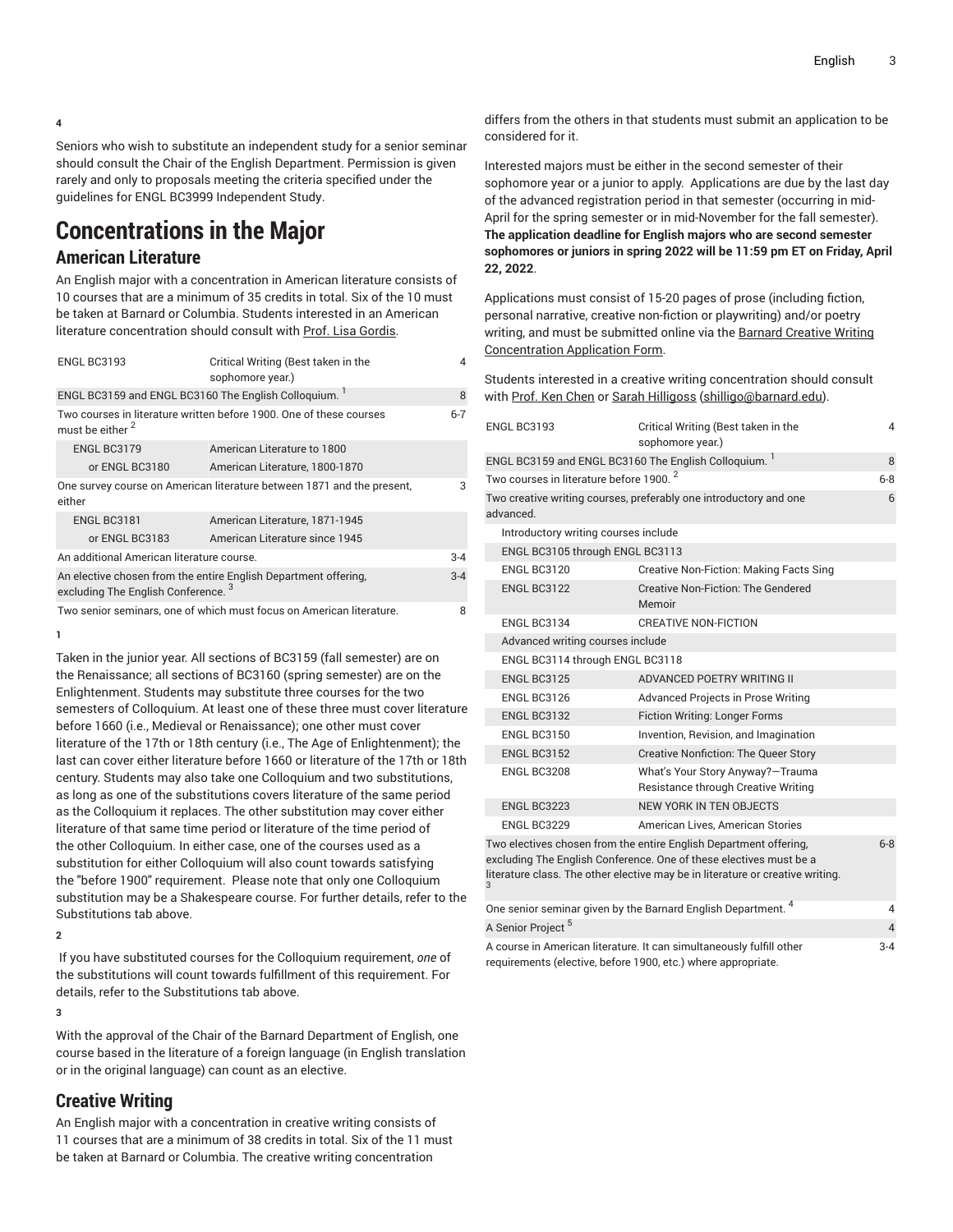### **Footnotes**

#### **1**

Taken in the junior year. All sections of BC3159 (fall semester) are on the Renaissance; all sections of BC3160 (spring semester) are on the Enlightenment. Students may substitute three courses for the two semesters of Colloquium. At least one of these three must cover literature before 1660 (i.e., Medieval or Renaissance); one other must cover literature of the 17th or 18th century (i.e., The Age of Enlightenment); the last can cover either literature before 1660 or literature of the 17th or 18th century. Students may also take one Colloquium and two substitutions, as long as one of the substitutions covers literature of the same period as the Colloquium it replaces. The other substitution may cover either literature of that same time period or literature of the time period of the other Colloquium. In either case, one of the courses used as a substitution for either Colloquium will also count towards satisfying the "before 1900" requirement. Please note that only one Colloquium substitution may be a Shakespeare course. For further details, refer to the Substitutions tab above.

#### **2**

If you have substituted courses for the Colloquium requirement, *one* of the substitutions will count towards fulfillment of this requirement. For details, refer to the Substitutions tab above.

#### **3**

With the approval of the Chair of the Barnard Department of English, one course based in the literature of a foreign language (in English translation or in the original language) can count as an elective.

#### **4**

 Seniors who wish to substitute an independent study for a senior seminar should consult the Chair of the English Department. Permission is given rarely and only to proposals meeting the criteria specified under the guidelines for ENGL BC3999 Independent Study.

#### **5**

This is usually written in a creative writing course that is combined with ENGL BC3996 . In rare cases, the senior project may be written in ENGL BC3999 Independent Study.

#### <span id="page-3-0"></span>**Film Studies**

An English major with a concentration in film studies consists of 11 courses that are a minimum of 38 credits in total. Six of the 11 must be taken at Barnard or Columbia. Students interested in a film studies concentration should consult with Prof. Ross [Hamilton.](https://english.barnard.edu/profiles/ross-hamilton/)

| ENGL BC3193                                                               | Critical Writing (Best taken in the<br>sophomore year.)                                                                                        | $\overline{\mathcal{A}}$ |
|---------------------------------------------------------------------------|------------------------------------------------------------------------------------------------------------------------------------------------|--------------------------|
| ENGL BC3159 and ENGL BC3160 The English Colloquium.                       |                                                                                                                                                | 8                        |
| Two courses in literature before 1900. <sup>2</sup>                       |                                                                                                                                                | $6 - 8$                  |
|                                                                           | A literature elective. The literature elective may be chosen from the<br>entire English Department offering, excluding The English Conference. | $3 - 4$                  |
| An introductory course on film and film theory. This course can be either |                                                                                                                                                | 3                        |
| <b>FILM BC3201</b>                                                        | INTRO FILM # MEDIA STUDIES                                                                                                                     | 3                        |
| or FILM UN1000                                                            | Introduction to Film and Media Studies                                                                                                         |                          |
| A course on screenwriting. Select one of the following.                   |                                                                                                                                                | 3                        |
| <b>FILM BC3119</b>                                                        | <b>SCREENWRITING FUNDAMENTALS</b>                                                                                                              |                          |
| <b>FILM BC3120</b>                                                        | ADVANCED SCREENWRITING                                                                                                                         |                          |
| Program.                                                                  | A film course selected from among specific offerings at Barnard or<br>Columbia. This course must be approved by the Director of Film Studies   | $3 - 4$                  |

Two senior seminars given by the Barnard English Department, one of which must focus on film. <sup>3</sup> 8 A course in American literature. It can simultaneously fulfill other requirements (elective, before 1900, etc.) where appropriate. 3-4

**1**

Taken in the junior year. All sections of BC3159 (fall semester) are on the Renaissance; all sections of BC3160 (spring semester) are on the Enlightenment. Students may substitute three courses for the two semesters of Colloquium. At least one of these three must cover literature before 1660 (i.e., Medieval or Renaissance); one other must cover literature of the 17th or 18th century (i.e., The Age of Enlightenment); the last can cover either literature before 1660 or literature of the 17th or 18th century. Students may also take one Colloquium and two substitutions, as long as one of the substitutions covers literature of the same period as the Colloquium it replaces. The other substitution may cover either literature of that same time period or literature of the time period of the other Colloquium. In either case, one of the courses used as a substitution for either Colloquium will also count towards satisfying the "before 1900" requirement. Please note that only one Colloquium substitution may be a Shakespeare course. For further details, refer to the Substitutions tab above.

**2**

If you have substituted courses for the Colloquium requirement, *one* of the substitutions will count towards fulfillment of this requirement. For details, refer to the Substitutions tab above.

**3**

 Seniors who wish to substitute an independent study for the non-film senior seminar should consult the Chair of the English Department. Permission is given rarely and only to proposals meeting the criteria specified under the guidelines for ENGL BC3999 Independent Study.

#### <span id="page-3-1"></span>**Theatre**

An English major with a concentration in theatre consists of 11 courses that are a minimum of 39 credits in total. Six of the 11 must be taken at Barnard or Columbia. Students interested in a theatre concentration should consult with Prof. Patricia [Denison](https://english.barnard.edu/profiles/patricia-denison/) or Prof. [Pamela](https://english.barnard.edu/profiles/pamela-cobrin/) Cobrin.

| ENGL BC3193                                                                                                                                               | Critical Writing (Best taken in the<br>sophomore year.)   | 4         |
|-----------------------------------------------------------------------------------------------------------------------------------------------------------|-----------------------------------------------------------|-----------|
| ENGL BC3159 and ENGL BC3160 The English Colloquium.                                                                                                       |                                                           | 8         |
| Two courses in literature before 1900. <sup>2</sup>                                                                                                       |                                                           | $6 - 8$   |
| A literature elective. The literature elective may be chosen from the<br>$3 - 4$<br>entire English Department offering, excluding The English Conference. |                                                           |           |
| Select one of the following options.                                                                                                                      |                                                           | $10 - 11$ |
| Option A:                                                                                                                                                 |                                                           |           |
| <b>THTR UN3150</b>                                                                                                                                        | <b>Western Theatre Traditions: Classic to</b><br>Romantic |           |
| THTR UN3151                                                                                                                                               | <b>WESTRN THTR TRAD: MODERN</b>                           |           |
| One dramatic literature seminar                                                                                                                           |                                                           |           |
| Option B:                                                                                                                                                 |                                                           |           |
| One theatre history course                                                                                                                                |                                                           |           |
| Two dramatic literature seminars                                                                                                                          |                                                           |           |
| One senior seminar given by the Barnard English Department. <sup>3</sup><br>4                                                                             |                                                           |           |
| A Senior Project <sup>4</sup><br>$\overline{4}$                                                                                                           |                                                           |           |
| A course in American literature. It can simultaneously fulfill other<br>$3 - 4$<br>requirements (elective, before 1900, etc.) where appropriate.          |                                                           |           |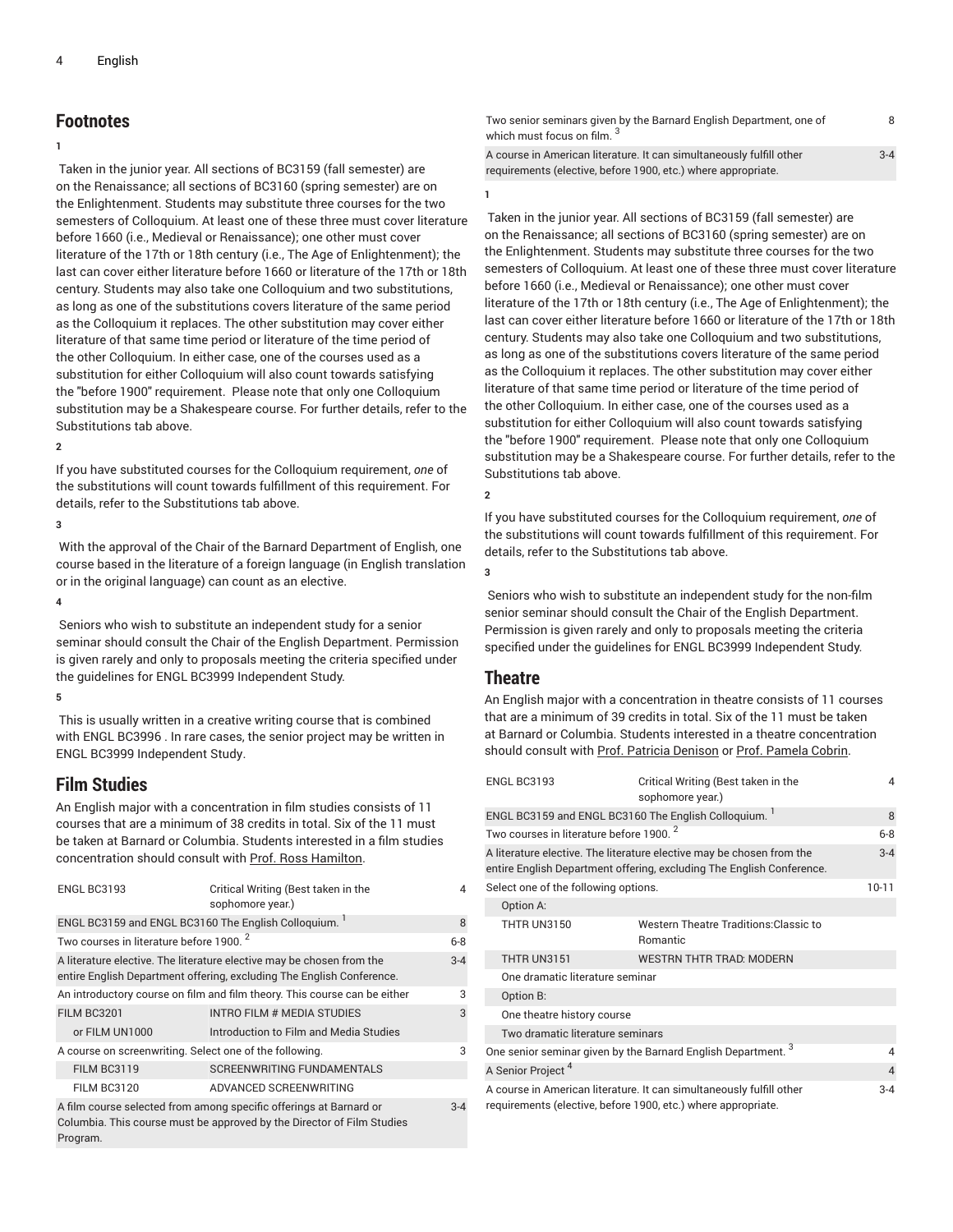**1**

Taken in the junior year. All sections of BC3159 (fall semester) are on the Renaissance; all sections of BC3160 (spring semester) are on the Enlightenment. Students may substitute three courses for the two semesters of Colloquium. At least one of these three must cover literature before 1660 (i.e., Medieval or Renaissance); one other must cover literature of the 17th or 18th century (i.e., The Age of Enlightenment); the last can cover either literature before 1660 or literature of the 17th or 18th century. Students may also take one Colloquium and two substitutions, as long as one of the substitutions covers literature of the same period as the Colloquium it replaces. The other substitution may cover either literature of that same time period or literature of the time period of the other Colloquium. In either case, one of the courses used as a substitution for either Colloquium will also count towards satisfying the "before 1900" requirement. Please note that only one Colloquium substitution may be a Shakespeare course. For further details, refer to the Substitutions tab above.

**2**

If you have substituted courses for the Colloquium requirement, *one* of the substitutions will count towards fulfillment of this requirement. For details, refer to the Substitutions tab above.

**3**

 Seniors who wish to substitute an independent study for a senior seminar should consult the Chair of the English Department. Permission is given rarely and only to proposals meeting the criteria specified under the guidelines for ENGL BC3999 Independent Study.

**4**

This may be written in a Barnard senior seminar with a focus on dramatic literature; written in a dramatic literature course that is combined with ENGL BC3996 ; or, in rare cases, written in ENGL BC3999 Independent Study

## <span id="page-4-0"></span>**Requirements for the Minor**

A minor consists of at least five English courses that are a minimum of 15 credits in total. Three of the five must be qualifying Barnard or Columbia courses. Please note that Comparative Literature courses cannot count towards the minor.

| One course on Chaucer, Shakespeare, or Milton. Qualifying courses can | $3 - 4$ |
|-----------------------------------------------------------------------|---------|
| include                                                               |         |

|                                                          | Chaucer.           |                                  |  |
|----------------------------------------------------------|--------------------|----------------------------------|--|
|                                                          | <b>ENGL BC3154</b> | <b>Chaucer Before Canterbury</b> |  |
|                                                          | <b>ENGL BC3155</b> | <b>Canterbury Tales</b>          |  |
|                                                          | Shakespeare:       |                                  |  |
|                                                          | ENTH BC3136        | Shakespeare in Performance       |  |
|                                                          | ENGL BC3163        | Shakespeare I                    |  |
|                                                          | ENGL BC3164        | Shakespeare II                   |  |
|                                                          | Milton:            |                                  |  |
|                                                          | ENGL BC3167        | <b>MILTON</b>                    |  |
| Two additional courses in literature before 1900.<br>6-8 |                    |                                  |  |
|                                                          |                    |                                  |  |

Two electives from the entire English Department offering, excluding the English Conference. 6-8

### **1**

For a list of "before 1900" courses, refer to the Substitutions tab above.

**Jump to a Section**

[Colloquia Substitutions](#page-4-1) ([p. 5\)](#page-4-1)

Courses in [Literature](#page-5-0) before 1900 ([p. 6\)](#page-5-0) Courses in American [Literature](#page-5-1) ([p. 6](#page-5-1))

<span id="page-4-1"></span>Substituting with Courses from Other [Departments \(p. 6](#page-5-2))

## **Colloquia Substitutions**

ENGL BC3159 and ENGL BC3160 are required of English majors in the junior year. All sections of BC3159 (fall semester) are on the literature of the Renaissance; all sections of BC3160 (spring semester) are on the literature of the Enlightenment.

Students may substitute three courses for the two semesters of Colloquium. At least one of these three must cover literature before 1660 (i.e., Medieval or Renaissance); one other must cover literature of the 17th or 18th century (i.e., The Age of Enlightenment); the last can cover either literature before 1660 or literature of the 17th or 18th century.

Students may also take one Colloquium and two substitutions, as long as one of the substitutions covers literature of the same period as the Colloquium it replaces. The other substitution may cover either literature of that same time period or literature of the time period of the other Colloquium.

In either case, one of the courses used as a substitute for either the fall or spring Colloquium will also count towards satisfying the "before 1900" requirement.

Please note that only one Colloquium substitution in total may be a Shakespeare course.

To see if other courses may qualify, consult with your major adviser.

### **Courses which can serve as a Medieval/Renaissance substitution include**

| <b>ENGL BC3154</b>                                | <b>Chaucer Before Canterbury</b>                                                              |
|---------------------------------------------------|-----------------------------------------------------------------------------------------------|
| <b>ENGL BC3155</b>                                | <b>Canterbury Tales</b>                                                                       |
| <b>ENGL BC3162</b>                                | DONNE, THE METAPHYSICALS, AND HIS<br>LEGACY <sup>1</sup>                                      |
| <b>ENGL BC3165</b>                                | The Elizabethan Renaissance: The<br>Complete Nondramatic Poetry of<br>Marlowe and Shakespeare |
| ENGL BC3166                                       | 17TH-CENTURY PROSE # POETRY 1                                                                 |
| ENGL BC3167                                       | MILTON <sup>1</sup>                                                                           |
| <b>ENGL BC3169</b>                                | Renaissance Drama                                                                             |
| ENGL BC3170                                       | LITERATURE AND SCIENCE 1600-1800                                                              |
| <b>ENTH BC3190</b>                                | Diabolical Drama of the Middle Ages                                                           |
| ENGL BC3246                                       | <b>WRITING THE MEDIEVAL SELF</b>                                                              |
| ENGL GU4010                                       | THE CANTERBURY TALES                                                                          |
| Only one substitution may be a Shakespeare course |                                                                                               |
| ENTH BC3136                                       | Shakespeare in Performance                                                                    |
| or ENGL BC3163                                    | Shakespeare I                                                                                 |
| or ENGL BC3164                                    | Shakespeare II                                                                                |
|                                                   |                                                                                               |

### **Courses which can serve as an Age of Enlightenment substitution include**

| ENGL BC3162 | DONNE, THE METAPHYSICALS, AND HIS<br>LEGACY <sup>1</sup> |
|-------------|----------------------------------------------------------|
| ENGL BC3166 | 17TH-CENTURY PROSE # POETRY 1                            |
| ENGL BC3167 | MILTON <sup>1</sup>                                      |
| ENGL BC3170 | LITERATURE AND SCIENCE 1600-1800 <sup>1</sup>            |
| ENGL BC3173 | THE EIGHTEENTH-CENTURY NOVEL                             |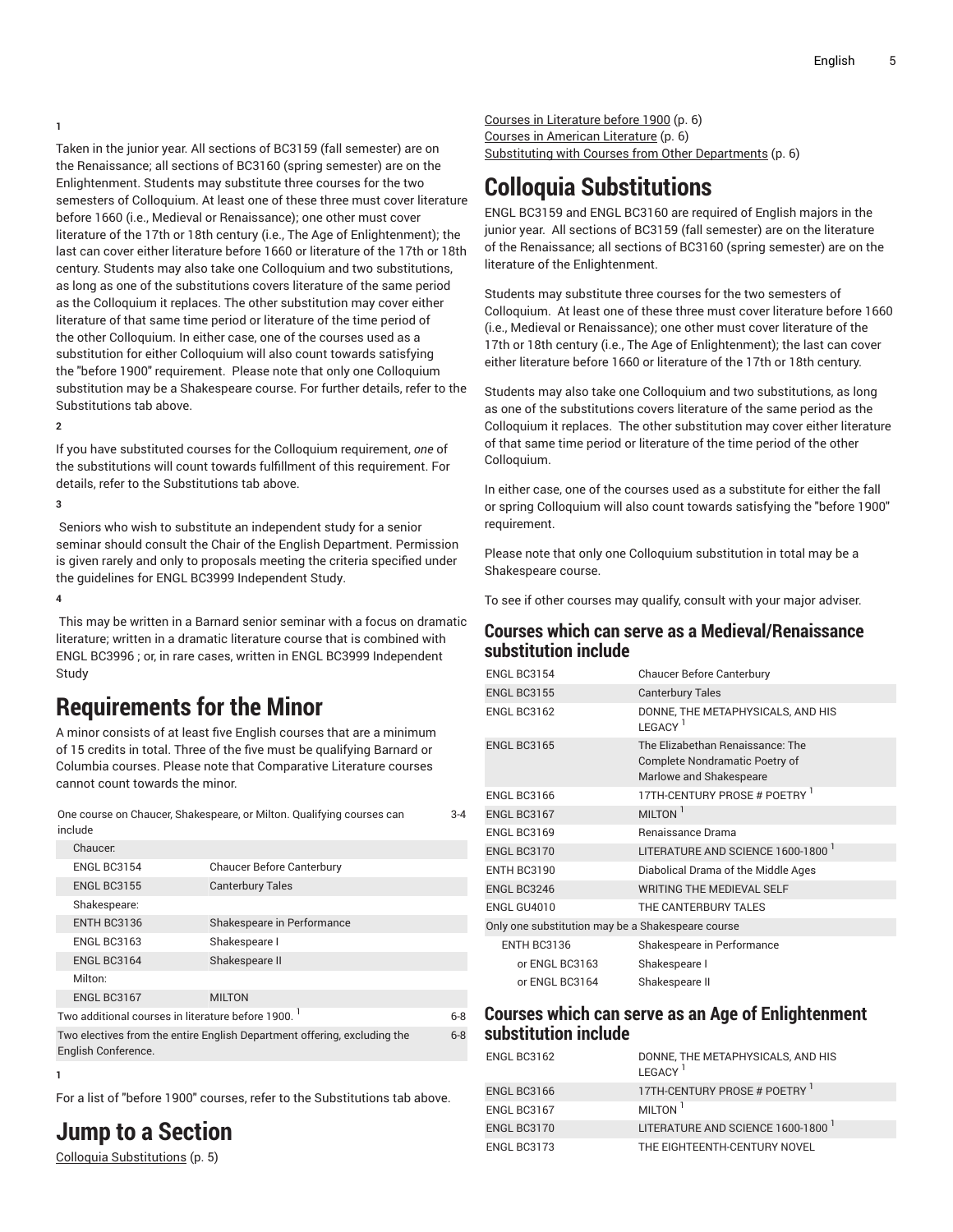| ENGL BC3174 | The Age of Johnson          | EN <sub>0</sub> |
|-------------|-----------------------------|-----------------|
| ENGL BC3179 | American Literature to 1800 |                 |

**1**

This course may count as *either* a Renaissance/Medieval substitution *or* an Age of Enlightenment substitution. Please note that it cannot simultaneously count for both substitutions.

## <span id="page-5-0"></span>**Courses in Literature Written before 1900**

If you have substituted two or three courses for the Colloquium requirement, *one* of the substitutions will count towards fulfillment of this requirement. To see if a course not listed here may qualify for this requirement, consult your major adviser.

### **Qualifying courses in literature written before 1900 can include**

| ENGL BC3129        | <b>Explorations of Black Literature: Early</b><br>African-American Lit. 1760-1890             |
|--------------------|-----------------------------------------------------------------------------------------------|
| ENTH BC3136        | Shakespeare in Performance                                                                    |
| ENGL BC3141        | <b>MAJOR ENGLISH TEXTS I</b>                                                                  |
| ENTH BC3145        | Early American Drama and Performance:<br><b>Staging a Nation</b>                              |
| <b>ENGL BC3154</b> | <b>Chaucer Before Canterbury</b>                                                              |
| <b>ENGL BC3155</b> | <b>Canterbury Tales</b>                                                                       |
| ENGL BC3162        | DONNE, THE METAPHYSICALS, AND HIS<br><b>I FGACY</b>                                           |
| <b>ENGL BC3163</b> | Shakespeare I                                                                                 |
| ENGL BC3164        | Shakespeare II                                                                                |
| <b>ENGL BC3165</b> | The Elizabethan Renaissance: The<br>Complete Nondramatic Poetry of<br>Marlowe and Shakespeare |
| ENGL BC3166        | 17TH-CENTURY PROSE # POETRY                                                                   |
| ENGL BC3167        | <b>MILTON</b>                                                                                 |
| <b>ENGL BC3169</b> | <b>Benaissance Drama</b>                                                                      |
| ENGL BC3170        | LITERATURE AND SCIENCE 1600-1800                                                              |
| <b>ENGL BC3173</b> | THE EIGHTEENTH-CENTURY NOVEL                                                                  |
| ENGL BC3174        | The Age of Johnson                                                                            |
| ENGL BC3176        | The Romantic Era                                                                              |
| ENGL BC3177        | Victorian Age in Literature: The Novel                                                        |
| ENGL BC3178        | Victorian Poetry and Criticism                                                                |
| ENGL BC3179        | American Literature to 1800                                                                   |
| ENGL BC3180        | American Literature, 1800-1870                                                                |
| ENTH BC3190        | Diabolical Drama of the Middle Ages                                                           |
| ENGL BC3204        | <b>WORLD LITERATURE REVISITED I</b>                                                           |
| <b>ENGL BC3215</b> | <b>VICTORIAN SCIENCE#SCIFI</b>                                                                |
| ENGL BC3246        | <b>WRITING THE MEDIEVAL SELF</b>                                                              |
| ENGL GU4010        | THE CANTERBURY TALES                                                                          |

## <span id="page-5-1"></span>**Courses in American Literature**

To see if a course not listed here may qualify for this requirement, consult your major adviser.

### **Qualifying courses in American literature can include 1**

| ENGL BC1901 | INTRODUCTION TO COMICS # GRAPHIC<br>NOVELS |
|-------------|--------------------------------------------|
| ENGL BC1982 | <b>American Fiction</b>                    |
| AFEN BC3009 | Toni Morrison: An Ethical Poetics          |

| <b>ENGL BC3129</b> | <b>Explorations of Black Literature: Early</b><br>African-American Lit. 1760-1890                       |
|--------------------|---------------------------------------------------------------------------------------------------------|
| <b>FNGL BC3130</b> | The American Cowboy and the<br>Iconography of the West                                                  |
| <b>ENTH BC3139</b> | MODERN AMERICAN DRAMA #<br>PERFORMANCE                                                                  |
| ENTH BC3144        | <b>Black Theatre</b>                                                                                    |
| ENTH BC3145        | <b>Early American Drama and Performance:</b><br>Staging a Nation                                        |
| AFEN BC3148        | Literature of the Great Migration:<br>1916-1970                                                         |
| <b>ENGL BC3179</b> | American Literature to 1800                                                                             |
| ENGL BC3180        | American Literature, 1800-1870                                                                          |
| ENGL BC3181        | American Literature, 1871-1945                                                                          |
| ENGL BC3183        | American Literature since 1945                                                                          |
| ENGL BC3185        | Modern British and American Poetry                                                                      |
| ENGL BC3196        | HARLEM RENAISSANCE LITERATURE                                                                           |
| ENGL BC3214        | Latinx and the ICE/Prison Industrial<br>Complex-Access and Strategies for<br>News Coverage              |
| ENGL BC3218        | THE 'ETHNIC' IN THE LITERARY<br>MARKETPLACE                                                             |
| ENGL BC3248        | <b>NEW MILLENNIAL AMERICAN FICTION</b>                                                                  |
| ENGL BC3250        | <b>INTRODUCTION TO US LATINX</b><br>LITERATURE                                                          |
| ENGL BC3281        | Illegal Is Not a Noun: Disrupting<br>Narratives of the Immigrant Experience                             |
| ENGL BC3291        | FICTIONS OF LAW AND CUSTOM:<br>WHITENESS IN AMERICAN LITERATURE                                         |
| ENGL BC3292        | <b>ONYC</b>                                                                                             |
| AFEN BC3815        | The Worlds of Ntozake Shange and<br>Digital Storytelling                                                |
| AFEN BC3816        | The Worlds of Ntozake Shange and<br>Digital Storytelling                                                |
| ENGL BC3906        | Sr. Sem: Black Literature Now                                                                           |
| ENGL BC3908        | Sr. Sem: The American Sublime                                                                           |
| <b>ENGL BC3911</b> | Senior Seminar: Write to Vote                                                                           |
| <b>FNGI BC3916</b> | Sr. Sem: Gender, Sexuality and the<br>American Stage: Performing the Body<br>Politic                    |
| ENGL BC3919        | SENIOR SEMINAR: BLACK<br><b>ECOLITERATURE</b>                                                           |
| ENGL BC3920        | Senior Seminar: Migration, Immigration,<br>and the Borders of American Literature                       |
| ENGL BC3927        | Senior Seminar: "a d-d mob of scribbling<br>women": Nineteenth-century American<br><b>Women Writers</b> |

**1**

Please note that as ENGL BC3223 NEW YORK IN TEN OBJECTS and ENGL BC3229 American Lives, American Stories are creative writing courses and not literature courses, they *cannot* count toward the American literature requirement.

## <span id="page-5-2"></span>**Substituting with Courses from Other Departments**

ENGL BC3193 Critical Writing *must* be taken in the Barnard English Department.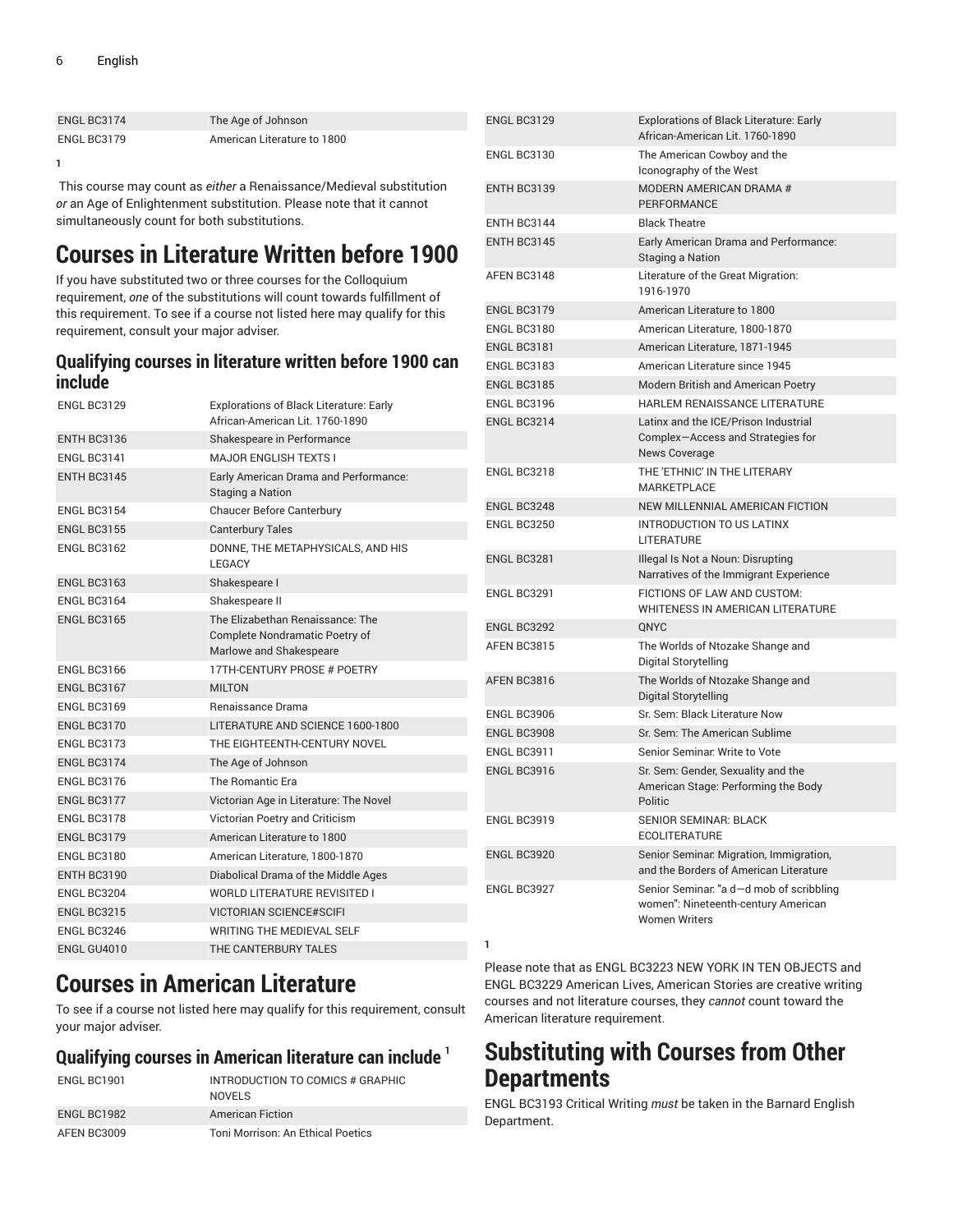### **To Qualify as a Substitution**

For a literary period requirement, the substituting course must cover material from the same literary period covered by the course it is replacing, not just include some of that period's material in a larger range of literature. With the approval of the Chair of the Barnard English Department, one literature course taken outside the department in English translation or in another language can count as an elective. If your adviser or the Chair is not familiar with the course (even if given at Columbia), you must provide the syllabus.

Please note that the English Department requires that six of the 10 courses required for graduation as an English major be taken at Barnard or Columbia.

## **Jump to a Category**

[Writing \(p. 7](#page-6-0)) [Creative](#page-6-1) Writing ([p. 7\)](#page-6-1) [Speech \(p. 10](#page-9-0)) [Theatre](#page-10-0) [\(p. 11\)](#page-10-0) [Literature \(p. 12\)](#page-11-0) [Senior Seminars](#page-22-0) ([p. 23](#page-22-0)) [Independent Studies](#page-22-1) ([p. 23](#page-22-1)) [Cross-Listed](#page-23-0) Courses ([p. 24\)](#page-23-0)

## <span id="page-6-0"></span>**Writing**

#### **ENGL BC3101 THE WRITER'S PROCESS.** *4.00 points***.**

Prerequisites: Application process and permission of instructor. Enrollment limited to Barnard students. Application process and permission of instructor required: https://writing.barnard.edu/becomewriting-fellow. Exploration of theory and practice in the teaching of writing, designed for students who plan to become Writing Fellows at Barnard. Students will read current theory and consider current research in the writing process and engage in practical applications in the classroom or in tutoring. The Writer's Process is only open to those who applied to and were accepted into the Writing Fellows Program. Note: This course now counts as an elective for the English major **Fall 2022: ENGL BC3101**

| Course<br>Number | <b>Section/Call</b><br><b>Number</b> | <b>Times/Location</b>                    | <b>Instructor</b>  | <b>Points</b> | <b>Enrollment</b> |  |
|------------------|--------------------------------------|------------------------------------------|--------------------|---------------|-------------------|--|
| <b>ENGL 3101</b> | 001/00450                            | T Th 2:40pm - 3:55pm<br>306 Milbank Hall | Pamela Cobrin 4.00 |               | 14/18             |  |

#### **ENGL BC3102 ACADEMIC WRITING INTENSIVE.** *4.00 points***.**

Academic Writing Intensive is a small, intensive writing course for Barnard students in their second or third year who would benefit from extra writing support. Students attend a weekly seminar, work closely with the instructor on each writing assignment, and meet with an attached Writing Fellow every other week. Readings and assignments focus on transferable writing, revision, and critical thinking skills students can apply to any discipline. Students from across the disciplines are welcome. This course is only offered P/D/F. To be considered for the course, please send a recent writing sample to mbenjami@barnard.edu, ideally from your First-Year Writing or First-Year Seminar course, or any other writing-intensive humanities or social sciences course at Barnard (no lab reports please)

**Fall 2022: ENGL BC3102**

| Course<br>Number | <b>Section/Call</b><br><b>Number</b> | <b>Times/Location</b>                      | <b>Instructor</b>    | <b>Points</b> | <b>Enrollment</b> |
|------------------|--------------------------------------|--------------------------------------------|----------------------|---------------|-------------------|
| <b>ENGL 3102</b> | 001/00453                            | T 2:10pm - 4:00pm<br>LI017 Milstein Center | Meredith<br>Benjamin | 4.00          | 8/8               |

#### **ENGL BC3103 THE ART OF THE ESSAY.** *3.00 points***.**

Prerequisites: Students who are on the electronic waiting list or who are interested in the class but are not yet registered MUST attend the first day of class.

NOTE: Students who are on the electronic waiting list or who are interested in the class but are not yet registered MUST attend the first day of class. Fall 2022 course description: Essay writing above the first-year level. Reading and writing various types of essays to develop one's natural writing voice and craft thoughtful, sophisticated and personal essays. Summer 2022 course description: The Art of the Essay is a writing workshop designed to help you contribute meaningfully in public discourse about the issues that matter most to you. You will write three types of essays in this class, all of which will center personal experience as valuable evidence of larger phenomena or patterns. Your essays will build in complexity, as you introduce more types of sources into conversation about your topics as the semester goes on. You will hone your skills of observing, describing, questioning, analyzing, and persuading. You will be challenged to confront complications and to craft nuanced explorations of your topics. We will also regularly read and discuss the work of contemporary published essayists, identifying key writerly moves that you may adapt as you attempt your own essays. You will have many opportunities throughout the semester to brainstorm ideas, receive feedback from me and your peers, and develop and revise your drafts. At the end of the semester, you will choose a publication to which to submit or pitch one or more of your essays **Fall 2022: ENGL BC3103**

| Tall Zuzz. Litul Duy Tuy |                                      |                                                     |                      |               |                   |
|--------------------------|--------------------------------------|-----------------------------------------------------|----------------------|---------------|-------------------|
| Course<br><b>Number</b>  | <b>Section/Call</b><br><b>Number</b> | <b>Times/Location</b>                               | Instructor           | <b>Points</b> | <b>Enrollment</b> |
| <b>ENGL 3103</b>         | 001/00454                            | W 10:10am - 12:00pm<br><b>LI017 Milstein Center</b> | Wendy Schor-<br>Haim | 3.00          | 12/12             |
| <b>ENGL 3103</b>         | 002/00455                            | M 11:00am - 12:50pm<br>Online Only                  | Margaret<br>Ellsberg | 3.00          | 12/12             |
| <b>ENGL 3103</b>         | 003/00456                            | T 12:10pm - 2:00pm<br>111 Milstein Center           | Sasha Bonet          | 3.00          | 12/12             |

#### **ENGL BC3104 The Art of the Essay.** *3 points***.**

Prerequisites: Students who are on the electronic waiting list or who are interested in the class but are not yet registered MUST attend the first day of class.

Essay writing above the first-year level. Reading and writing various types of essays to develop one's natural writing voice and craft thoughtful, sophisticated and personal essays.

| <b>Spring 2022: ENGL BC3104</b> |                                      |                                         |                     |               |            |  |
|---------------------------------|--------------------------------------|-----------------------------------------|---------------------|---------------|------------|--|
| Course<br><b>Number</b>         | <b>Section/Call</b><br><b>Number</b> | <b>Times/Location</b>                   | Instructor          | <b>Points</b> | Enrollment |  |
| <b>ENGL 3104</b>                | 001/00213                            | T 2:10pm - 4:00pm<br>403 Barnard Hall   | Shelly<br>Fredman   | 3             | 7/12       |  |
| <b>ENGL 3104</b>                | 002/00214                            | T 12:10pm - 2:00pm<br>207 Milbank Hall  | Vrinda<br>Condillac | 3             | 10/12      |  |
| <b>ENGL 3104</b>                | 003/00215                            | Th 12:10pm - 2:00pm<br>407 Barnard Hall | Sasha Bonet         | 3             | 14/12      |  |

## <span id="page-6-1"></span>**Creative Writing**

A writing sample is required to apply to all Barnard creative writing courses. As space is limited in creative writing courses, not all students who apply are guaranteed admittance.

Students are unable to self-register for Barnard creative writing courses. Interested students who have submitted writing samples may put the course on their online schedule, which will automatically place them on the wait list. If they are accepted, the instructor will take them off the wait list, but until that time no one is officially registered for the class.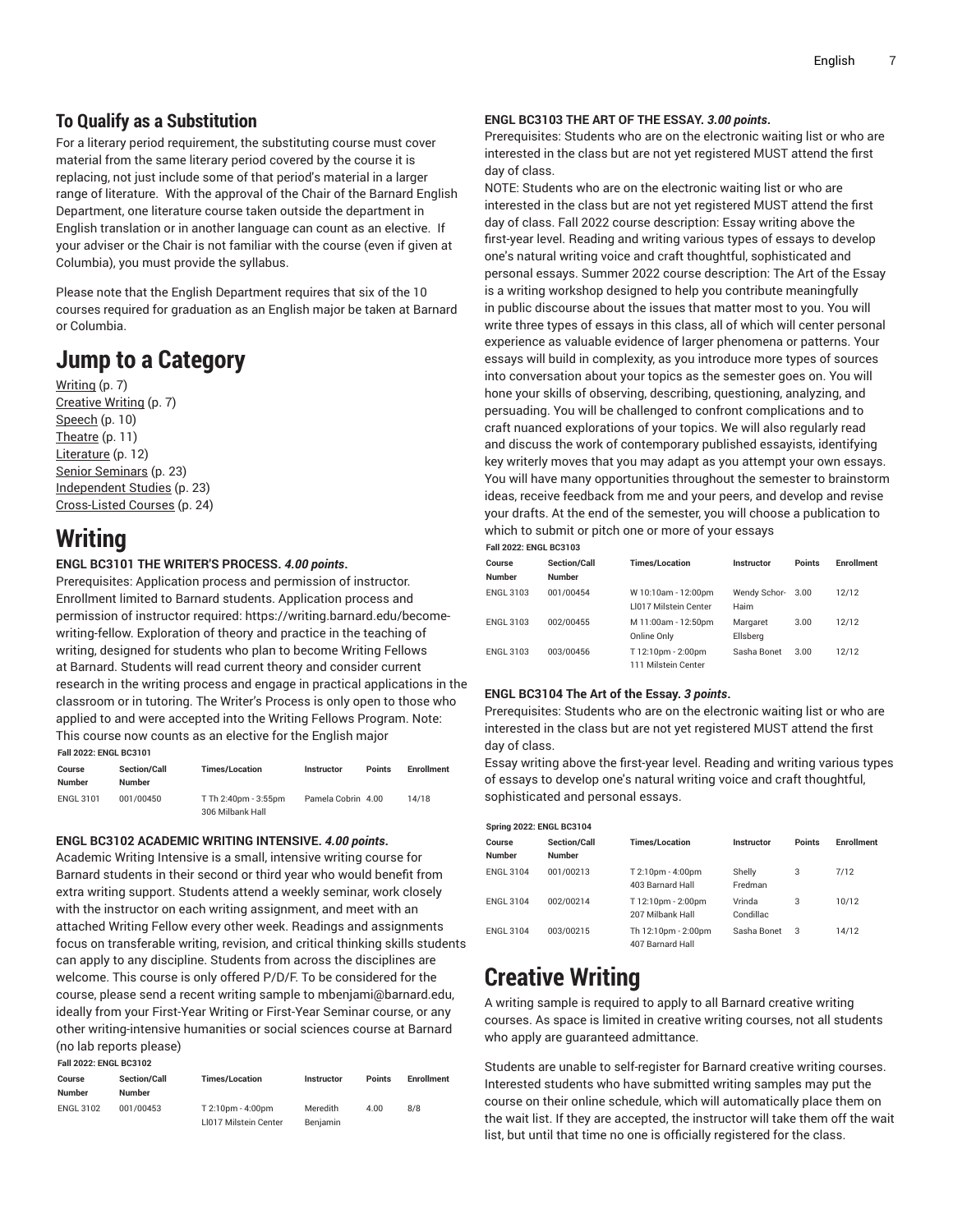**The fall 2022 submission deadline** *specifically* **for ENGL BC3223 New York in Ten Objects is 11:59 pm ET on Sunday, August 1, 2022. This course has a unique application link:** [https://forms.gle/Gtb5YWgeq59Mnfhy5](https://forms.gle/Gtb5YWgeq59Mnfhy5/)

**The fall 2022 submission deadline for all creative writing courses,** *except* **ENGL BC3223 New York in Ten Objects, is 11:59 pm ET on Monday, August 15, 2022.** Please see the [Applying](https://english.barnard.edu/english/creative-writing-courses/) to Creative Writing Courses [page](https://english.barnard.edu/english/creative-writing-courses/) of the English Department website for directions.

The Creative Writing [Admission](https://english.barnard.edu/english/admission-lists/) Lists page of the English Department website will update with admission lists as the department receives them from the professors. If an admission list is not posted for a course before its first meeting, attend it.

#### **Please note: if you are accepted into a creative writing course, attendance at the first meeting of the course is mandatory. If you do not show up for the first class, your spot may be given to someone else.**

#### **ENGL BC3105 FICTION # PERSONAL NARRATIVE.** *3.00 points***.**

Writing sample required to apply. Instructions and the application form can be found here: https://english.barnard.edu/english/creative-writingcourses. Short stories and other imaginative and personal writing **Fall 2022: ENGL BC3105**

| Course<br>Number | <b>Section/Call</b><br><b>Number</b> | <b>Times/Location</b>                 | Instructor | <b>Points</b> | <b>Enrollment</b> |
|------------------|--------------------------------------|---------------------------------------|------------|---------------|-------------------|
| <b>ENGL 3105</b> | 001/00457                            | W 4:10pm - 6:00pm<br>404 Barnard Hall | 0. FACULTY | 3.00          | 0/12              |

#### **ENGL BC3106 Fiction and Personal Narrative.** *3 points***.**

Writing sample required to apply. Instructions and the application form can be found here: [https://english.barnard.edu/english/creative-writing](https://english.barnard.edu/english/creative-writing-courses/)[courses.](https://english.barnard.edu/english/creative-writing-courses/) Short stories and other imaginative and personal writing.

| <b>Spring 2022: ENGL BC3106</b> |                                      |                                       |                     |               |                   |  |
|---------------------------------|--------------------------------------|---------------------------------------|---------------------|---------------|-------------------|--|
| Course<br>Number                | <b>Section/Call</b><br><b>Number</b> | <b>Times/Location</b>                 | <b>Instructor</b>   | <b>Points</b> | <b>Enrollment</b> |  |
| <b>ENGL 3106</b>                | 001/00216                            | T 4:10pm - 6:00pm<br>404 Barnard Hall | Alexandra<br>Watson | 3             | 12/12             |  |

#### **ENGL BC3107 INTRODUCTION TO FICTION WRITING.** *3.00 points***.**

Writing sample required to apply. Instructions and the application form can be found here: https://english.barnard.edu/english/creative-writingcourses. Practice in writing short stories and other forms of fiction with discussion and close analysis in a workshop setting

|  | <b>Fall 2022: ENGL BC3107</b> |  |
|--|-------------------------------|--|

| Course<br><b>Number</b> | <b>Section/Call</b><br><b>Number</b> | <b>Times/Location</b>                       | <b>Instructor</b> | <b>Points</b> | <b>Enrollment</b> |
|-------------------------|--------------------------------------|---------------------------------------------|-------------------|---------------|-------------------|
| <b>ENGL 3107</b>        | 001/00447                            | Th 11:00am - 12:50pm<br>113 Milstein Center | Zaina Arafat      | 3.00          | 0/12              |

#### **ENGL BC3108 INTRODUCTION TO FICTION WRITING.** *3.00 points***.**

Writing sample required to apply. Instructions and the application form can be found here: https://english.barnard.edu/english/creative-writingcourses. In this course, we will learn and practice essential concepts and techniques of writing fiction. We'll break down the elements of the craft —everything from character, setting, and pacing to point of view, syntax, and imagery––and we'll build an understanding of how stories work. Class time will include exercises and prompts; close reading of a wide range of published stories; discussions of process; and workshops of student stories. Come prepared to work hard, be open, and take risks **Spring 2022: ENGL BC3108**

| Course<br>Number | <b>Section/Call</b><br><b>Number</b> | <b>Times/Location</b>                 | Instructor        | Points | <b>Enrollment</b> |
|------------------|--------------------------------------|---------------------------------------|-------------------|--------|-------------------|
| <b>ENGL 3108</b> | 001/00217                            | W 2:10pm - 4:00pm<br>404 Barnard Hall | Anna Solomon 3.00 |        | 8/12              |

#### **ENGL BC3110 INTRODUCTION TO POETRY WRITING.** *3.00 points***.**

Writing sample required to apply. Instructions and the application form can be found here: https://english.barnard.edu/english/creativewriting-courses. Section 1: Varied assignments designed to confront the difficulties and explore the resources of language through imitation, allusion, free association, revision, and other techniques. Section 2: By exploring a wide variety of contemporary and historical poets, this class will focus on introducing and expanding your knowledge of the art and craft of poetry and offer exemplars for your creativity. Both in-class and take-home exercises offer new ways to use language (diction, syntax) musicality (meter, rhythms, form and style and other devices) to create your own new works

**Spring 2022: ENGL BC3110**

,

| Course<br>Number       | <b>Section/Call</b><br><b>Number</b> | <b>Times/Location</b>                      | Instructor            | <b>Points</b> | <b>Enrollment</b> |
|------------------------|--------------------------------------|--------------------------------------------|-----------------------|---------------|-------------------|
| ENGL 3110              | 001/00218                            | T 10:10am - 12:00pm<br>502 Diana Center    | Alexander<br>Dimitrov | 3.00          | 13/12             |
| Fall 2022: ENGL BC3110 |                                      |                                            |                       |               |                   |
| Course<br>Number       | <b>Section/Call</b><br><b>Number</b> | <b>Times/Location</b>                      | Instructor            | <b>Points</b> | <b>Enrollment</b> |
| <b>ENGL 3110</b>       | 001/00448                            | Th 2:10pm - 4:00pm<br>227 Milbank Hall     | Brionne Janae 3.00    |               | 0/12              |
| <b>ENGL 3110</b>       | 002/00449                            | T 11:00am - 12:50pm<br>113 Milstein Center | Patricia Jones 3.00   |               | 1/12              |

#### **ENGL BC3113 Playwriting I.** *3 points***.**

Writing sample required to apply. Instructions and the application form can be found here: [https://english.barnard.edu/english/creative-writing](https://english.barnard.edu/english/creative-writing-courses/)[courses](https://english.barnard.edu/english/creative-writing-courses/).

The class will explore a broad range of approaches to playwriting in a workshop setting. Each week, students will write in response to prompts that are designed to explicate different elements and principles of the form. The work will culminate at the end of the semester with the writing of a one act play. Classes will largely be spent reading and discussing students' work but students will also be choosing from a wide selection of plays to read two each week.

| <b>Fall 2022: ENGL BC3113</b> |                                      |                                       |                            |               |                   |  |  |
|-------------------------------|--------------------------------------|---------------------------------------|----------------------------|---------------|-------------------|--|--|
| Course<br>Number              | <b>Section/Call</b><br><b>Number</b> | <b>Times/Location</b>                 | <b>Instructor</b>          | <b>Points</b> | <b>Enrollment</b> |  |  |
| ENGL 3113                     | 001/00458                            | M 4:10pm - 6:00pm<br>404 Barnard Hall | <b>Ellen</b><br>McLaughlin |               | 0/12              |  |  |

#### **ENGL BC3114 Playwriting II.** *3 points***.**

Writing sample required to apply. Instructions and the application form can be found here: [https://english.barnard.edu/english/creative-writing](https://english.barnard.edu/english/creative-writing-courses/)[courses](https://english.barnard.edu/english/creative-writing-courses/). What makes a play alive? Often a playwright is surprised into their strongest work. The practices of experimentation and analysis, curiosity and audacity lead to new possibilities. Students will read and respond to plays, identifying elements and strategies, and each week bring in fragments and scenes written in response to weekly prompts. By the middle of the semester, students will choose the piece that feels the most viable and develop it into what in most cases will be a thirty page play. *NOTE: Playwriting I (ENGL BC3113) is NOT a prerequisite, and students need not have written a play before.*

| <b>Spring 2022: ENGL BC3114</b> |                                      |                                          |                   |               |                   |  |  |
|---------------------------------|--------------------------------------|------------------------------------------|-------------------|---------------|-------------------|--|--|
| Course<br><b>Number</b>         | <b>Section/Call</b><br><b>Number</b> | <b>Times/Location</b>                    | <b>Instructor</b> | <b>Points</b> | <b>Enrollment</b> |  |  |
| <b>ENGL 3114</b>                | 001/00219                            | W 2:10pm - 4:00pm<br>119 Milstein Center | Kathleen Tolan 3  |               | 13/12             |  |  |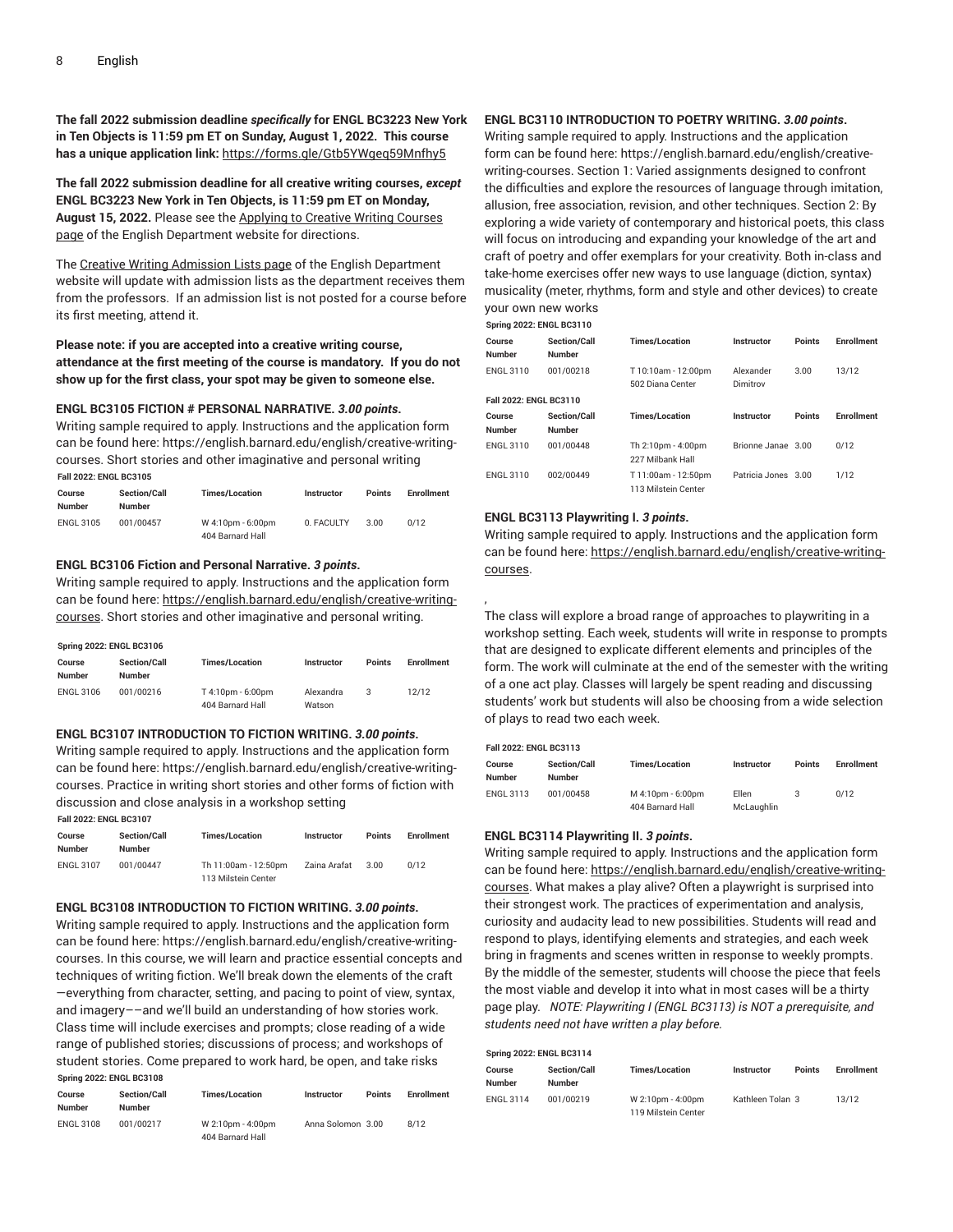#### **ENGL BC3115 Story Writing I.** *3 points***.**

Writing sample required to apply. Instructions and the application form can be found here: [https://english.barnard.edu/english/creative-writing](https://english.barnard.edu/english/creative-writing-courses/)[courses.](https://english.barnard.edu/english/creative-writing-courses/) A workshop in writing, with emphasis on the short story.

#### **Fall 2022: ENGL BC3115**

| Course<br><b>Number</b> | <b>Section/Call</b><br>Number | <b>Times/Location</b> | <b>Instructor</b> | <b>Points</b> | <b>Enrollment</b> |
|-------------------------|-------------------------------|-----------------------|-------------------|---------------|-------------------|
| <b>ENGL 3115</b>        | 001/00459                     | Th 11:00am - 12:50pm  | <b>Nellie</b>     | 3             | 0/12              |
|                         |                               | 403 Barnard Hall      | Hermann           |               |                   |

#### **ENGL BC3116 Story Writing II.** *3 points***.**

Prerequisites: Some experience in writing of fiction. Conference hours to be arranged.

Writing sample required to apply. Instructions and the application form can be found here: [https://english.barnard.edu/english/creative-writing](https://english.barnard.edu/english/creative-writing-courses/)[courses.](https://english.barnard.edu/english/creative-writing-courses/) Advanced workshop in writing, with emphasis on the short story. Some experience in the writing of fiction required. Conference hours to be arranged.

#### **Spring 2022: ENGL BC3116**

| Course<br><b>Number</b> | <b>Section/Call</b><br>Number | <b>Times/Location</b> | <b>Instructor</b> | <b>Points</b> | <b>Enrollment</b> |
|-------------------------|-------------------------------|-----------------------|-------------------|---------------|-------------------|
| <b>ENGL 3116</b>        | 001/00220                     | Th 11:00am - 12:50pm  | <b>Nellie</b>     |               | 5/12              |
|                         |                               | 308 Diana Center      | Hermann           |               |                   |

#### **ENGL BC3117 Fiction Writing.** *3 points***.**

Writing sample required to apply. Instructions and the application form can be found here: [https://english.barnard.edu/english/creative-writing](https://english.barnard.edu/english/creative-writing-courses/)[courses.](https://english.barnard.edu/english/creative-writing-courses/) Assignments designed to examine form and structure in fiction.

| <b>Spring 2022: ENGL BC3117</b> |                                      |                                           |                    |               |                   |  |  |  |
|---------------------------------|--------------------------------------|-------------------------------------------|--------------------|---------------|-------------------|--|--|--|
| Course<br><b>Number</b>         | <b>Section/Call</b><br><b>Number</b> | <b>Times/Location</b>                     | Instructor         | <b>Points</b> | <b>Enrollment</b> |  |  |  |
| <b>ENGL 3117</b>                | 001/00221                            | T 12:10pm - 2:00pm<br>119 Milstein Center | Jennifer<br>Boylan | 3             | 11/12             |  |  |  |
| Fall 2022: ENGL BC3117          |                                      |                                           |                    |               |                   |  |  |  |
| Course<br><b>Number</b>         | <b>Section/Call</b><br><b>Number</b> | <b>Times/Location</b>                     | Instructor         | <b>Points</b> | <b>Enrollment</b> |  |  |  |
| <b>ENGL 3117</b>                | 001/00460                            | W 12:10pm - 2:00pm<br>406 Barnard Hall    | Weike Wang         | 3             | 0/12              |  |  |  |

#### **ENGL BC3118 Advanced Poetry Writing I.** *3 points***.**

Writing sample required to apply. Instructions and the application form can be found here: [https://english.barnard.edu/english/creative-writing](https://english.barnard.edu/english/creative-writing-courses/)[courses.](https://english.barnard.edu/english/creative-writing-courses/) Weekly workshops designed to generate and critique new poetry. Each participant works toward the development of a cohesive collection of poems. Readings in traditional and contemporary poetry will also be included.

#### **Fall 2022: ENGL BC3118**

| Course<br><b>Number</b> | <b>Section/Call</b><br><b>Number</b> | <b>Times/Location</b> | <b>Instructor</b> | Points | <b>Enrollment</b> |
|-------------------------|--------------------------------------|-----------------------|-------------------|--------|-------------------|
| <b>ENGL 3118</b>        | 001/00461                            | W 6:10pm - 8:00pm     | Catherine         |        | 0/12              |
|                         |                                      | 405 Barnard Hall      | Barnett           |        |                   |

#### **ENGL BC3120 Creative Non-Fiction: Making Facts Sing.** *3 points***. Not offered during 2022-23 academic year.**

Writing sample required to apply. Instructions and the application form can be found here: [https://english.barnard.edu/english/creative](https://english.barnard.edu/english/creative-writing-courses/)[writing-courses.](https://english.barnard.edu/english/creative-writing-courses/) This course will challenge students to take on what are considered either difficult topics (e.g. in science and math) or "mundane" topics and create convincing and clear narratives therefrom. We will consider writing from John McPhee, Natalie Angier, Oliver Sacks, Nicholson Baker, and others. Through iterative writing exercises, research, and interviews, students will learn how to breathe life into complex material.

#### **ENGL BC3122 Creative Non-Fiction: The Gendered Memoir.** *3 points***.**

Writing sample required to apply. Instructions and the application form can be found here: [https://english.barnard.edu/english/creative](https://english.barnard.edu/english/creative-writing-courses/)[writing-courses.](https://english.barnard.edu/english/creative-writing-courses/) A workshop in writing short autobiographical story with particular attention to the role gender plays in shaping experience. Focus on student writing, along with readings from the work of authors such as Augusten Buroughs; Alice Sebold; Alison Bechdel; Mary Karr, and others.

PLEASE NOTE: This course has been renumbered. It was previously ENGL BC3120, section 3 and has not changed in content.

#### **ENGL BC3125 ADVANCED POETRY WRITING II.** *3.00 points***.**

,

Writing sample required to apply. Instructions and the application form can be found here: https://english.barnard.edu/english/creative-writingcourses. This workshop seeks to introduce emerging student poets to the forms and currents of contemporary poetic practice and also encourage you to discover your own difference. Each week explores a different conceptual theme (voice, surrealism, diction, etc.), which we will explore through creative in-class writing exercises. We will read many women of color, including potentially selections from Bhanu Kapil, M. NourbeSe Philip, Layli Long Soldier, Etel Adnan, Kim Hyesoon, and LaTasha Diggs **Spring 2022: ENGL BC3125**

| Course<br><b>Number</b> | <b>Section/Call</b><br><b>Number</b> | <b>Times/Location</b> | <b>Instructor</b> | <b>Points</b> | <b>Enrollment</b> |
|-------------------------|--------------------------------------|-----------------------|-------------------|---------------|-------------------|
| <b>ENGL 3125</b>        | 001/00223                            | Th 11:00am - 12:50pm  | Ken Chen          | 3.00          | 12/12             |
|                         |                                      | 113 Milstein Center   |                   |               |                   |

#### **ENGL BC3126 Advanced Projects in Prose Writing.** *3 points***. Not offered during 2022-23 academic year.**

Prerequisites: Writing sample required to apply: required cover sheet and instructions are available here: http://english.barnard.edu/formsprocedures/forms. Students cannot add this course to their schedules until after they are admitted.

Writing sample required to apply. Instructions and the application form can be found here: [https://english.barnard.edu/english/creative-writing](https://english.barnard.edu/english/creative-writing-courses/)[courses](https://english.barnard.edu/english/creative-writing-courses/). Independent projects in imaginative writing in prose, including the genres of fiction, nonfiction, memoir, novellas, inter-related stories, and others. Class meetings consist of a few initial lectures on narrative followed by workshops focused on student writing in progress.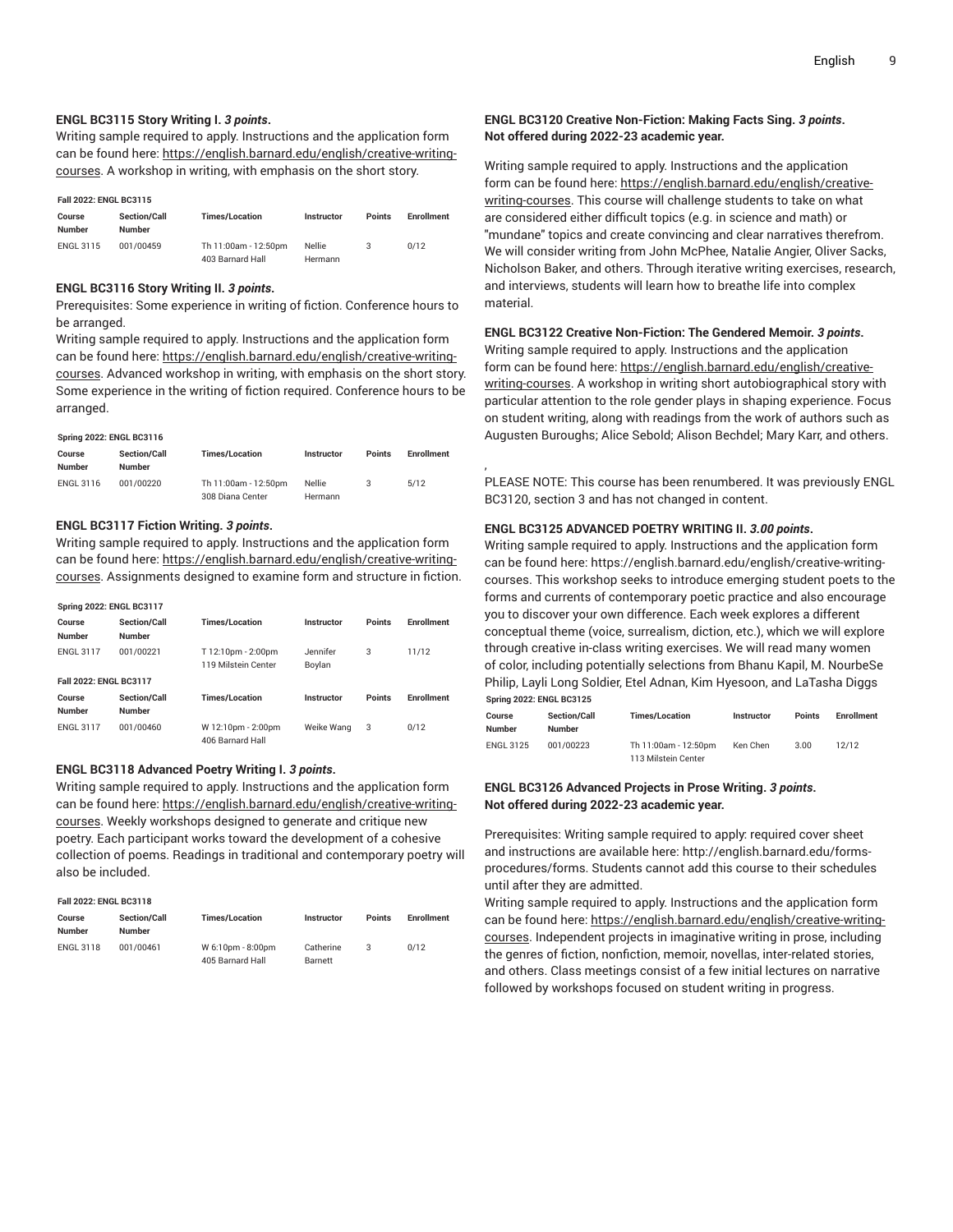**Fall 2022: ENGL BC3134**

#### **ENGL BC3134 CREATIVE NON-FICTION.** *3.00 points***.**

Writing sample required to apply. Instructions and the application form can be found here: https://english.barnard.edu/english/creative-writingcourses. Explores how to write essays based on life, with some comics and cartooning thrown in

| Course<br>Number | <b>Section/Call</b><br><b>Number</b> | <b>Times/Location</b>                  | <b>Instructor</b> | Points | <b>Enrollment</b> |  |  |
|------------------|--------------------------------------|----------------------------------------|-------------------|--------|-------------------|--|--|
| <b>ENGL 3134</b> | 001/00463                            | Th 4:10pm - 6:00pm<br>403 Barnard Hall | Liana Finck       | 3.00   | 0/12              |  |  |

#### **ENGL BC3150 Invention, Revision, and Imagination.** *3 points***. Not offered during 2022-23 academic year.**

Writing sample required to apply. Instructions and the application form can be found here: [https://english.barnard.edu/english/creative-writing](https://english.barnard.edu/english/creative-writing-courses/)[courses.](https://english.barnard.edu/english/creative-writing-courses/) A creative writing workshop in fiction, devoted to the imaginative process, and most specifically, to the arts of invention and revision. In addition to considering the wellspring of creative ideas themselves, students will write stories in a variety of lengths—moderate, long, and as short-shorts. Through this process, apprentice writers will become intimate with the most essential aspect of creating imaginative work: the dedication to seeing one's ideas morph and grow over time.

| <b>Spring 2022: ENGL BC3150</b> |                                      |                                        |                    |               |            |  |  |  |
|---------------------------------|--------------------------------------|----------------------------------------|--------------------|---------------|------------|--|--|--|
| Course<br><b>Number</b>         | <b>Section/Call</b><br><b>Number</b> | <b>Times/Location</b>                  | Instructor         | <b>Points</b> | Enrollment |  |  |  |
| <b>ENGL 3150</b>                | 001/00224                            | W 12:10pm - 2:00pm<br>407 Barnard Hall | Jennifer<br>Bovlan |               | 11/12      |  |  |  |

#### **ENGL BC3152 Creative Nonfiction: The Queer Story.** *3 points***. Not offered during 2022-23 academic year.**

Writing sample required to apply. Instructions and the application form can be found here: [https://english.barnard.edu/english/creative-writing](https://english.barnard.edu/english/creative-writing-courses/)[courses.](https://english.barnard.edu/english/creative-writing-courses/) Stories created and edited in this creative nonfiction workshop will focus on the lives and experiences of LGBTQ people. Written work may include essays, memoir, reportage, and other nonfiction. This work will be augmented by lectures, trainings, and reading about media representation of queer lives.

#### **ENGL BC3208 What's Your Story Anyway?—Trauma Resistance through Creative Writing.** *3 points***.**

Writing sample required to apply. Instructions and the application form can be found here: [https://english.barnard.edu/english/creative-writing](https://english.barnard.edu/english/creative-writing-courses/)[courses.](https://english.barnard.edu/english/creative-writing-courses/) In this class we will explore the process of healing from trauma through the art of storytelling. We will ground ourselves in the writing of Latina authors whose work demonstrates the resistance from erasure in the United States. The goal of the class is to understand the connection between trauma and healing, through storytelling and creative writing. Moreover, we will develop three pieces of creative non-fiction that will encompass this relationship over the three different lenses of place, person and personal experience.

| <b>Fall 2022: ENGL BC3208</b> |                                      |                                            |                  |               |                   |  |  |  |
|-------------------------------|--------------------------------------|--------------------------------------------|------------------|---------------|-------------------|--|--|--|
| Course<br><b>Number</b>       | <b>Section/Call</b><br><b>Number</b> | <b>Times/Location</b>                      | Instructor       | <b>Points</b> | <b>Enrollment</b> |  |  |  |
| <b>ENGL 3208</b>              | 001/00525                            | Th 9:00am - 10:50am<br>119 Milstein Center | Maria Hinojosa 3 |               | 0/12              |  |  |  |

#### **ENGL BC3223 NEW YORK IN TEN OBJECTS.** *4.00 points***.**

"New York in Ten Objects" introduces students to the creative possibilities of the podcast. Drawing on the possibilities of interdisciplinary analysis and creative non-fiction, this course aims to use quotidian objects to critically engage with the city, re-rendering those objects extraordinary and telling untold stories. The starting points for our investigation are ten concrete objects – some iconic, some ironic, but all characteristic of New York City. Beginning with these objects, students will develop projects, in small groups and individually, that connect these objects with a broader societal movement, cultural idea, political cause, or scientific development significant to past or present New York City life. To prepare students to develop their projects in an audio medium, we will first become familiar with a range of current podcasts, and will begin to break down the elements of podcast-storytelling as practiced today. Through workshops with IMATS in a weekly lab session and hands-on experience, students will learn how to collect audio interviews, ambient sound, and to record voice-over narration. Every student will outline their ideas, develop scripts, and produce a podcast by layering and editing their audio files. In the end, this course will investigate how the popular medium of the podcast can serve as a locus of local conversation and public intellectual activity. Students will learn how ordinary objects can breathe life into a story and how audio stories can advance critical analysis. Applications are due by 1 August: https:// forms.gle/Gtb5YWgeq59Mnfhy5. Please note that this seminar is limited to 14 students. You will be notified of your acceptance or non-acceptance to the course before the first day of classes. After receiving admittance into the course, you MUST come to the first class to secure your seat **Fall 2022: ENGL BC3223**

| Course<br>Number | <b>Section/Call</b><br><b>Number</b> | <b>Times/Location</b>                     | <b>Instructor</b>     | <b>Points</b> | <b>Enrollment</b> |
|------------------|--------------------------------------|-------------------------------------------|-----------------------|---------------|-------------------|
| <b>ENGL 3223</b> | 001/00527                            | T Th 9:00am - 10:50am<br>406 Barnard Hall | Alexandra<br>Horowitz | 4.00          | 0/14              |

#### **ENGL BC3229 American Lives, American Stories.** *3 points***.**

Writing sample required to apply. Instructions and the application form can be found here: [https://english.barnard.edu/english/creative-writing](https://english.barnard.edu/english/creative-writing-courses/)[courses](https://english.barnard.edu/english/creative-writing-courses/).

In this class we will discuss the narrative of the "American" story, and how stories of immigrants and minority identities redefine and complicate it. The goal of the class is to investigate how writers frame a sense of identity in relation to the "American ideal". We will explore this theme through three creative non-fiction pieces each focusing on a different perspective of place, person, and personal experience. What are your stories, and what makes them "American"?

#### **Spring 2022: ENGL BC3229**

| Course           | <b>Section/Call</b> | <b>Times/Location</b> | Instructor       | <b>Points</b> | Enrollment |
|------------------|---------------------|-----------------------|------------------|---------------|------------|
| Number           | <b>Number</b>       |                       |                  |               |            |
| <b>ENGL 3229</b> | 001/00245           | Th 9:00am - 10:50am   | Maria Hinoiosa 3 |               | 6/12       |
|                  |                     | 404 Barnard Hall      |                  |               |            |

### <span id="page-9-0"></span>**Speech**

Registration in these courses is limited.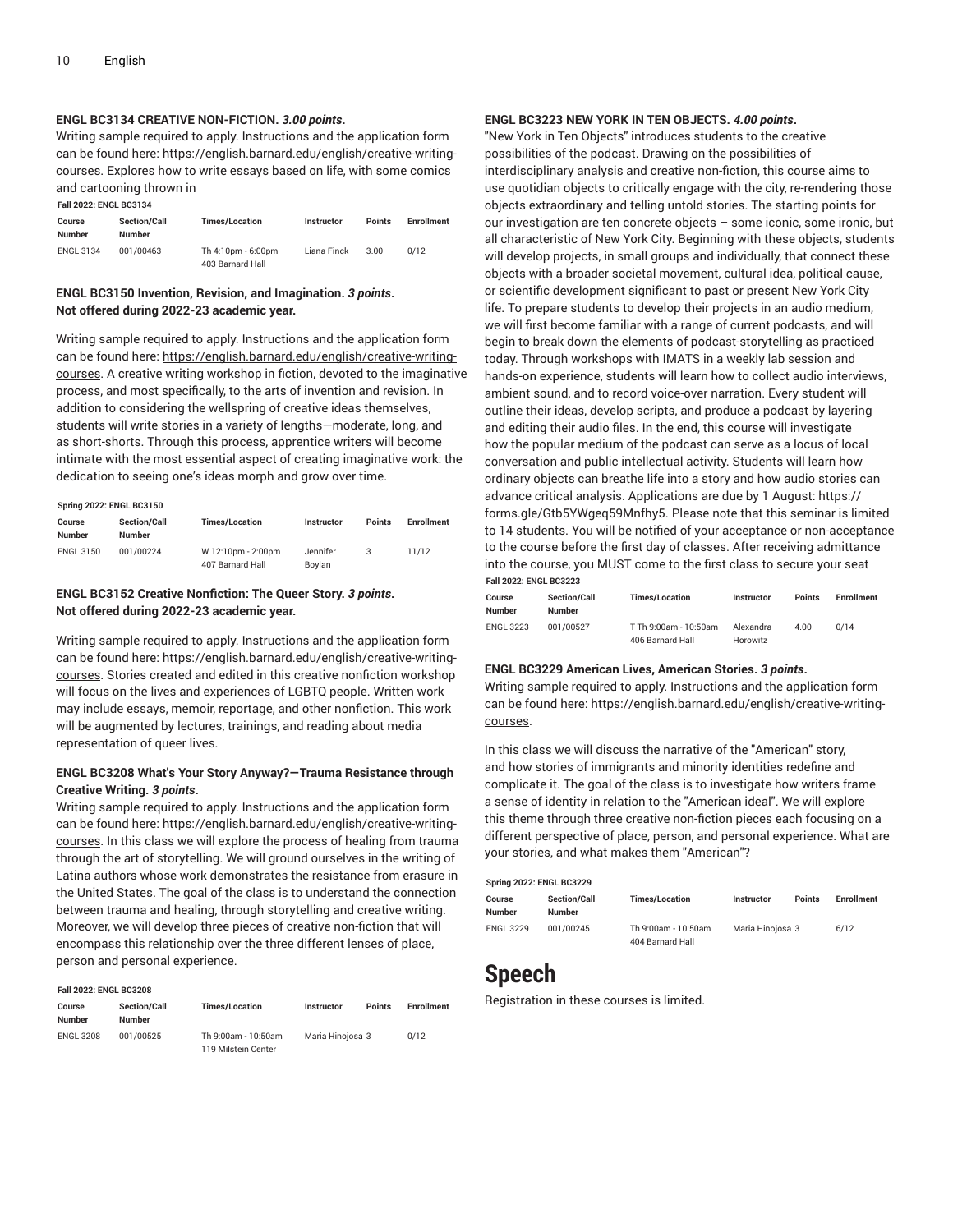#### **ENGL BC3121 PUBLIC SPEAKING.** *3.00 points***.**

Prerequisites: Enrollment limited to 14 students. Open only to undergraduates, preference to seniors and juniors. Attend first class for instructor permission. Registering for the course only through myBarnard or SSOL will NOT ensure your enrollment. This course will introduce you to principles of effective public speaking and debate, and provide practical opportunities to use these principles in structured speaking situations. You will craft and deliver speeches, engage in debates and panel discussions, analyze historical and contemporary speakers, and reflect on your own speeches and those of your classmates. You will explore and practice different rhetorical strategies with an emphasis on information, persuasion and argumentation. For each speaking assignment, you will go through the speech-making process, from audience analysis, purpose and organization, to considerations of style and delivery. The key criteria in this course are content, organization, and adaptation to the audience and purpose. While this is primarily a performance course, you will be expected to participate extensively as a listener and critic, as well as a speaker

**Spring 2022: ENGL BC3121**

| Course<br><b>Number</b>       | <b>Section/Call</b><br><b>Number</b> | <b>Times/Location</b>                    | Instructor         | <b>Points</b> | <b>Fnrollment</b> |
|-------------------------------|--------------------------------------|------------------------------------------|--------------------|---------------|-------------------|
| <b>ENGL 3121</b>              | 001/00222                            | T Th 1:10pm - 2:25pm<br>302 Barnard Hall | Daniela Kempf 3.00 |               | 14/14             |
| <b>Fall 2022: ENGL BC3121</b> |                                      |                                          |                    |               |                   |
| Course<br><b>Number</b>       | Section/Call<br><b>Number</b>        | <b>Times/Location</b>                    | Instructor         | <b>Points</b> | <b>Enrollment</b> |
| <b>ENGL 3121</b>              | 001/00444                            | T Th 1:10pm - 2:25pm<br>302 Barnard Hall | Daniela Kempf 3.00 |               | 0/14              |

#### **ENGL BC3123 RHETORICAL CHOICES: PUBLIC SPEAKING.** *4.00 points***.**

Prerequisites: Application process and permission of instructor.

Enrollment restricted to Barnard students.

Enrollment restricted to Barnard students. Application process and instructor permission required: https://speaking.barnard.edu/becomespeaking-fellow. Speaking involves a series of rhetorical choices regarding vocal presentation, argument construction, and physical affect that, whether made consciously or by default, project information about the identity of the speaker. In this course students will relate theory to practice: to learn principles of public speaking and speech criticism for the purpose of applying these principles as peer tutors in the Speaking Fellow Program. Note: This course now counts as an elective for the English major

**Fall 2022: ENGL BC3123**

| Course<br>Number | <b>Section/Call</b><br><b>Number</b> | <b>Times/Location</b>  | <b>Instructor</b>   | <b>Points</b> | <b>Enrollment</b> |
|------------------|--------------------------------------|------------------------|---------------------|---------------|-------------------|
| <b>ENGL 3123</b> | 001/00462                            | T Th 11:40am - 12:55pm | Pamela Cobrin, 4.00 |               | 12/14             |
|                  |                                      | 409 Barnard Hall       | Daniela Kempf       |               |                   |

### <span id="page-10-0"></span>**Theatre**

For those interested in doing an English major with a concentration in theatre, please see the [course-listed courses section](#page-23-0) ([p. 24\)](#page-23-0) below for the Theatre Department's course descriptions for THTR UN3150 Western Theatre Traditions: Classic to Romantic and THTR UN3151 Western Theatre Traditions: Modern.

#### **ENTH BC3136 Shakespeare in Performance.** *4 points***.**

Shakespeare's plays as theatrical events. Differing performance spaces, acting traditions, directorial frames, theatre practices, performance theories, critical studies, cultural codes, and historical conventions promote differing modes of engagement with drama in performance. We will explore Shakespeare's plays in the context of actual and possible performance from the Renaissance to the twenty-first century.

#### **ENTH BC3139 MODERN AMERICAN DRAMA # PERFORMANCE.** *4.00 points***.**

**Not offered during 2022-23 academic year.**

Modern American Drama and Performance in an era of cultural contestation. What is united about the United States? How are the important claims of cultural difference related to the intercultural claims of shared community? Is there a place for historical continuity in the modernist pursuit of change? How have these issues been addressed in the emergence and development of modern drama and performance in America? Questions such as these will be addressed in the context of theatrical exploration, performance history, and social change. Canonical and experimental playwrights include Rachel Crothers, Susan Glaspell, Georgia Douglas Johnson, Eugene O'Neill, Clifford Odets, Thornton Wilder, Tennessee Williams, Arthur Miller, Lorraine Hansberry, Edward Albee, Suzan-Lori Parks, Sarah Ruhl, and Dominique Morisseau.

#### **ENTH BC3144 Black Theatre.** *4 points***. Not offered during 2022-23 academic year.**

Prerequisites: Enrollment limited to 16 students.

Exploration of Black Theater, specifically African-American performance traditions, as an intervening agent in racial, cultural, and national identity. African-American theatre artists to be examined include Amiri Baraka, Kia Corthron, W.E.B. Du Bois, Angelina Grimke, Langston Hughes, Georgia Douglas Johnson, Adrienne Kennedy, Suzan-Lori Parks, Adrian Piper, and August Wilson. Fulfills one (of two) required courses in dramatic literature for Theatre/Drama and Theatre Arts major.

#### **ENTH BC3145 Early American Drama and Performance: Staging a Nation.** *4 points***.**

**Not offered during 2022-23 academic year.**

Competing constructions of American identity in the United States date back to the early republic when a newly emerging nation struggled with the questions: What makes an American American? What makes America America? From colonial times forward, the stage has served as a forum to air differing beliefs as well as medium to construct new beliefs about Nation, self and other. The texts we will read, from colonial times through WWI, explore diverse topics such as politics, Native American rights, slavery, labor unrest, gender roles, and a growing immigrant population.

#### **ENTH BC3190 Diabolical Drama of the Middle Ages.** *3 points***. Not offered during 2022-23 academic year.**

Hell bursts onto the European stage at the end of the Middle Ages. Satan and his attendant devils, although present in earlier forms of Christian drama, become a defining feature of the dramatizations of Christian history and morality in Late Medieval England. The devils of these plays are disruptive, anarchic, seductive and repulsive. They are rhetorically bewitching and morally dangerous. This course will pay close attention to these devils and their devilry. What do they do? How do they speak? What do they know and what choice do they have in being so diabolical? Rather than viewing devils simply as spiritual antagonists, instead we will investigate them as complex creatures doing serious theological work in the difficult and spiritually tumultuous towns of late medieval England. Through close critical inquiry, contextual reading and some of our own imaginative stagings, we will explore the central role of the "diabolic" in late medieval drama and its sometimes troubling vision of Christian life.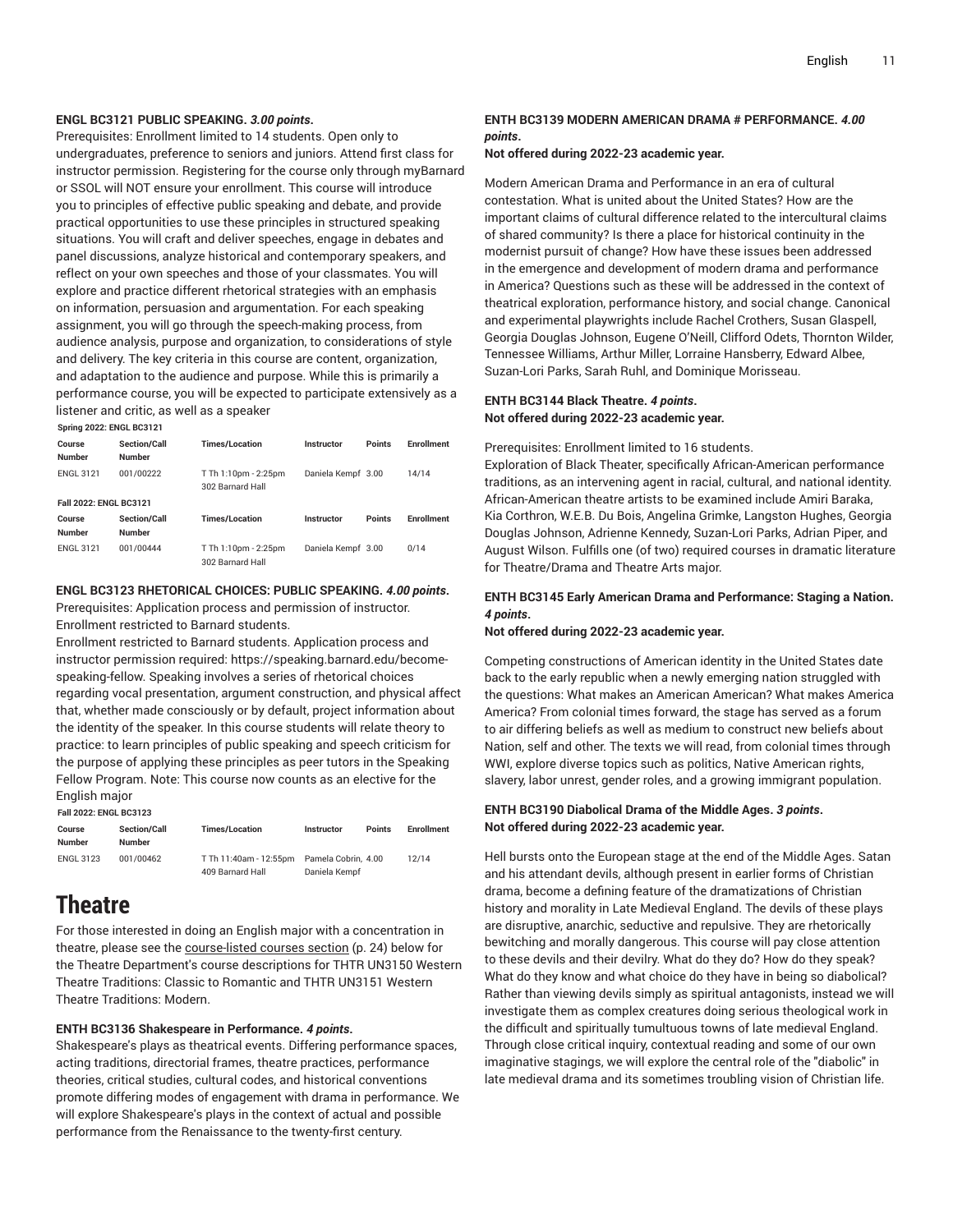### <span id="page-11-0"></span>**Literature**

#### **ENGL BC1021 FEMINIST LIFE WRITING.** *3.00 points***.**

Feminists have famously claimed that "the personal is political." Accordingly, life writing--in various genres--has been an important form for feminists across generations. In this class, we will explore the different ways in which feminists have used these modes to create visions of the self, to challenge the roles and self-images given to them, and to imagine new narratives. In particular, we'll explore questions of genre: so many of these writers have developed hybrid genres or challenged the boundaries of genre in order to write their lives. Looking at examples of life writing including letters, diaries and journals, graphic memoirs, and "traditional" autobiographies, we will examine these forms through the lens of gender, race, sexuality, class, and disability. Readings are subject to change, but may include: Audre Lorde, Zami; Alison Bechdel, Fun Home; Cherrie Moraga, Loving in the War Years; Maggie Nelson, The Argonauts; Maxine Hong Kingston, Woman Warrior; poems by Adrienne Rich; Carmen Maria Machado, In the Dream House; This Bridge Called My Back: Writings by Radical Women of Color; Janet Mock, Redefining Realness, and selected shorter pieces. Additionally, we will read critical and theoretical works that will urge us to consider our primary texts from various critical approaches: including sexuality studies, critical race studies, disability studies, and transgender studies

#### **ENGL BC1022 BAD LOVE.** *3.00 points***.**

This seminar reads stories of love gone bad, of romances that end catastrophically, that damage lovers or leave victims along the way. We will illuminate the consuming fantasy of the romance genre in its quest for "true love," as well as a range of emotions – rage and revenge, narcissism and self-protection, obsession and oblivion – that surface in its wake. We will also look at shifting interpretations of "bad love," from Plato, to the Galenic theory of the humors, to the sociology of court-culture, to Freudian and finally contemporary neurobiological explanations of feelings. Students are welcome to propose texts of their own interests to open this course to the widest range of interests. In addition to seminar discussion, there will be weekly individual tutorials with Professor Hamilton as well as zoom interviews with a neurobiologist and a psychologist if it can be arranged

#### **ENGL BC1023 FEMINISM, SCIENCE, # REPRODUCTIVE TECH.** *3.00 points***.**

Reproduction is both a biological and social process—one that is often the target of deep-seated ideas about identity, culture, science, and technology. How have contraceptives, pharmaceuticals, and other technologies shaped reproductive experiences? What does the use and distribution of these scientific innovations reveal about existing power structures and social stratification? What liberatory possibilities do these technologies enable, and what are their limitations? Course material will center work by reproductive justice scholar-activists and feminist science and technology studies scholarship, including work by Dorothy Roberts, Alexandra Stern, Emily Martin, Alondra Nelson, and others

### **ENGL BC1901 INTRODUCTION TO COMICS # GRAPHIC NOVELS.** *3.00 points***.**

This course provides students with an introduction to the scholarly study of comics and graphic novels. It is designed to teach students how to analyze these texts by paying special attention to narrative forms and page design. As part of this focus, attention will be given to the way that comics and graphic novels are created and the importance of publication format. In addition to studying comics and graphic novels themselves, we will look at the way that scholars have approached this emergent field of academic interest

#### **ENGL BC1902 GLOBAL QUEER CINEMAS.** *3.00 points***.**

In this class, we will focus on contemporary queer cinema from around the world to explore how filmmakers create new visual modes of representing queerness, and how these queer cinematic narratives are informed by various local, national, cultural and political contexts. Through a comparative, transnational and intersectional approach that takes into consideration the particularities of each filmmaker's context, we will aim to answer the following questions: How do the particularities of various cultural, national, linguistic, religious contexts affect the way queer identities are defined and depicted visually? How do these filmmakers and artists create a visual aesthetic based on their local contexts that is distinct from westernized visual narratives of queerness? How do images of queerness circulate globally and how might queer visual cultures of the Global South push back against existing paradigms of queerness in the Global North? All films for the course are subject to change, but may include titles such as Rafiki, A Fantastic Woman, Happy Together, The Wound, Portrait of a Lady on Fire. Additionally, we will read critical and theoretical works that will urge us to consider these films from a range of perspectives, such as queer studies, feminist film studies, disability studies, and transgender studies

#### **ENGL BC1903 DEAD MOTHERS AND WICKED STEPMOTHERS: THE MATERNAL IN FOLK AND FAIRY TALES.** *3.00 points***.**

You know them well: on one side, the scheming, jealous stepmother, obsessed with her fading youth. On the other, her husband's virginal, naive, and beautiful daughter – whose own mother is usually dead. The conflict between them is so familiar that it feels inevitable. Where, though, did these nearly universal figures come from? Why are they so ingrained in the imaginations of people around the world and across the millennia? In this course, we'll explore the roots of the maternal in folk and fairy tales. We'll analyze a variety of stories and films to investigate the "absent mother," "virginal daughter," and "wicked stepmother" from different critical perspectives, paying special attention to analytical psychology and feminist psychoanalytic theories, to try to figure out why these figures are so compelling, so ubiquitous, and so hard to shake

#### **ENGL BC1904 POSTCOLONIAL COMICS.** *3.00 points***.**

Postcolonial studies, broadly speaking, constitutes a systematic examination of the history, socioeconomics, politics, and cultural products of countries that were once colonized. In studying literature from a postcolonial perspective, the work is carried out through careful readings of texts, the nuances of their language, and by paying attention to how the struggle for freedom, both individually and collectively, is represented in literary texts. In this course, you will learn about some of the central concepts of postcolonial studies during lecture, after which we'll turn our focus to the graphic novels to see how these concepts are presented in textual and visual format. We'll also investigate why graphic novels present an appropriate medium for studying postcolonialisms. Finally, we will expand the boundaries of the discipline of postcolonial studies and use its methodologies to read about locations and peoples that weren't formerly (or formally) colonized (for example, New Orleans during Hurricane Katrina, 20th-century Iran, and female Jewish immigrants in New York city circa 1910)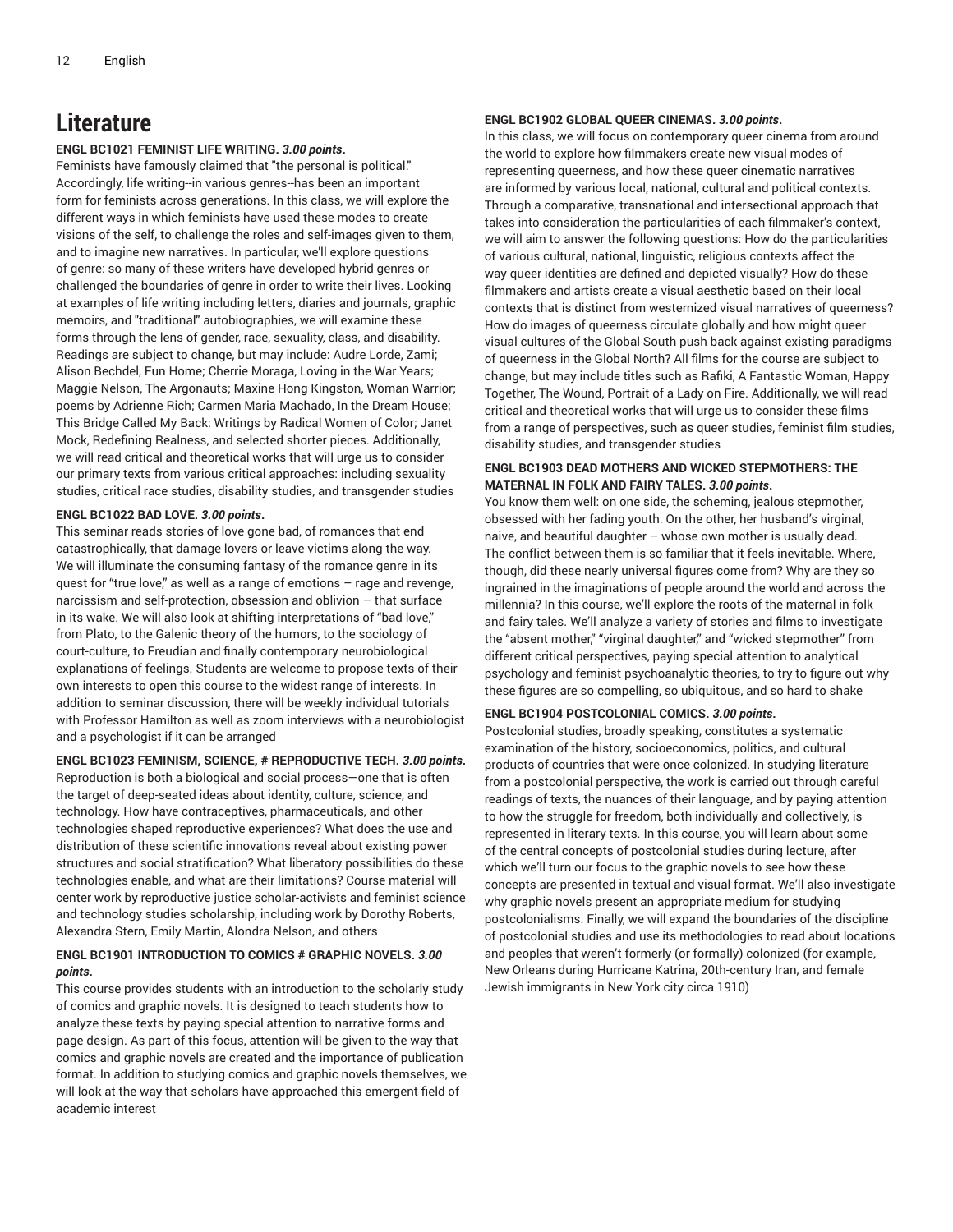#### **ENGL BC1982 American Fiction.** *3 points***. Not offered during 2022-23 academic year.**

An introduction to race, gender, indigeneity, colonialism and class in American fiction from the 18th to the mid-20th century. Writers include Rowson, Hawthorne, Melville, Stowe, Dunbar, James, Zitkala-Sa, Wharton, Faulkner, and Brooks.

|  | <b>Fall 2022: ENGL BC1982</b> |
|--|-------------------------------|

| Course<br><b>Number</b> | <b>Section/Call</b><br><b>Number</b> | <b>Times/Location</b>                      | <b>Instructor</b>   | <b>Points</b> | <b>Enrollment</b> |
|-------------------------|--------------------------------------|--------------------------------------------|---------------------|---------------|-------------------|
| <b>ENGL 1982</b>        | 001/00452                            | T Th 11:40am - 12:55pm<br>302 Barnard Hall | Jennie<br>Kassanoff | 3             | 39/40             |

#### **AFEN BC3009 Toni Morrison: An Ethical Poetics.** *4 points***. Not offered during 2022-23 academic year.**

Toni Morrison set herself a challenge: to engage language in complex literary ways in order to reveal the 'fact' of race in the lived experiences of Americans—those made to bear the burden of being 'raced,' those exercising the prerogative of 'racing,' and those who imagine that none of this applies to them. We travel with her artistic path from *The Bluest Eye* to her later novels to learn how her choice to create figurative, logical narratives seek their own understanding of the ethics of what she called the "manageable, doable, modern human activity" of living in 'the house of race.'

#### **ENGL BC3098 THE ENGLISH CONFERENCE.** *1.00 point***.**

The English Conference: The Lucyle Hook Guest Lectureship is a two to four-week course each semester on a special topic presented by a visiting scholar. The series was endowed by a gift from Professor Emerita of English Lucyle Hook to bring our students and faculty the perspective of scholars of literature in English working outside the College community. It can only be taken for pass/fail for 1 point. Students must attend all four class sessions and write a final paper in order to receive credit for this course.To see the dates/times that The English Conference will meet this semester, the current course description, and the biography of the visiting scholar, please visit the English Department website: https://english.barnard.edu/english/english-conference **Fall 2022: ENGL BC3098**

| Course<br>Number | <b>Section/Call</b><br><b>Number</b> | <b>Times/Location</b> | <b>Instructor</b> | Points | <b>Enrollment</b> |
|------------------|--------------------------------------|-----------------------|-------------------|--------|-------------------|
| <b>ENGL 3098</b> | 001/00446                            | M W 11:00am - 12:50pm | Peter Platt       | 1.00.  | 23/55             |
|                  |                                      | Room TBA              |                   |        |                   |

#### **ENGL BC3129 Explorations of Black Literature: Early African-American Lit. 1760-1890.** *3 points***.**

#### **Not offered during 2022-23 academic year.**

### Prerequisites: Enrollment limited to 18 students.

Poetry, prose, fiction, and nonfiction, with special attention to the slave narrative. Includes Wheatley, Douglass, and Jacobs, but emphasis will be on less familiar writers such as Brown, Harper, Walker, Wilson, and Forten. Works by some 18th-century precursors will also be considered.

#### **ENGL BC3130 The American Cowboy and the Iconography of the West.** *3 points***.**

We will consider the image and role of the cowboy in fiction, social history, film, music, and art. Readings will include Cormac McCarthy's *The Border Trilogy*.

#### **AFEN BC3134 Unheard Voices: African Women's Literature.** *4 points***. Not offered during 2022-23 academic year.**

How does one talk of women in Africa without thinking of Africa as a 'mythic unity'? We will consider the political, racial, social and other contexts in which African women write and are written about in the context of their located lives in Africa and in the African Diaspora.

#### **ENGL BC3141 MAJOR ENGLISH TEXTS I.** *3.00 points***.**

Prerequisites: Enrollment limited to 25 students.

A chronological view of the variety of English literature through study of selected writers and their works. Autumn: Beowulf through Johnson.

#### **Fall 2022: ENGL BC3141**

| Course<br><b>Number</b> | <b>Section/Call</b><br><b>Number</b> | <b>Times/Location</b> | <b>Instructor</b> | <b>Points</b> | <b>Enrollment</b> |
|-------------------------|--------------------------------------|-----------------------|-------------------|---------------|-------------------|
| <b>ENGL 3141</b>        | 001/00464                            | M W 1:10pm - 2:25pm   | Margaret          | 3.00          | 10/14             |
|                         |                                      | Online Only           | Ellsberg          |               |                   |

#### **ENGL BC3142 Major English Texts II.** *3 points***. Not offered during 2022-23 academic year.**

A chronological view of the variety of English literature through study of selected writers and their works. Spring: Romantic poets through the present.

#### **ENGL BC3143 Middle Fictions: Long Stories, Short Novels, Novellas.** *3 points***.**

**Not offered during 2022-23 academic year.**

Discussion of fictions between 60-150 pages in length. Authors include James, Joyce, Mann, Nabokov, Cather, Welty, West, Porter, Olsen, Trevor.

#### **ENGL BC3146 Walk This Way.** *3 points***.**

What's in a walk? This course undertakes an interdisciplinary study of a fundamental human activity, focusing on philosophical and aesthetic treatments of human locomotion. After first examining the history of walking as a social, economic, religious, and political activity, the course will concentrate on urban walking and how it has been represented in text and image from ancient times to the present. Topics will include walking as introspection, escape, recreation, and discovery; walking and gender; the psychogeography of walking, walking in the city, etc. Readings from Austen, Wordsworth, Dickens, Thoreau, Whitman, Joyce, Woolf, O'Hara, De Certeau, and many others. Images from film, painting, and photography to be provided by student research. Ditto for musical strolls.

#### **ENGL BC3147 Introduction to Narrative Medicine.** *4 points***. Not offered during 2022-23 academic year.**

Prerequisites: Post-bacc students require instructor permission. Narrative Medicine was designed to give doctors and healthcare professionals a more profound understanding of, and empathy for, the experience of illness. It teaches how to listen and what to listen for. While the skills developed are directly applicable to the practice of medicine, they are also important in any field in which human relationships are central: business, law, architecture, social work, and the creative arts. The multidisciplinary course entails a rigorous integration of didactic and experiential methodology to develop a heightened awareness of self and others and build a practical set of narrative competencies.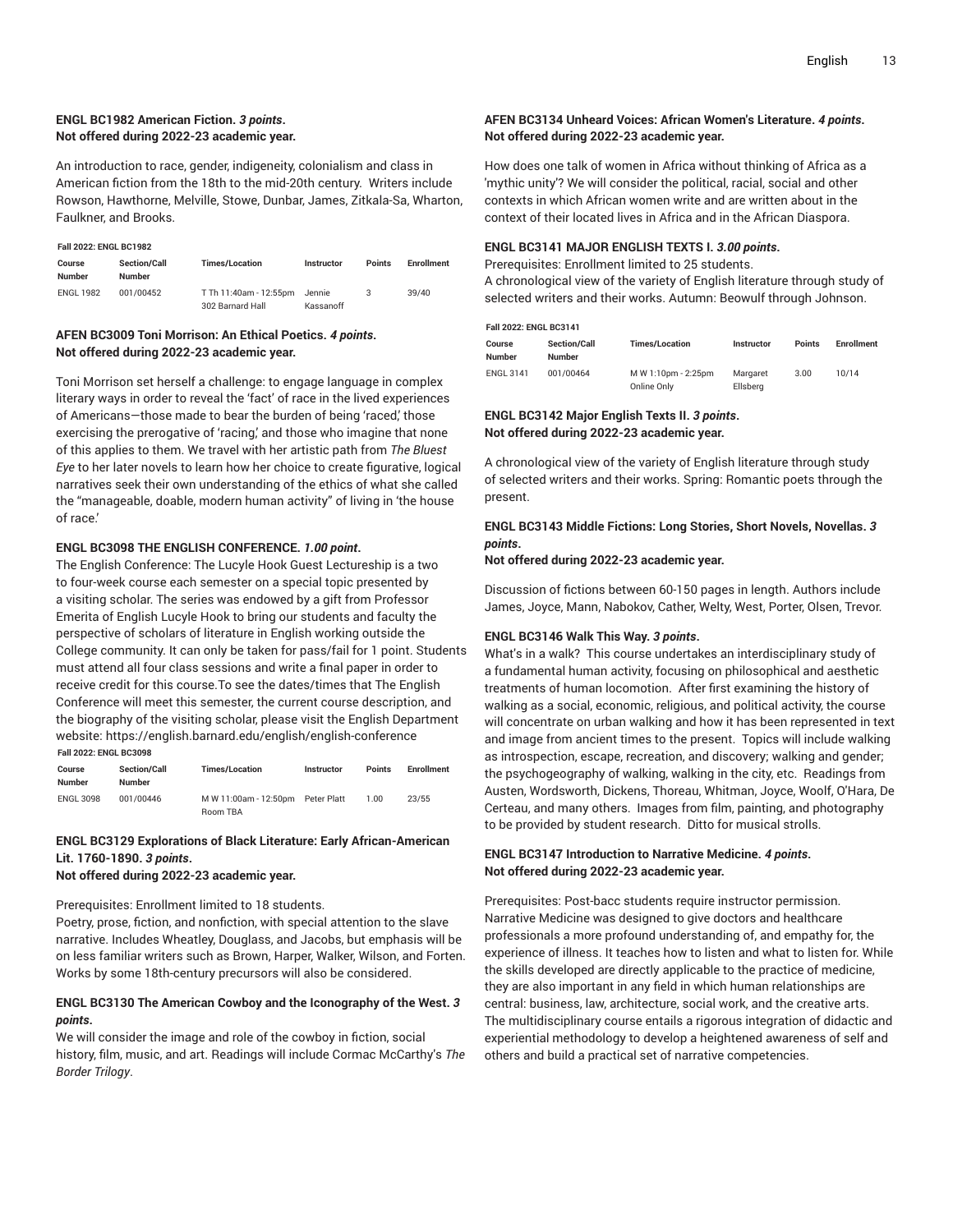#### **AFEN BC3148 Literature of the Great Migration: 1916-1970.** *3 points***. Not offered during 2022-23 academic year.**

Prerequisites: Enrollment limited 18 students.

Explores, through fiction, poetry, essays, and film, the historical context and cultural content of the African American migration from the rural south to the urban cities of the north, with particular emphasis on New York, Chicago, Detroit, and Philadelphia.

### **ENGL BC3151 Bad Feelings: The Uses of Literature in Difficult Times.** *4 points***.**

#### **Not offered during 2022-23 academic year.**

This course will explore the purposes of literary study--and, by extension, humanistic education--during periods of turmoil. Working in sustained dialogue with one another, we will explore the treatment of emotions such as despair, anxiety, loss, fury & ecstasy in a wide variety of literary texts, ranging from literature that is ancient (e.g., Sophocles, Euripides) to early modern (William Shakespeare, Margaret Cavendish) to modern (Virginia Woolf, Ralph Ellison, Elena Ferrante). In the process, we will explore various schools of critical theory, such as Aristotle's *Poetics* (including the ancient theory of catharsis), psychoanalysis, and feminism, in a context where the stakes of these intellectual traditions will come to the fore.

#### **ENGL BC3154 Chaucer Before Canterbury.** *3 points***.**

Chaucer's innovations with major medieval forms: lyric, the extraordinary dream visions, and the culmination of medieval romance, *Troilus and Criseyde.* Approaches through close analysis, and feminist and historicist interpretation. Background readings in medieval life and culture.

#### **ENGL BC3155 Canterbury Tales.** *3 points***. Not offered during 2022-23 academic year.**

Chaucer as inheritor of late-antique and medieval conventions and founder of early modern literature and the fiction of character. Selections from related medieval texts.

#### **ENGL BC3159 The English Colloquium.** *4 points***.**

BC: Fulfillment of General Education Requirement: Reason and Value (REA)., BC: Fulfillment of General Education Requirement: Literature (LIT)., BC: Fulfillment of General Education Requirement: Ethics and Values.

Prerequisites: Enrollment limited to Barnard English majors. In the Renaissance colloquium we will examine English and European imaginative and intellectual life from the sixteenth to mid-seventeenth centuries. Defined by humanism, the Protestant Reformation, and revolution, this was a period of ideological struggle on many levels. Long-held ways of ordering the world came under increasing strainand sometimes ruptured irreparably. Writers discussed and debated the aims of human knowledge, retooled old literary forms for new purposes, scrambled to take account of an expanded awareness of the globe, and probed the tension between belief and doubt. Throughout this process, they experimented with new literary styles to express their rapidly changing worldviews. This is an intensive course in which we will take multiple approaches to a variety of authors that may include Petrarch, Erasmus, Machiavelli, Castiglione, More, Rabelais, Luther, Calvin, Montaigne, Spenser, Bacon, Marlowe, Shakespeare, Milton, and Behn, among others.

#### **Fall 2022: ENGL BC3159**

| Course<br><b>Number</b> | <b>Section/Call</b><br><b>Number</b> | <b>Times/Location</b>                             | Instructor                   | Points         | <b>Enrollment</b> |
|-------------------------|--------------------------------------|---------------------------------------------------|------------------------------|----------------|-------------------|
| <b>ENGL 3159</b>        | 001/00465                            | Th 12:10pm - 2:00pm<br>111 Milstein Center        | Atefeh Akbari<br>Shahmirzadi | $\mathbf{A}$   | 12/12             |
| <b>ENGL 3159</b>        | 002/00467                            | T 4:10pm - 6:00pm<br><b>LI018 Milstein Center</b> | Rachel<br>Eisendrath         | $\overline{4}$ | 12/12             |
| <b>ENGL 3159</b>        | 003/00468                            | W 2:10pm - 4:00pm<br>111 Milstein Center          | <b>Ross Hamilton 4</b>       |                | 12/12             |
| <b>ENGL 3159</b>        | 004/00469                            | W 10:10am - 12:00pm<br>111 Milstein Center        | Eugene<br>Petracca           | 4              | 6/12              |

#### **ENGL BC3160 The English Colloquium.** *4 points***.**

BC: Fulfillment of General Education Requirement: Reason and Value (REA)., BC: Fulfillment of General Education Requirement: Literature (LIT)., BC: Fulfillment of General Education Requirement: Ethics and Values.

Prerequisites: Enrollment limited to Barnard English majors. In the Enlightenment colloquium we will look at English and European imaginative and intellectual life during the late seventeenth and eighteenth centuries. During this period, writers tried in new ways to reconcile the tensions between reason and religion. Categories of thought that underlie our world today were taking shape: secularity, progress, the public and the private, individual rights, religious tolerance. Writers articulated principles of equality in an era of slavery. Literary forms like the novel, which emerges into prominence during this period, express in irreducibly complex ways these and other changes. In this intensive course, we will study from multiple angles a variety of authors that may include Hobbes, Dryden, Locke, Spinoza, Lafayette, Defoe, Swift, Pope, Richardson, Voltaire, Fielding, Johnson, Diderot, Sterne, and Wollstonecraft, among others.

| <b>Spring 2022: ENGL BC3160</b> |                               |                                          |                     |                |                   |  |  |  |
|---------------------------------|-------------------------------|------------------------------------------|---------------------|----------------|-------------------|--|--|--|
| Course<br><b>Number</b>         | Section/Call<br><b>Number</b> | <b>Times/Location</b>                    | Instructor          | <b>Points</b>  | <b>Enrollment</b> |  |  |  |
| <b>ENGL 3160</b>                | 001/00226                     | Th 10:10am - 12:00pm<br>407 Barnard Hall | Achsah<br>Guibbory  | $\overline{4}$ | 14/14             |  |  |  |
| <b>ENGL 3160</b>                | 002/00227                     | T 4:10pm - 6:00pm<br>119 Milstein Center | Jayne<br>Hildebrand | $\overline{4}$ | 15/14             |  |  |  |
| <b>ENGL 3160</b>                | 003/00228                     | W 12:10pm - 2:00pm<br>306 Milbank Hall   | James Basker 4      |                | 9/14              |  |  |  |
| <b>ENGL 3160</b>                | 004/00229                     | W 10:10am - 12:00pm<br>306 Milbank Hall  | Eugene<br>Petracca  | 4              | 10/14             |  |  |  |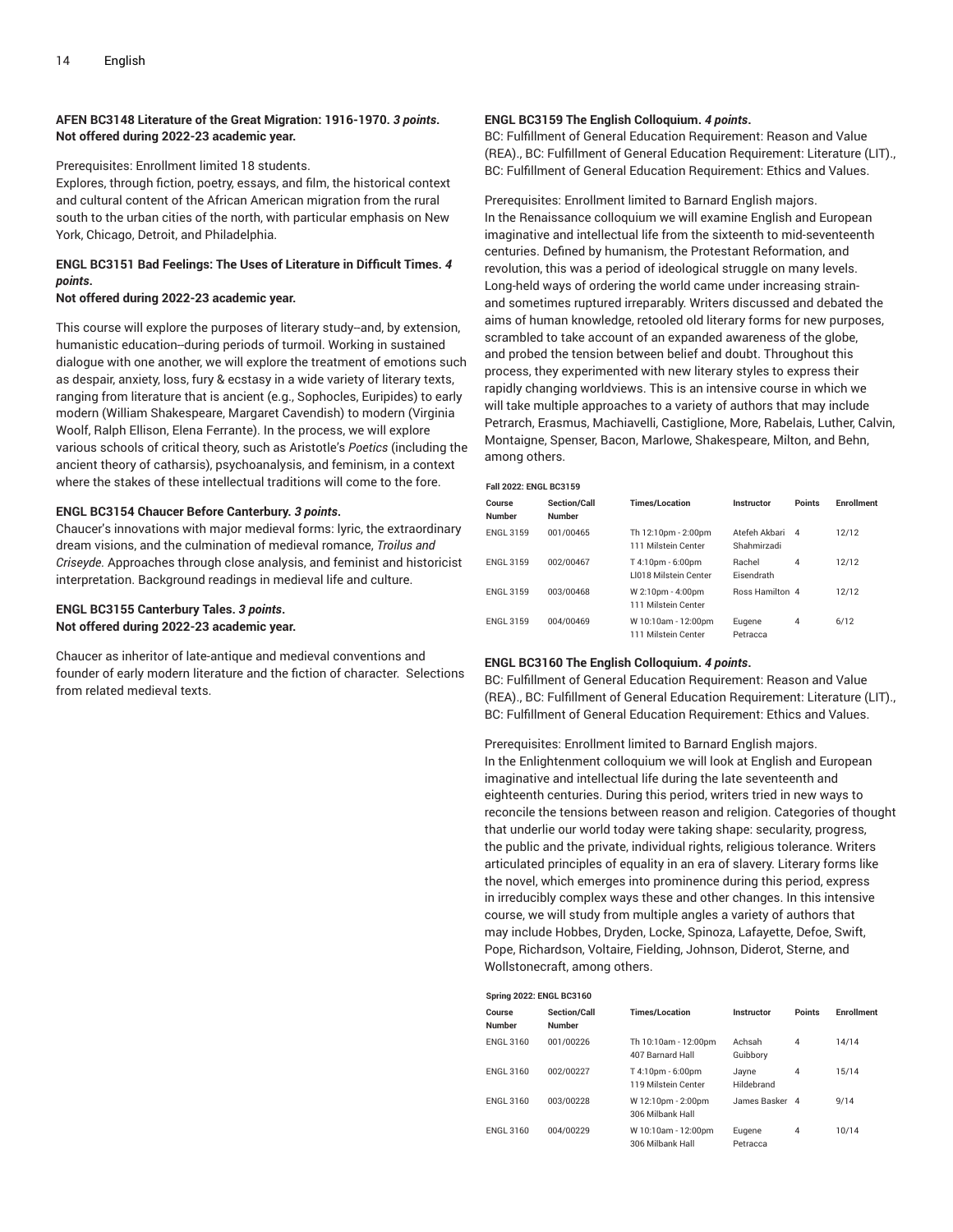#### **ENGL BC3163 Shakespeare I.** *3 points***.**

A critical and historical introduction to Shakespeare's comedies, histories, tragedies, and romances. Please note that you do **not** need to take ENGL BC3163: Shakespeare I and ENGL BC3164: Shakespeare II in sequence; you may take them in any order.

#### **Fall 2022: ENGL BC3163**

| Course<br><b>Number</b> | <b>Section/Call</b><br><b>Number</b> | <b>Times/Location</b>                   | <b>Instructor</b> | <b>Points</b> | <b>Enrollment</b> |
|-------------------------|--------------------------------------|-----------------------------------------|-------------------|---------------|-------------------|
| <b>ENGL 3163</b>        | 001/00471                            | M W 8:40am - 9:55am<br>323 Milbank Hall | Peter Platt       |               | 39/60             |

#### **ENGL BC3164 Shakespeare II.** *3 points***.**

Prerequisites: Enrollment limited to 60 students.

Critical and historical introduction to selected comedies, histories, tragedies, and romances by Shakespeare. Please note that you do **not** need to take ENGL BC3163: Shakespeare I and ENGL BC3164: Shakespeare II in sequence; you may take them in any order.

#### **Spring 2022: ENGL BC3164**

| Course<br>Number | <b>Section/Call</b><br>Number | <b>Times/Location</b>                   | <b>Instructor</b> | <b>Points</b> | <b>Enrollment</b> |
|------------------|-------------------------------|-----------------------------------------|-------------------|---------------|-------------------|
| <b>ENGL 3164</b> | 001/00230                     | M W 8:40am - 9:55am<br>323 Milbank Hall | Peter Platt       |               | 45/60             |

#### **ENGL BC3165 The Elizabethan Renaissance: The Complete Nondramatic Poetry of Marlowe and Shakespeare.** *3 points***. Not offered during 2022-23 academic year.**

In this course, we will read the complete nondramatic poetry of Christopher Marlowe and William Shakespeare, working closely through sonnets, epyllia (mini epics), and translations. How do Marlowe and Shakespeare put into play inherited and new ideas about history, gender, sexuality, politics, law, God, race, matter, print, and literary form (especially the sonnet)?

#### **ENGL BC3166 17TH-CENTURY PROSE # POETRY.** *3.00 points***.**

The seventeenth century was a century of revolution, giving birth to modern ways of thinking, and calling into question many of the old ways. In the early years, many were affected by melancholy, some believing the world was approaching the endtimes. England experienced plagues, particularly in London, and other catastrophes. So we might find some affinity with our own current situation, facing new challenges, our world turned upside down, which is what many people felt during that time. Out of all of this turmoil, however, came great literature including lyric poems by John Donne and others exploring love and desire, doubt and faith, sex and God. Donne also wrote a series of Devotions grappling with mortality over a course of 23 days when he was suffering from typhus or relapsing fever and almost died. Others turned to find solace in the natural world and friendship (Amelia Lanyer, Katherine Philips, Henry Vaughan). Robert Burton wrote a book on melancholy, which he kept adding to. Francis Bacon thought a revolution in science could redeem the world. Thomas Browne, a physician as well as writer, tackled the problem of intolerance and religious conflict. Thomas Hobbes thought only a firm (authoritarian?) government could reestablish peace and security, while Gerard Winstanley (a "Leveller") thought that owning land (and money) was the source of all war and misery. Transgressive women had their own ideas. The Quaker leader Margaret Fell defended women's right to preach. We will read selections from these and other writers, understanding them in their historical context and with a sense of their current resonance.The seventeenth century was a century of revolution, giving birth to modern ways of thinking, and calling into question many of the old ways. In the early years, many were affected by melancholy, some believing the world was approaching the endtimes. England experienced plagues, particularly in London, and other catastrophes. So we might find some affinity with our own current situation, facing new challenges, our world turned upside down, which is what many people felt during that time. Out of all of this turmoil, however, came great literature including lyric poems by John Donne and others exploring love and desire, doubt and faith, sex and God. Donne also wrote a series of Devotions grappling with mortality over a course of 23 days when he was suffering from typhus or relapsing fever and almost died. Others turned to find solace in the natural world and friendship (Amelia Lanyer, Katherine Philips, Henry Vaughan). Robert Burton wrote a book on melancholy, which he kept adding to. Francis Bacon thought a revolution in science could redeem the world. Thomas Browne, a physician as well as writer, tackled the problem of intolerance and religious conflict. Thomas Hobbes thought only a firm (authoritarian?) government could reestablish peace and security, while Gerard Winstanley (a "Leveller") thought that owning land (and money) was the source of all war and misery. Transgressive women had their own ideas. The Quaker leader Margaret Fell defended women's right to preach. We will read selections from these and other writers, understanding them in their historical context and with a sense of their current resonance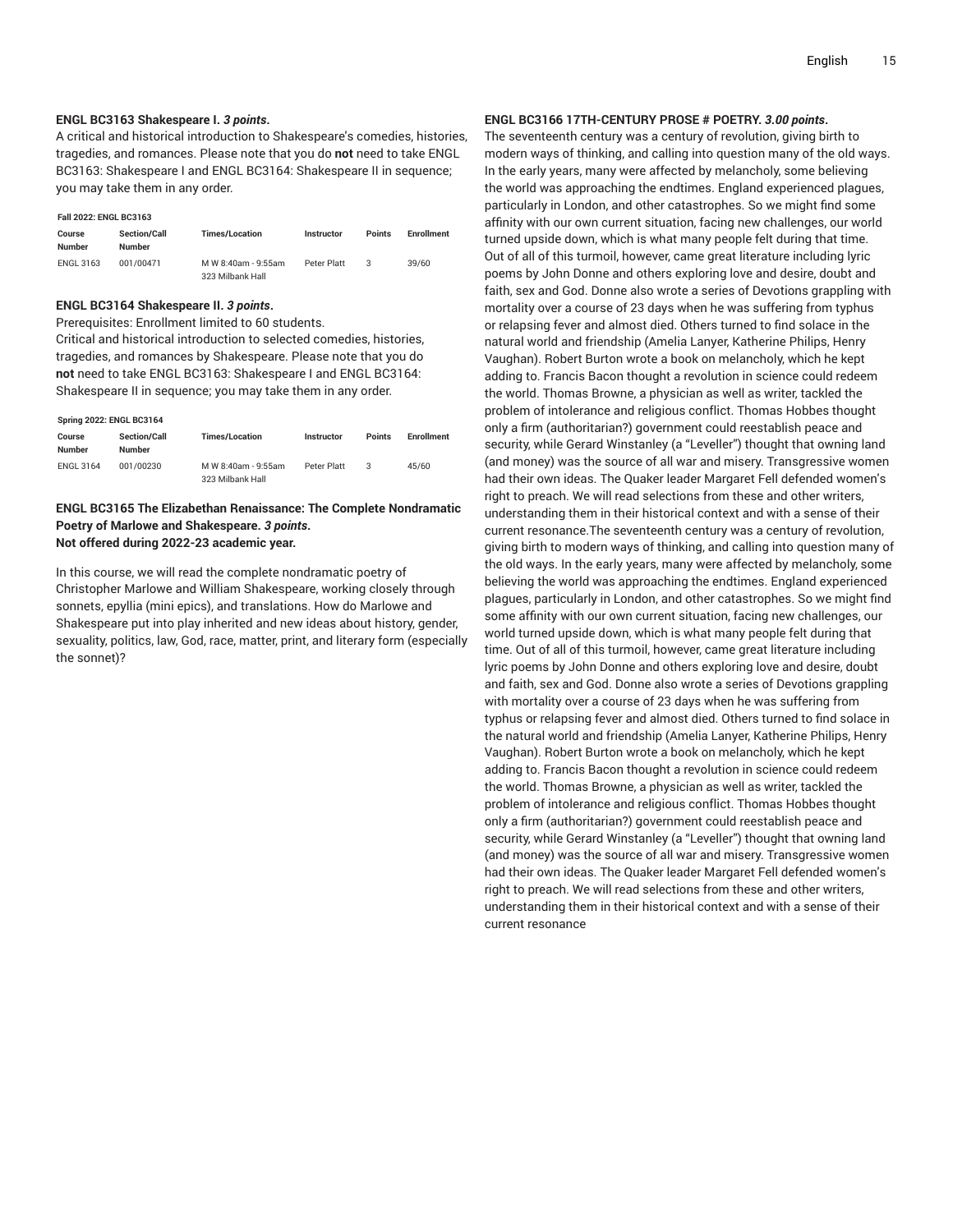#### **ENGL BC3167 MILTON.** *3.00 points***.**

How and why might we read Milton now? And how do his writings and thinking intersect with issues in our present moment? We will read his influential epic Paradise Lost after reading selections of Milton's earlier poetry and prose (attack against censorship, defenses of divorce, individual conscience, toleration, complicated issues of political and religious liberty). He wrote about these matters as he was involved in the English Civil war, an advocate of liberty (we will consider what kind, for whom?) and revolution, which Americans would embrace as inspiration and to justify the American Revolution. We will critically read Milton's literary and political texts within the contexts of religious, political, and cultural history of early modern England and Europe but also colonial and revolutionary America—asking difficult questions, and with a sense of how Milton's writing connects to present issues of our time

| <b>Spring 2022: ENGL BC3167</b> |                               |                                          |                    |               |                   |  |  |  |
|---------------------------------|-------------------------------|------------------------------------------|--------------------|---------------|-------------------|--|--|--|
| Course<br><b>Number</b>         | Section/Call<br><b>Number</b> | <b>Times/Location</b>                    | Instructor         | <b>Points</b> | <b>Enrollment</b> |  |  |  |
| <b>ENGL 3167</b>                | 001/00231                     | T Th 2:40pm - 3:55pm<br>302 Barnard Hall | Achsah<br>Guibbory | 3.00          | 22/30             |  |  |  |
| Fall 2022: ENGL BC3167          |                               |                                          |                    |               |                   |  |  |  |
| Course<br><b>Number</b>         | Section/Call<br><b>Number</b> | <b>Times/Location</b>                    | Instructor         | <b>Points</b> | <b>Enrollment</b> |  |  |  |
| <b>ENGL 3167</b>                | 001/00472                     | T Th 2:40pm - 3:55pm<br>409 Barnard Hall | Achsah<br>Guibbory | 3.00          | 25/25             |  |  |  |

#### **ENGL BC3169 Renaissance Drama.** *3 points***. Not offered during 2022-23 academic year.**

Prerequisites: Enrollment limited to 25 students.

This class will examine English drama at the moment when it arose as a major art form. In Renaissance London, astonishingly complex plays emerged that reflected the diverse urban life of the city, as well as the layered and often contradictory inner life of the individual. This poetically rich theater was less concerned with presenting answers, and more with staging questions—about gender, race, religion, literary tradition, love, sex, authority, and class. In this course, we will try to tap into this theater's cosmopolitan, enlivened poetics by studying not only Shakespeare, but also the various other major authors who constituted this literary world: Christopher Marlowe, Ben Jonson, Thomas Dekker, Thomas Middleton, John Webster, and the female playwright Aphra Behn.

#### **ENGL BC3170 LITERATURE AND SCIENCE 1600-1800.** *3.00 points***.**

The "Scientific Revolution" began in England in the early seventeenth century, with the experiments of John Dee and the reforming projects of Francis Bacon, to culminate in Isaac Newton's discovery of the natural laws of motion. This was also a period of great literary innovation, from Shakespeare's plays and the metaphysical poetry of Marvell and Donne, to the new genre of the novel. This course will explore both the scientific and literary "revolutions" – indeed we will attempt to put them in a kind of conversation with one another, as poets and scientists puzzled over the nature of spirit, body, and the world

#### **ENGL BC3171 The Novel and Psychoanalysis.** *3 points***. Not offered during 2022-23 academic year.**

The novel in its cultural context, with an accent on psychoanalysis (but no required reading). Austen, Emily Bronte, Dickens, Hardy, D.H. Lawrence, Didion, Duras, and W.G. Sebald.

#### **ENGL BC3173 THE EIGHTEENTH-CENTURY NOVEL.** *3.00 points***.**

In the seventeenth century, a new genre appears across Europe: the novel. Why does it appear? What accounts for its increasing popularity across the eighteenth century? What role does it play, in personal psychology as well as society? To puzzle these questions, we will place the development of the novel within the history of art, philosophy and science, as well as psychology and literary theory. Readings may include novels by Mme. de La Fayette, Aphra Behn, Daniel Defoe, Henry Fielding, John Cleland, the Marquis de Sade, William Godwin, and Jane Austen, as well as essays by Benjamin, Adorno, Foucault, Elias, Moretti, and others **Spring 2022: ENGL BC3173**

| $Spq = Sz = Sz + Sz = Sz + Sz$ |                                      |                                          |                   |               |                   |  |  |
|--------------------------------|--------------------------------------|------------------------------------------|-------------------|---------------|-------------------|--|--|
| Course                         | <b>Section/Call</b>                  | <b>Times/Location</b>                    | Instructor        | <b>Points</b> | <b>Enrollment</b> |  |  |
| <b>Number</b>                  | <b>Number</b>                        |                                          |                   |               |                   |  |  |
| <b>ENGL 3173</b>               | 001/00232                            | M W 8:40am - 9:55am<br>409 Barnard Hall  | Kristin Carter    | 3.00          | 14/30             |  |  |
| Fall 2022: ENGL BC3173         |                                      |                                          |                   |               |                   |  |  |
| Course<br><b>Number</b>        | <b>Section/Call</b><br><b>Number</b> | <b>Times/Location</b>                    | Instructor        | <b>Points</b> | <b>Enrollment</b> |  |  |
| <b>ENGL 3173</b>               | 001/00473                            | T Th 2:40pm - 3:55pm<br>203 Diana Center | Monica Cohen 3.00 |               | 25/25             |  |  |

#### **ENGL BC3174 The Age of Johnson.** *3 points***. Not offered during 2022-23 academic year.**

The works of Johnson, Boswell, and their contemporaries in historic context; rise of the novel (Richardson, Fielding, and Sterne); poets from Pope to Blake and Wordsworth; women writers from Carter to Collier to Wollstonecraft; working class writers; topics include slavery and abolition in literature, the democratization of culture, and the transition to romanticism.

#### **ENGL BC3176 The Romantic Era.** *3 points***. Not offered during 2022-23 academic year.**

Romantic writers in their intellectual, historical, and political context, with reference to contemporary movements in philosophy, music, and the plastic arts. Authors include Blake, Wordsworth, Coleridge, Byron, P.B. Shelley, and Keats. An emphasis on close reading of the poetry.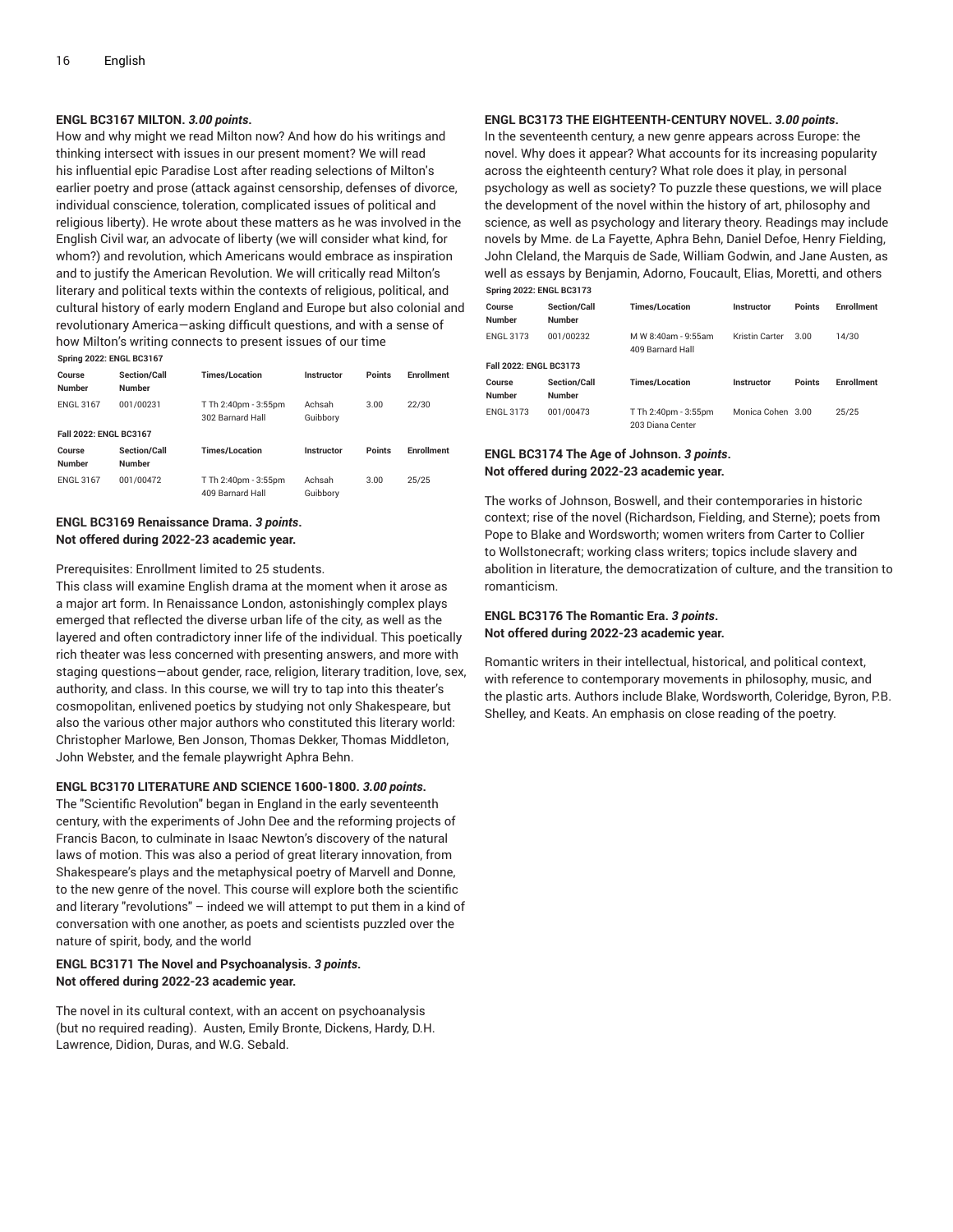#### **ENGL BC3177 Victorian Age in Literature: The Novel.** *3 points***.**

"We have become a novel-reading people," wrote Anthony Trollope in 1870. "Novels are in the hands of us all; from the Prime Minister down to the last-appointed scullery maid." This course will consider why the novel was so important to Victorian culture and society. What made the Victorian novel such a fertile form for grappling with the unprecedented cultural changes of the nineteenth century? To address this question, we will explore how Victorian novels both responded to, and participated in, major social and cultural shifts of the period, including industrialism and urbanization; colonialism and empire; the changing status of women, sexuality, and marriage; the emergence of Darwinism; class conflict and social reform; and the expansion of education and literacy. This course will also consider more broadly what novels are for, and what the Victorians thought they were for. Do novels represent the world as it really is, or do they imagine it as it ought to be? What kinds of solutions to social and political problems can novels offer? Can novels ethically improve (or corrupt) their readers? We will consider these issues in the context of realism, Victorian literature's trademark genre, but we'll also explore an array of other genres, such as the industrial novel, the Bildungsroman, the sensation novel, detective fiction, and gothic fiction. Authors include Jane Austen, Charles Dickens, Charlotte Brontë, George Eliot, Wilkie Collins, and others.

| <b>Spring 2022: ENGL BC3177</b> |                                      |                                            |                     |               |                   |  |  |  |  |  |
|---------------------------------|--------------------------------------|--------------------------------------------|---------------------|---------------|-------------------|--|--|--|--|--|
| Course<br><b>Number</b>         | Section/Call<br><b>Number</b>        | <b>Times/Location</b>                      | Instructor          | Points        | <b>Enrollment</b> |  |  |  |  |  |
| <b>ENGL 3177</b>                | 001/00233                            | T Th 10:10am - 11:25am<br>409 Barnard Hall | Jayne<br>Hildebrand | 3             | 32/30             |  |  |  |  |  |
|                                 | Fall 2022: ENGL BC3177               |                                            |                     |               |                   |  |  |  |  |  |
| Course<br><b>Number</b>         | <b>Section/Call</b><br><b>Number</b> | <b>Times/Location</b>                      | Instructor          | <b>Points</b> | <b>Enrollment</b> |  |  |  |  |  |
| <b>ENGL 3177</b>                | 001/00474                            | M W 1:10pm - 2:25pm<br>328 Milbank Hall    | Mary Cregan         | 3             | 30/30             |  |  |  |  |  |

#### **ENGL BC3178 Victorian Poetry and Criticism.** *3 points***. Not offered during 2022-23 academic year.**

Poetry, art, and aesthetics in an industrial society, with emphasis on the role of women as artists and objects. Poems by Tennyson, Arnold, Christina and D.G. Rossetti, Swinburne, and Elizabeth and Robert Browning; criticism by Ruskin, Arnold, and Wilde; paintings by the Pre-Raphaelites and Whistler; photographs by J.M. Cameron.

#### **ENGL BC3179 American Literature to 1800.** *3 points***.**

This course surveys American literature written before 1800. While we will devote some attention to the literary traditions that preceded British colonization, most of our readings will be of texts written in English between 1620 and 1800. These texts--histories, autobiographies, poems, plays, and novels--illuminate the complexity of this period of American culture. They tell stories of pilgrimage, colonization, and genocide; private piety and public life; manuscript and print publication; the growth of national identity (political, cultural, and literary); Puritanism, Quakerism, and Deism; race and gender; slavery and the beginnings of a movement towards its abolition. We will consider, as we read, the ways that these stories overlap and interconnect, and the ways that they shape texts of different periods and genres.

#### **Fall 2022: ENGL BC3179**

| Course<br>Number | <b>Section/Call</b><br><b>Number</b> | <b>Times/Location</b>                      | <b>Instructor</b> | <b>Points</b> | <b>Enrollment</b> |
|------------------|--------------------------------------|--------------------------------------------|-------------------|---------------|-------------------|
| <b>ENGL 3179</b> | 001/00475                            | T Th 1:10pm - 2:25pm<br>LI104 Diana Center | Lisa Gordis       |               | 26/36             |

#### **ENGL BC3180 American Literature, 1800-1870.** *3 points***.**

Texts from the late Republican period through the Civil War explore a range of intersecting literary, political, philosophical, and theological issues, including the literary implications of American independence, the status of Native Americans, the nature of the self, slavery and abolition, gender and woman's sphere, and the Civil War. Writers include Washington Irving, Ralph Waldo Emerson, Walt Whitman, Henry David Thoreau, Frederick Douglass, Margaret Fuller, Edgar Allan Poe, Nathaniel Hawthorne, Herman Melville, Harriet Beecher Stowe, Harriet Jacobs, and Emily Dickinson.

| <b>Spring 2022: ENGL BC3180</b> |                               |                                           |                        |               |                   |  |  |  |  |
|---------------------------------|-------------------------------|-------------------------------------------|------------------------|---------------|-------------------|--|--|--|--|
| Course<br><b>Number</b>         | Section/Call<br><b>Number</b> | <b>Times/Location</b>                     | Instructor             | <b>Points</b> | <b>Fnrollment</b> |  |  |  |  |
| <b>ENGL 3180</b>                | 001/00234                     | M W 1:10pm - 2:25pm<br>302 Barnard Hall   | Lisa Gordis            | 3             | 41/50             |  |  |  |  |
| Fall 2022: ENGL BC3180          |                               |                                           |                        |               |                   |  |  |  |  |
| Course<br><b>Number</b>         | Section/Call<br><b>Number</b> | <b>Times/Location</b>                     | Instructor             | <b>Points</b> | <b>Enrollment</b> |  |  |  |  |
| <b>ENGL 3180</b>                | 001/00478                     | M W 11:40am - 12:55pm<br>302 Barnard Hall | Kristi-Lynn<br>Cassaro | 3             | 25/25             |  |  |  |  |

#### **ENGL BC3181 American Literature, 1871-1945.** *3 points***.**

This interdisciplinary course situates late nineteenth- and early twentieth-century American literature within the context of historical and cultural change. Students read works by Whitman, Twain, James, Griggs, Wharton, Faulkner, and Hurston alongside political and cultural materials including Supreme Court decisions, geometric treatises, composite photography and taxidermy.

#### **ENGL BC3183 American Literature since 1945.** *3 points***.**

In the wake of World War II, the so-called American Century rises out of the ashes of fascism, haunted by the specter of bombs blurring the boundary between victory and defeat. An ideological civil war ensues, punctuated by literary resistance to grand narratives and their discontents. Authors include Ellison, O'Connor, Ginsberg, Bishop, Pynchon, Robinson, Merrill, Morrison, Didion, and Wallace.

#### **Fall 2022: ENGL BC3183**

| Course           | <b>Section/Call</b> | <b>Times/Location</b>                | Instructor | <b>Points</b> | <b>Enrollment</b> |  |  |  |
|------------------|---------------------|--------------------------------------|------------|---------------|-------------------|--|--|--|
| <b>Number</b>    | Number              |                                      |            |               |                   |  |  |  |
| <b>ENGL 3183</b> | 001/00482           | M W 10:10am - 11:25am Kristin Carter |            |               | 25/25             |  |  |  |
|                  |                     | 308 Diana Center                     |            |               |                   |  |  |  |

#### **ENGL BC3185 Modern British and American Poetry.** *3 points***.**

Poetry written in English during the past century, discussed in the context of modernism, postmodernism, literary theory, and changing social and technological developments. Students will participate in shaping the syllabus and leading class discussion. Authors may include Yeats, Williams, Eliot, Moore, Bishop, Rich, Ginsberg, Stevens, O' Hara, Plath, Brooks, Jordan, Walcott, Alexie, and many others.

#### **ENGL BC3188 The Modern Novel.** *3 points***. Not offered during 2022-23 academic year.**

Examines formal changes in the novel from nineteenth-century realism to stream of consciousness, montage, and other modernist innovations. Social and historical contexts include World War I, urbanization, sexuality and the family, empire and colonialism. Works of Henry James, E. M. Forster, Ford Madox Ford, Joseph Conrad, Virginia Woolf, James Joyce.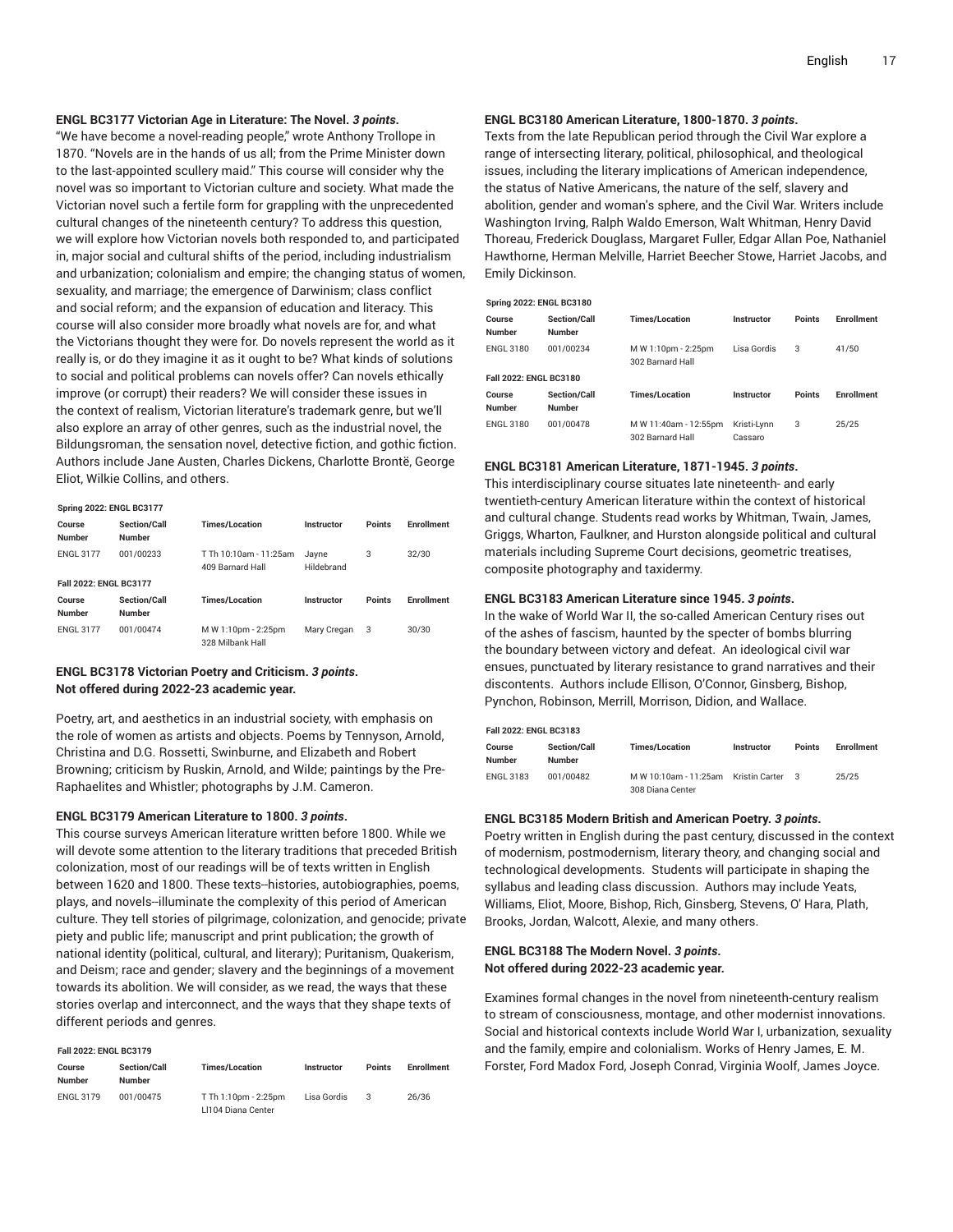#### **ENGL BC3189 Postmodernism.** *3 points***.**

This course considers how Postmodernism's profound distrust of language and narrative transforms the form and function of literature. Writers include Stoppard, Pynchon, Didion, Morrison, Robinson, Coetzee, Ishiguro, Wallace, Ashbery, and Hejinian.

#### **Spring 2022: ENGL BC3189**

| Course<br><b>Number</b> | <b>Section/Call</b><br><b>Number</b> | <b>Times/Location</b>               | <b>Instructor</b>      | <b>Points</b> | <b>Enrollment</b> |
|-------------------------|--------------------------------------|-------------------------------------|------------------------|---------------|-------------------|
| <b>ENGL 3189</b>        | 001/00235                            | T Th 2:40pm - 3:55pm<br>Online Only | Margaret<br>Vandenburg |               | 42/55             |

#### **ENGL BC3192 Exile and Estrangement in Global Literature.** *4 points***.**

"...but she had no worldly wisdom; her powers were unadapted to the practical business of life; she would fail to defend her most manifest rights, to consult her most legitimate advantage. An interpreter ought always to have stood between her and the world."

,*Charlotte Brontë on her late sister the novelist Emily Brontë.*

,This course examines the development of literary fiction in response to history. Through a diverse selection of books—novels, novellas, and verse—spanning nearly 2400 years, we will investigate the seemingly contradictory condition of the author as both outsider and insider. ,We will look at how writers from various backgrounds have addressed social and political alienation, national and personal crisis, through narrative. The uniqueness of the texts lies not just in how implicated they are in history, but in their resistance against generalization and intolerance.

,Two areas of critical concern govern the selection: Romanticism brings to focus responses to estrangement and injustice; and Modernism is seen as individual expression to alienation and exile. However, implicit also is the desire to complicate the distinction between those two schools. What unites these concerns, however, is how our writers' artistic commitment, as both witnesses and participants, creates an opportunity for literature to reveal more than the author intends and, on the other hand, more than what power desires.

#### **Spring 2022: ENGL BC3192**

| Course<br><b>Number</b> | <b>Section/Call</b><br>Number | <b>Times/Location</b>                 | Instructor     | <b>Points</b> | <b>Enrollment</b> |
|-------------------------|-------------------------------|---------------------------------------|----------------|---------------|-------------------|
| <b>ENGL 3192</b>        | 001/00236                     | T 2:10pm - 4:00pm<br>404 Barnard Hall | Hisham Matar 4 |               | 9/15              |

#### **ENGL BC3193 Critical Writing.** *4 points***.**

(Formerly called Literary Criticism & Theory.) Provides experience in the reading and analysis of literary texts and some knowledge of conspicuous works of literary criticism. Frequent short papers. Required of all English majors before the end of the junior year. Sophomores are encouraged to take it in the spring semester even before officially declaring their major. Transfer students should plan to take it in the fall semester.

| <b>Spring 2022: ENGL BC3193</b> |                                      |                                         |                              |                |                   |  |  |  |
|---------------------------------|--------------------------------------|-----------------------------------------|------------------------------|----------------|-------------------|--|--|--|
| Course<br><b>Number</b>         | <b>Section/Call</b><br><b>Number</b> | <b>Times/Location</b>                   | Instructor                   | Points         | <b>Enrollment</b> |  |  |  |
| <b>ENGL 3193</b>                | 001/00238                            | M 2:10pm - 4:00pm<br>404 Barnard Hall   | Atefeh Akbari<br>Shahmirzadi | $\mathbf{A}$   | 9/12              |  |  |  |
| <b>ENGL 3193</b>                | 002/00240                            | T 9:00am - 10:50am<br>404 Barnard Hall  | William Sharpe 4             |                | 11/12             |  |  |  |
| <b>ENGL 3193</b>                | 003/00241                            | W 4:10pm - 6:00pm<br>406 Barnard Hall   | Lisa Gordis                  | 4              | 9/12              |  |  |  |
| <b>ENGL 3193</b>                | 004/00242                            | W 11:00am - 12:50pm<br>308 Diana Center | John Pagano                  | $\overline{4}$ | 11/12             |  |  |  |
| Fall 2022: ENGL BC3193          |                                      |                                         |                              |                |                   |  |  |  |
| Course<br><b>Number</b>         | Section/Call<br><b>Number</b>        | <b>Times/Location</b>                   | Instructor                   | Points         | <b>Enrollment</b> |  |  |  |
| <b>ENGL 3193</b>                | 001/00489                            | M 2:10pm - 4:00pm<br>404 Barnard Hall   | Kristi-Lynn<br>Cassaro       | 4              | 8/10              |  |  |  |
| <b>ENGL 3193</b>                | 002/00521                            | W 2:10pm - 4:00pm<br>227 Milbank Hall   | Kristi-Lvnn<br>Cassaro       | 4              | 10/10             |  |  |  |
| <b>ENGL 3193</b>                | 003/00522                            | M 6:10pm - 8:00pm<br>405 Barnard Hall   | Maura Spiegel 4              |                | 9/10              |  |  |  |
| <b>ENGL 3193</b>                | 004/00523                            | T 2:10pm - 4:00pm<br>405 Barnard Hall   | Andrew Lynn                  | $\overline{4}$ | 10/10             |  |  |  |

#### **ENGL BC3195 Modernism.** *3 points***.**

Psychoanalysis, world war, and shifting gender paradigms inspire fragmented narratives, stream-of-consciousness prose, and improbable blends of erudition and the avant-garde. Stylistic innovation notwithstanding, Modernism authorizes a remarkably traditional literary canon. Special attention will be devoted to how seminal manifestos, most notably "Tradition and the Individual Talent" and *A Room of One's Own,* frame the movement's embattled aesthetics. Works by Eliot, Woolf, Barnes, Faulkner, Hemingway, Joyce, Lawrence, Pound, Stein, Toomer, and Yeats.

#### **ENGL BC3196 HARLEM RENAISSANCE LITERATURE.** *4.00 points***.**

In the summer of 2021, Home to Harlem will focus on the writing and collaboration of Zora Neale Hurston and Langston Hughes in the 1920s. We will explore the cultural history and aesthetic debates that animated Harlem in the 1920s by reading them through the work (poetry, fiction, essays, plays) of Barnard and Columbia's own, who, for a time juggled student life in Morningside Heights and the joys and challenges of being major players in the Harlem or New Negro Renaissance. Hurston and Hughes navigated the demands of being an artist and representative of "the race" in both similar and different ways. They worked together to shape the Renaissance according to their radical visions and were friends and collaborators until they famously fell out. The goal of this class is to plot the individual and collective artistic growth and experimentation of Hurston and Hughes, as well as create a digital timeline and rendering of their individual and collaborative development. To that end, this class will use either or both of the digital tools Scalar and Timeline.js in creative and collaborative ways. The class will partner with the Digital Humanities Center at Barnard for workshops on these digital tools that will be linked to all of the course assignments and final projects. No prior experience with these tools is necessary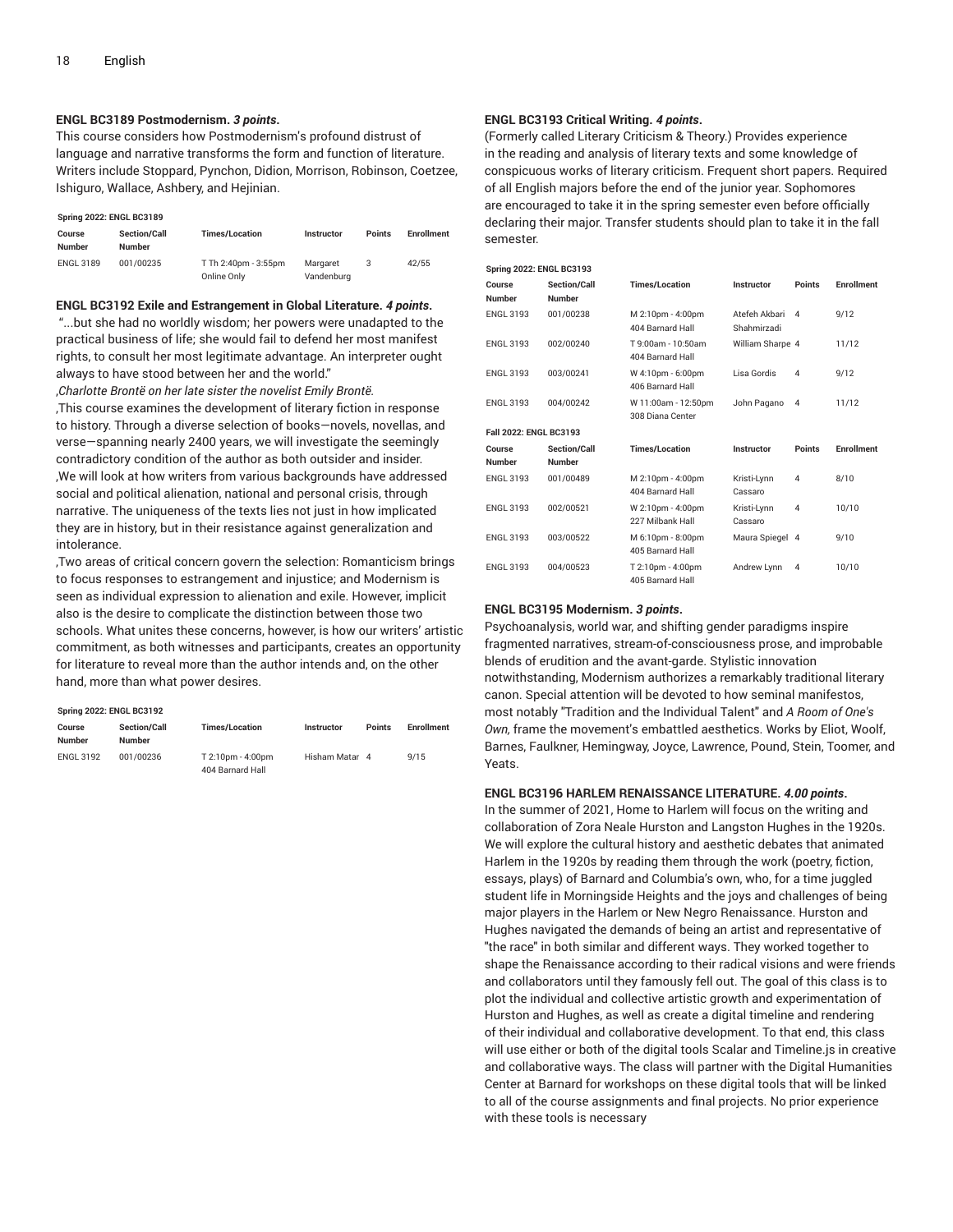#### **ENGL BC3204 WORLD LITERATURE REVISITED I.** *3.00 points***.**

(Please note that you do not need to take ENGL BC3204 World Literature Revisited I and ENGL BC3205 World Literature Revisited II in sequence; you may take them in any order.) What/where/whom constitutes the world in World Literature? Traditionally, why have some types of writing and inscription been privileged over others when determining the category of literature? How can we read and trace literary influence across these literatures without reducing them to a mere repetition of the same themes and ideas? Finally, we will think about the role that translation plays in the production and politics of World Literature and how the issue of translation differentiates between the disciplines of Comparative Literature and World Literature.This course will be taught over one year. Taking both halves of the course is recommended, but not required. In the first semester, we will deal with ancient texts until around the 14th century, and our focus will be origin stories and epic narratives, lyric poetry, and sacred/religious texts

**Fall 2022: ENGL BC3204**

| Course           | <b>Section/Call</b> | <b>Times/Location</b> | Instructor    | <b>Points</b> | <b>Enrollment</b> |
|------------------|---------------------|-----------------------|---------------|---------------|-------------------|
| Number           | <b>Number</b>       |                       |               |               |                   |
| <b>ENGL 3204</b> | 001/00524           | T Th 4:10pm - 5:25pm  | Atefeh Akbari | 3.00          | 25/25             |
|                  |                     | 203 Diana Center      | Shahmirzadi   |               |                   |

#### **ENGL BC3205 World Literature Revisited II.** *3 points***.**

(Please note that you do **not** need to take ENGL BC3204 World Literature Revisited I and ENGL BC3205 World Literature Revisited II in sequence; you may take them in any order.)

As a discipline, World Literature dates back to the early 19th century and Goethe's concept of *weltliteratur*. Yet, despite the fact that Goethe was well-versed in the literature of the "Orient" and he emphasized their centrality in *weltliteratur*, the languages that he spoke of and underlined within the formation of this literature were mostly German and Romance languages. Institutionally speaking, not much has changed over the past couple of centuries. More often than not, studying the literature of locations such as the Middle East, Africa, or East Asia takes place in Area Studies departments, and offerings of these areas' literatures in Comparative Literature departments are few and far in between.

In World Literature Revisited I, we imagined what a survey of World Literature in a literary studies department could look like, as we dealt with ancient texts until around the 14th century, with a focus on origin stories and epic narratives, lyric poetry, historical narratives, and sacred/religious texts. In World Literature Revisited II, we will continue to investigate and challenge the categories of "Eastern" and "Western" literature and think through the categories of "world" and "literature" in the course title. In this part of the course, we will work on (classical, early modern, and modern) drama, modern poetry, and the novel, with a particular focus on reading in comparison adaptations, appropriations, and literary responses.

What/where/whom constitutes the world in World Literature? How can we read and trace literary influence across these literatures without reducing them to a mere repetition of the same themes and ideas? Finally, we will think about the role that translation plays in the production and politics of World Literature, particularly when it comes to adaptations and appropriations, and how the issue of translation differentiates between the disciplines of Comparative Literature and World Literature.

| <b>Spring 2022: ENGL BC3205</b> |                                      |                                          |                                |               |                   |  |  |  |
|---------------------------------|--------------------------------------|------------------------------------------|--------------------------------|---------------|-------------------|--|--|--|
| Course<br>Number                | <b>Section/Call</b><br><b>Number</b> | <b>Times/Location</b>                    | Instructor                     | <b>Points</b> | <b>Enrollment</b> |  |  |  |
| <b>ENGL 3205</b>                | 001/00243                            | T Th 4:10pm - 5:25pm<br>409 Barnard Hall | Atefeh Akbari 3<br>Shahmirzadi |               | 19/25             |  |  |  |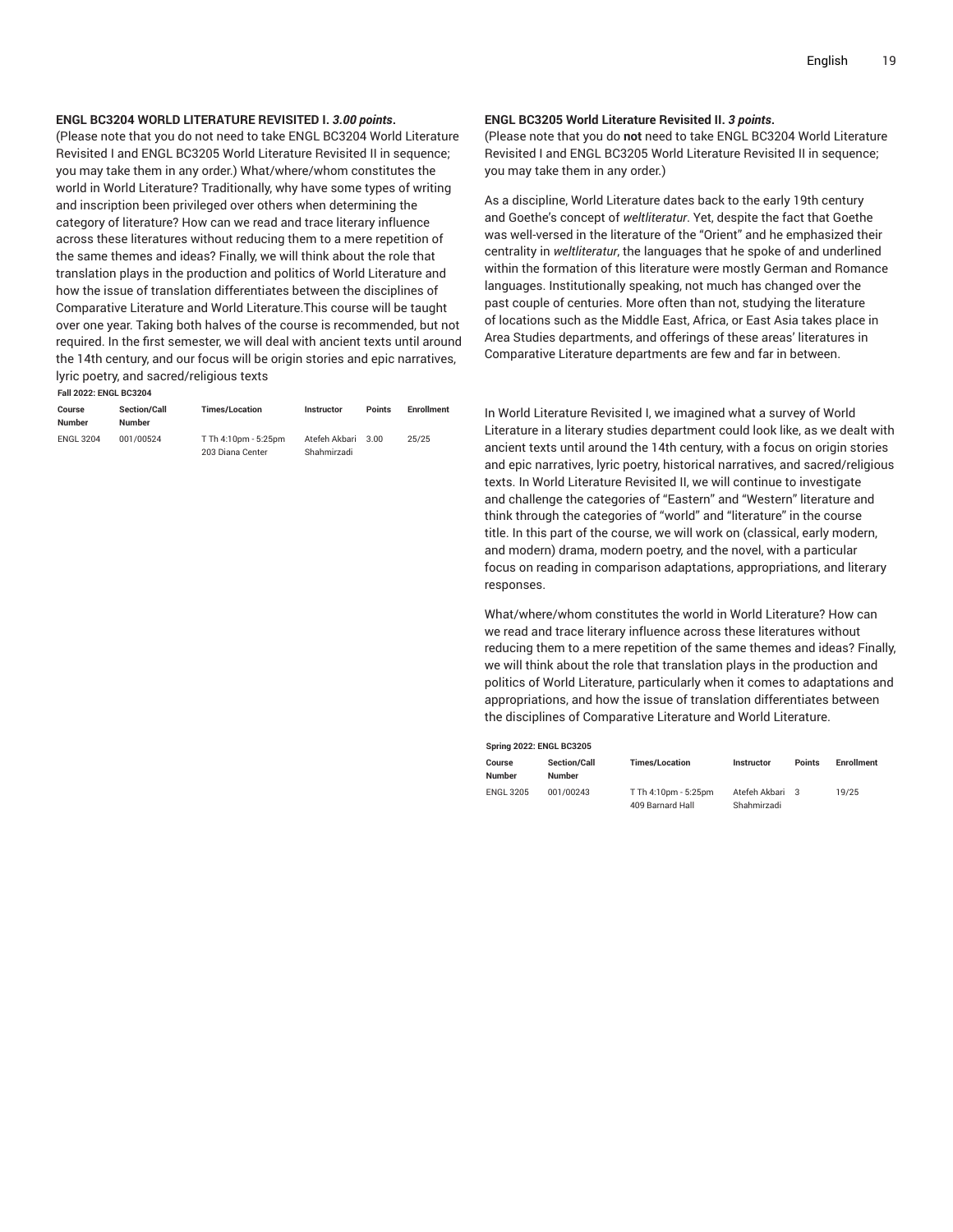#### **ENGL BC3207 THE 'GLOBAL' NOVEL.** *3.00 points***.**

"Yes, globalization can produce homogeneity, but globalization is also a threat to homogeneity." --Kwame Anthony Appiah, "The Case for Contamination," New York Times Magazine, 2006 Thinking through the arguments both in favor of and against globalization, particularly in the realm of cultural productions, in this course we will discuss the "global" novel. To that end, we will read essays from The Global Novel: Writing the World in the 21st Century about works such as Americanah, Snow, and The Reluctant Fundamentalist (along with the novels themselves) to investigate what is meant by "global" and what the criteria for including novels in this categorization are. We will also consider whether there is an erasure of cultural difference and nuance in reading novels using a globalizing perspective in order to render them more approachable for a (primarily) US audience. In order to think through and challenge this category of the global, we will also read novels that can be roughly categorized as postcolonial. We will thus consider how struggles for independence and the desire to locate one's identity either within freshly liberated nation-states or in the process of immigrating to former metropoles could give rise to cultural and psychological anxieties. We will also consider the manner in which late-stage capitalism could indeed push toward homogenized senses of self that manifest in a category such as the "global novel" and whether arguments could be made in favor of such homogenization. Ultimately, we will think about the politics of globalization and the desire to include in or exclude from the "global" certain locations, cultural products, or peoples

**Spring 2022: ENGL BC3207**

| Course<br><b>Number</b> | <b>Section/Call</b><br><b>Number</b> | <b>Times/Location</b> | Instructor    | <b>Points</b> | <b>Enrollment</b> |
|-------------------------|--------------------------------------|-----------------------|---------------|---------------|-------------------|
| <b>ENGL 3207</b>        | 001/00244                            | T Th 1:10pm - 2:25pm  | Atefeh Akbari | 3.00          | 30/35             |
|                         |                                      | 307 Milbank Hall      | Shahmirzadi   |               |                   |

#### **ENGL BC3214 Latinx and the ICE/Prison Industrial Complex—Access and Strategies for News Coverage.** *4 points***.**

This course encompasses themes of race, ethnicity, mass incarceration, and immigration in the modern United States, with special attention to the stories of Latinx people. We will consider the roles of journalistic writing, documentaries, and personal narratives in shaping public policy and attitudes towards lives behind bars. Guest speakers will also provide personal experiences to help reframe our own narratives and perspectives on these issues. The course's primary goal is to challenge the process of how stories of race, immigration, and mass incarceration are written, by developing scholarly pieces.

#### **Fall 2022: ENGL BC3214**

| Course<br>Number | <b>Section/Call</b><br><b>Number</b> | <b>Times/Location</b>                  | <b>Instructor</b> | <b>Points</b> | <b>Enrollment</b> |
|------------------|--------------------------------------|----------------------------------------|-------------------|---------------|-------------------|
| <b>ENGL 3214</b> | 001/00526                            | Th 2:10pm - 4:00pm<br>308 Diana Center | Maria Hinoiosa 4  |               | 20/20             |

#### **ENGL BC3215 VICTORIAN SCIENCE#SCIFI.** *3.00 points***.**

Although Victorian fiction is best known today for its realist commitment to representing the world "as it really is," especially in genres such as the courtship novel and the Bildungsroman, Victorian novelists also wrote during an age of enthusiastic scientific inquiry that questioned and revised the very fabric of the reality that realist genres purported to represent. This course will accordingly explore the more adventurous and speculative fiction of the Victorian period that was most closely attuned to these new ways of representing and thinking about reality. How did new scientific developments such as evolutionary theory in biology, and the atomic theory in physics, reshape how writers viewed the relationships between human and animal, self and other, space and time, body and mind? How did departing from traditional realist modes enable Victorian science fiction writers to explore the ethical, social, and political implications of scientific theories in ways that scientific prose may not have envisioned? In this course we will read major works of Victorian fiction, by such authors as Mary Shelley, H.G. Wells, H. Rider Haggard, Robert Louis Stevenson, and others, alongside selections of scientific prose in such fields of Victorian science as biology, physics, mathematics, anthropology, and psychology. Throughout the course, we will understand "science" to include both major developments in the history of science, such as the emergence of evolutionary thought, as well as more eccentric Victorian areas of inquiry, such as phrenology, mesmerism, telepathy, and degeneration. The first three units into which the course is divided each explore a major field of Victorian science alongside a major conceptual category that it challenged and altered: biology and the nature of the human; psychology and the constitution of the self; the physical sciences and the nature of space and time. In each unit, we will investigate how writers' engagements with these conceptual questions led them to experiment with literary categories such as character, narration, and plot. The course will close with a unit on texts that more broadly address Victorian conceptions of progress, technology, and development. In addition to these specific thematic and formal questions, we will think broadly about how the Victorians understood the value of science and technology in relation to the arts and to literature, and ask what their answers to these questions can offer us as we navigate similar questions today. What does scientific thinking offer to literature, and what kinds of questions can literature answer that scientific prose cannot? Do technological and scientific progress open up utopian vistas for humanity's future, or are they more likely to lead to dystopian nightmares? Throughout the course, we will explore the resources that the literary imagination offers for thinking through the social consequences of scientific theories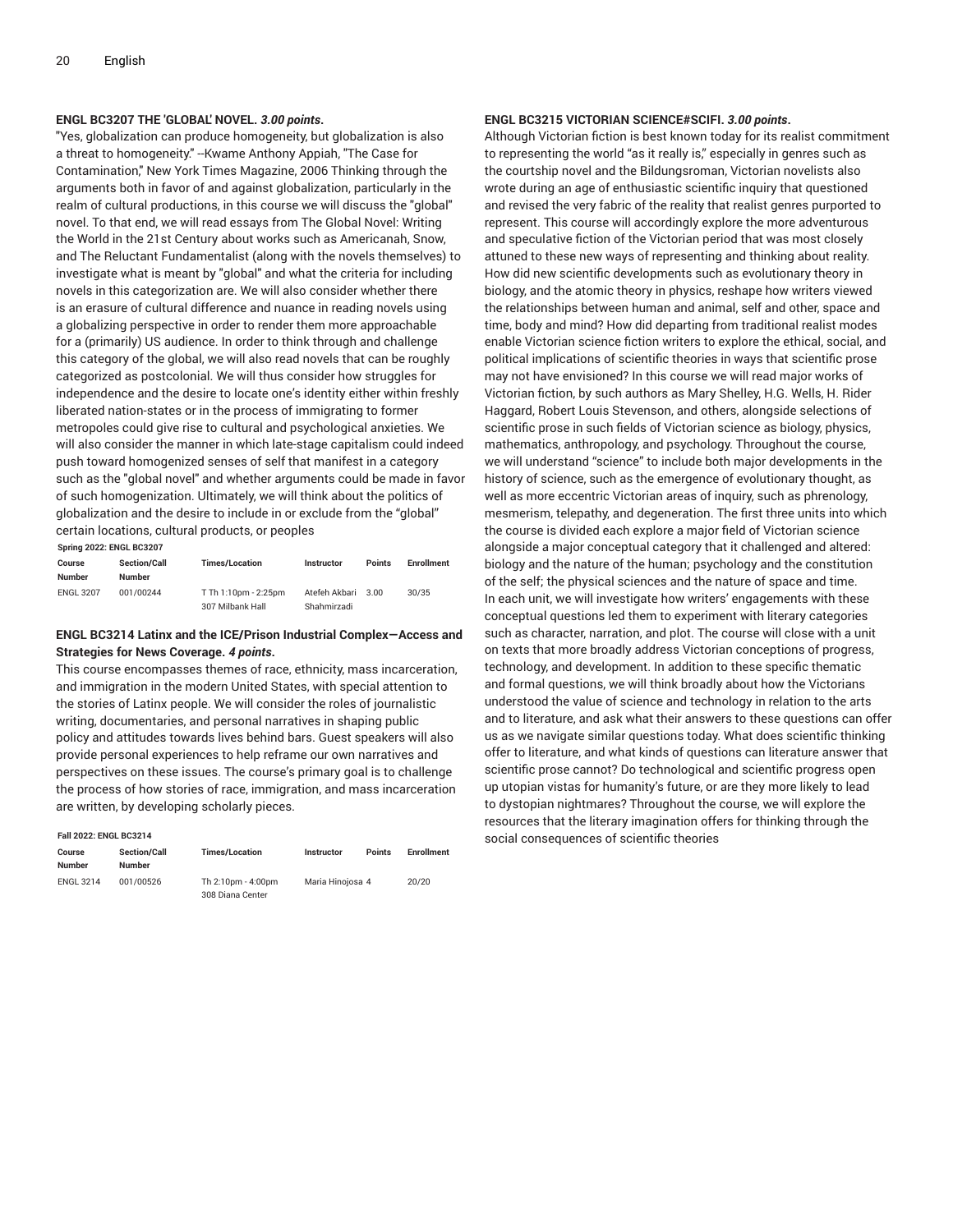#### **ENGL BC3218 THE 'ETHNIC' IN THE LITERARY MARKETPLACE.** *3.00 points***.**

This course proposes to examine the implications of what Trinh T. Minh-Ha has called "specialness," or the distinctiveness of "ethnic" or "third world" experience, as it is represented and consumed in the literary marketplace (including classes like this one). That consumption has a discourse of its own, centered on often conflicting demands for authenticity. The test of authenticity for one reading community might be a book's perceived difference from that community's own experience; for another community (usually the one the author is perceived as coming from), the same book must represent a familiar experience to pass the test. Some questions we will address: How might "ethnic" writing and production both expose itself to and insulate itself from critique via claims to authenticity? How does an author negotiate others' demands for a certain kind of authenticity, and his or her own deeply felt (authentic?) need to consolidate identity by returning to ethnic "origins"? What in a set of publisher's or reader's demands for the "real" form or shape what we determine to be "fake"? We will study the primary texts in the context of mainstream literary reviews and other theoretical/ polemical statements concerning the "meaning" of ethnic experience. Authors studied may include: Richard Wright, Zora Neale Hurston, Leslie Silko, Louise Erdrich, Sandra Cisneros, Richard Rodriguez, Ishmael Reed, Gloria Anzaldúa, Maxine Hong Kingston, Frank Chin, Jeanine Cummins, and Trinh Minh-Ha

#### **ENGL BC3246 WRITING THE MEDIEVAL SELF.** *3.00 points***.**

The late Middle Ages and early Renaissance saw an explosion in the use of the first-person singular "I" by European writers of narrative texts. Although these narratives – among them dream visions, philosophical allegories, spiritual autobiographies, and straight-up novels  $-$  do not always correspond to modern ideas about autobiography, they nonetheless demonstrate a growing interest in such "autobiographical" topics as personal identity, sexual difference, mental illness, and disability, even as they experiment with a variety of literary forms and raise fundamental questions about the relationship between truth and writing. Writers will include Augustine, Dante, Boccaccio, Chaucer, Christine de Pisan, Thomas Hoccleve, Julian of Norwich and Teresa de Cartagena, among others. No foreign language experience is required for this course, but knowledge of Latin or Romance languages may be useful **Spring 2022: ENGL BC3246**

| Course<br>Number | <b>Section/Call</b><br><b>Number</b> | <b>Times/Location</b>                    | <b>Instructor</b>  | <b>Points</b> | <b>Enrollment</b> |
|------------------|--------------------------------------|------------------------------------------|--------------------|---------------|-------------------|
| <b>ENGL 3246</b> | 001/00247                            | T Th 1:10pm - 2:25pm<br>409 Barnard Hall | Eugene<br>Petracca | 3.00          | 17/25             |

#### **ENGL BC3248 NEW MILLENNIAL AMERICAN FICTION.** *3.00 points***.**

Remember Y2K, the fear that the internet would implode at the stroke of midnight on January 1, 2000? Conspiracy theories notwithstanding, have 9/11, COVID-19, and virtual reality derailed the American experiment? Apocalyptic dread inspired by the new millennium may be a self-fulfilling prophecy, exacerbating the impact of increasingly virulent culture wars. Have the form and content of American fiction been irrevocably transformed by such cultural cataclysms?

| Spring 2022: ENGL BC3248 |                                      |                                     |                        |               |                   |  |  |  |
|--------------------------|--------------------------------------|-------------------------------------|------------------------|---------------|-------------------|--|--|--|
| Course<br>Number         | <b>Section/Call</b><br><b>Number</b> | <b>Times/Location</b>               | Instructor             | <b>Points</b> | <b>Enrollment</b> |  |  |  |
| <b>ENGL 3248</b>         | 001/00248                            | T Th 4:10pm - 5:25pm<br>Online Only | Margaret<br>Vandenburg | 3.00          | 45/55             |  |  |  |

#### **ENGL BC3250 INTRODUCTION TO US LATINX LITERATURE.** *3.00 points***.**

This course introduces students to a growing body of work by Latina and Latino writers in the United States, and engages with the critical tools necessary for analyzing a field of inquiry and practice that continues to reframe itself, right down to the label "Latinx." What does that name include, and what does it exclude, in cultural productions born of conflicts of origin, language, race, gender, sexuality, and nationality? For some understanding of context, we will turn to the history and pressures of transnational migration, exile, assimilation, bilingualism and queerness as these variously affect the means and modes of the literary productions with which we're concerned. At the same time, the course will emphasize the invented and hybrid nature of Latinx literary and cultural traditions, and it will investigate the place of those inventions in the larger framework of American intellectual and literary traditions. Readings will be drawn from work written primarily in English, but we will also consider graphic novels, Latinx performance, and works in translation

#### **ENGL BC3252 Contemporary Media Theory.** *4 points***.**

Prerequisites: Sophomore standing. Enrollment limited to 18 students. Attend first class for instructor permission. Registering for the course only through myBarnard or SSOL will NOT ensure your enrollment. Explores the transformation of sociality, consciousness and geo-politics by and as media technologies during the long 20th century. Students will read influential works of media analysis written during the past century, analyze audio-visual analog and digital media, and explore political theory and media theory written since the rise of the internet. Final projects on contemporary media forms.

#### **Fall 2022: ENGL BC3252**

| Course<br><b>Number</b> | <b>Section/Call</b><br><b>Number</b> | <b>Times/Location</b>                  | <b>Instructor</b>         | <b>Points</b> | <b>Enrollment</b> |
|-------------------------|--------------------------------------|----------------------------------------|---------------------------|---------------|-------------------|
| <b>ENGL 3252</b>        | 001/00528                            | W 12:10pm - 2:00pm<br>501 Diana Center | Jonathan<br><b>Beller</b> |               | 18/18             |

#### **AFEN BC3253 Before Black Lives Matter.** *4 points***.**

Black Lives Matter is an American phenomenon. This course situates BLM in relation to other and earlier movements in the Global South and elsewhere. Through textual analysis and critical reading, we take up the discursive, rhetorical, and poetical strategies of opposition to marginalization, criminalization, and racial othering.

#### **ENGL BC3281 Illegal Is Not a Noun: Disrupting Narratives of the Immigrant Experience.** *4 points***.**

This course engages with narratives about detention and deportation in the modern United States, with special attention to the stories of Latinx people. We will analyze how journalistic writing, documentaries, and personal narratives shape public policy and American attitudes about the "the immigrant experience." What are these narratives, how are they told, and what are their implications? How do writers disrupt these narratives? We will develop four scholarly essays over the course of the semester to investigate these questions.

| <b>Spring 2022: ENGL BC3281</b> |                                      |                                        |                  |               |                   |  |  |  |  |
|---------------------------------|--------------------------------------|----------------------------------------|------------------|---------------|-------------------|--|--|--|--|
| Course<br>Number                | <b>Section/Call</b><br><b>Number</b> | <b>Times/Location</b>                  | Instructor       | <b>Points</b> | <b>Enrollment</b> |  |  |  |  |
| <b>ENGL 3281</b>                | 001/00250                            | Th 2:10pm - 4:00pm<br>502 Diana Center | Maria Hinoiosa 4 |               | 22/20             |  |  |  |  |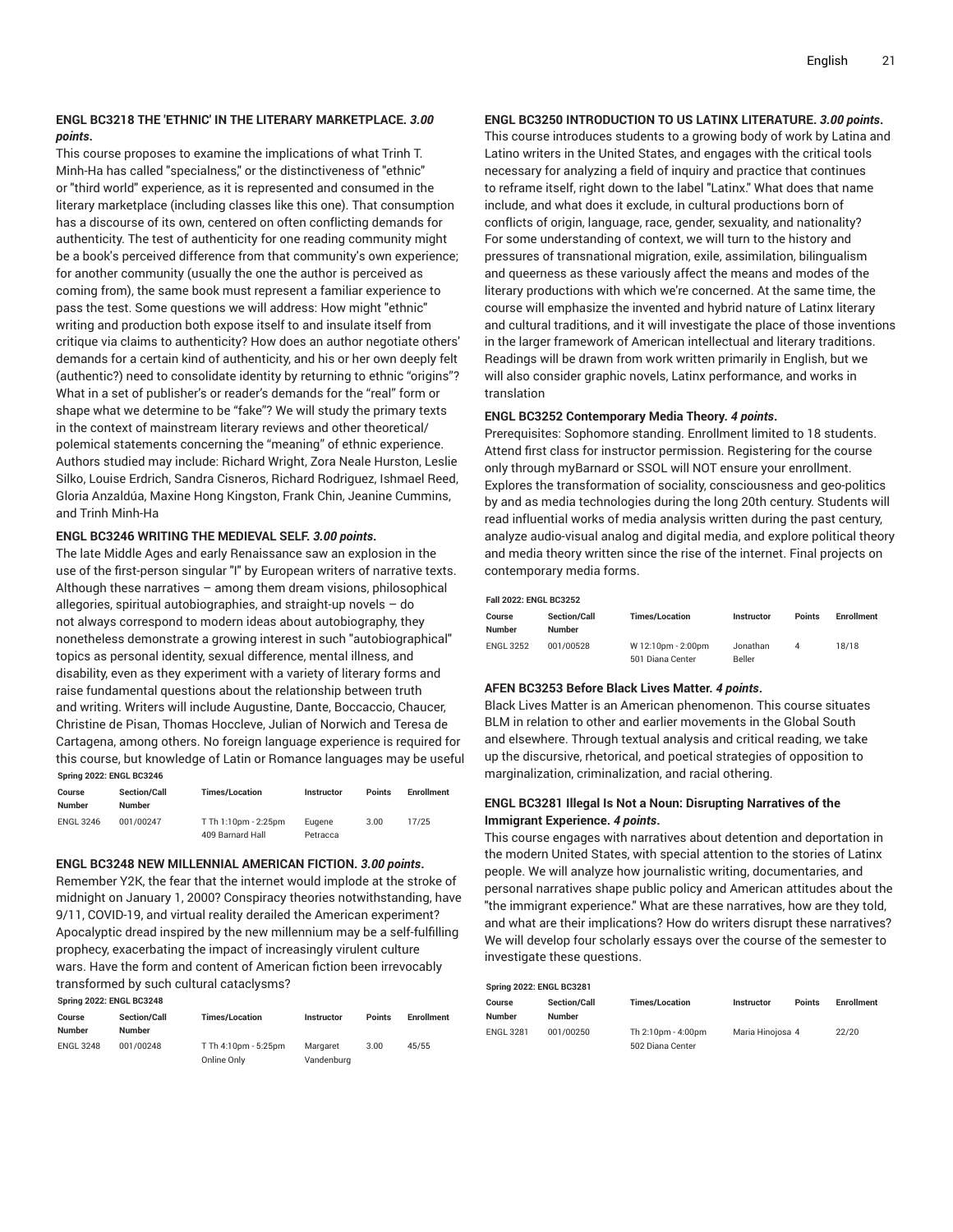#### **ENGL BC3291 FICTIONS OF LAW AND CUSTOM: WHITENESS IN AMERICAN LITERATURE.** *3.00 points***.**

This course examines "white" American identity as a cultural location and set of discourses and traditions with a history—in Mark Twain's terms, "a fiction of law and custom." What are the origins of "Anglo-Saxon" American identity? What are the borders, visible and invisible, against which this identity has leveraged position and power? How have these borders shifted over time, and in social and cultural space? How has whiteness located itself at the center of political, historical, social and literary discourse, and how has it been displaced? How does whiteness mark itself, or mask itself, in literature and in larger cultural practices? What does whiteness look like, sound like, and feel like from the perspective of the racial "other"? And in what ways do considerations of gender and class complicate these other questions?

**Spring 2022: ENGL BC3291**

| Course<br>Number | <b>Section/Call</b><br>Number | <b>Times/Location</b>                | <b>Instructor</b> | <b>Points</b> | <b>Enrollment</b> |
|------------------|-------------------------------|--------------------------------------|-------------------|---------------|-------------------|
| <b>ENGL 3291</b> | 001/00252                     | M W 11:40am - 12:55pm Kristin Carter |                   | 3.00          | 10/30             |
|                  |                               | 409 Barnard Hall                     |                   |               |                   |

#### **ENGL BC3292 QNYC.** *3 points***. Not offered during 2022-23 academic year.**

The cultural history of New York City is inextricable from the history of LGBTQI+ life. American poetry, theatre, ballet, opera, and visual art would be unrecognizable if New York had not been a hub for LGBTQI+ people. In this sprawling city, life could be characterized equally by its anonymity as by the sometimes exacting bonds of its many tight-knit sub-communities. This course will provide a survey of LGBTQI+ literature and some related arts based in the city, starting in the colonial era and extending to the present day.

#### **ENRE BC3810 LITERARY APPROACHES TO BIBLE.** *4.00 points***.**

Interpretive strategies for reading the Bible as a work with literary dimensions. Considerations of poetic and rhetorical structures, narrative techniques, and feminist exegesis will be included. Topics for investigation include the influence of the Bible on literature **Fall 2022: ENRE BC3810**

| Course<br><b>Number</b> | <b>Section/Call</b><br>Number | <b>Times/Location</b>              | <b>Instructor</b>    | <b>Points</b> | <b>Enrollment</b> |
|-------------------------|-------------------------------|------------------------------------|----------------------|---------------|-------------------|
| <b>ENRE 3810</b>        | 001/00545                     | W 11:00am - 12:50pm<br>Online Only | Margaret<br>Ellsberg | 4.00          | 14/14             |

### **AFEN BC3815 The Worlds of Ntozake Shange and Digital Storytelling.** *4 points***.**

Prerequisites: Enrollment limited to 12 students. Permission of the instructor required. Interested students should complete the application at http://bit.ly/Ntozake2019. Students should have taken a course beyond the intro level from ONE of the following areas: American Literature (through the English Department), Africana Studies, American Studies, Theatre or Women's Studies. Students who successfully complete into this course will be eligible to take the second half of the course in Spring 2019. NOTE: There will be three extra sessions scheduled in the Digital Humanities Center.

A poet, performance artist, playwright and novelist, Ntozake Shange's stylistic innovations in drama, poetry and fiction and attention to the untold lives of black women have made her an influential figure throughout American arts and in Feminist history. This semester will examine Shange's works in the context of political and artistic organizing by women of color in the 1970s and 80s. In addition to our analysis of primary texts, students will be introduced to archival research in Ntozake Shange's personal archive at Barnard College. This in-depth exploration of Shange's work and milieu is complemented with an introduction to digital tools, public research and archival practice. You can find more information and apply for the course at [http://bit.ly/Ntozake2019.](http://bit.ly/Ntozake2019/) On Twitter @ShangeWorlds.

#### **Spring 2022: AFEN BC3815**

| <b>Spring ZOZZ. AT LIV DOSOTS</b> |                     |                                        |            |               |                   |  |  |  |
|-----------------------------------|---------------------|----------------------------------------|------------|---------------|-------------------|--|--|--|
| Course                            | <b>Section/Call</b> | <b>Times/Location</b>                  | Instructor | <b>Points</b> | <b>Enrollment</b> |  |  |  |
| <b>Number</b>                     | <b>Number</b>       |                                        |            |               |                   |  |  |  |
| AFEN 3815                         | 001/00514           | Th 2:10pm - 4:00pm<br>404 Barnard Hall | Kim F Hall | 4             | 10/12             |  |  |  |

#### **AFEN BC3816 The Worlds of Ntozake Shange and Digital Storytelling.** *4 points***.**

Prerequisites: AFEN BC3815 or equivalent.

This course has a prerequisite and an application: [http://bit.ly/](http://bit.ly/AFEN3816/) [AFEN3816.](http://bit.ly/AFEN3816/) This hands-on, project based course introduces students to the use of digital tools and sources to organize and manage their archival research, creatively interpret their findings, and communicate their results to the public. This semester, the course is somewhat different from the usual research course in that, rather than simply going more deeply into the course focus, you will be asked to apply your knowledge to make new things. Working with the Barnard Digital Humanities Center, you will develop projects that teach some aspect of Shange's work and or feminist movements. But while making these new things, we will have ongoing discussions about the nature of digital life and evolving protocols for digital work. You will make plans to visit the archive appropriate to your project (in most cases this will be the Barnard Archives, but they might include sites such as The Billy Rose Theatre Division at the NYPL, or the Amiri Baraka collection at Columbia University) as well as doing background reading for your project. By the end of the semester, you'll have sharpened your research skills while also acquiring digital, teamwork, and project management skills that will be useful in other classes and beyond.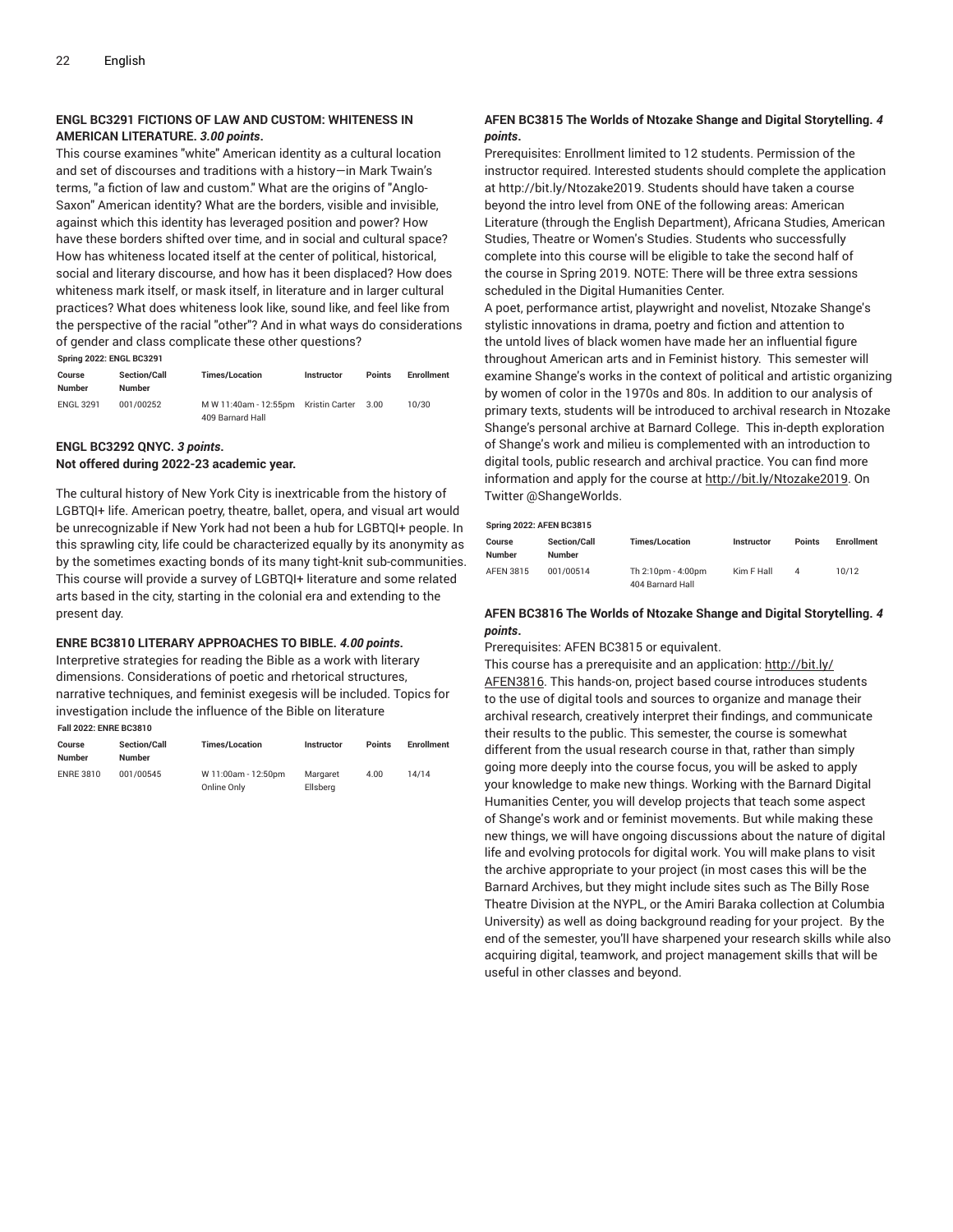#### **ENGL GU4010 THE CANTERBURY TALES.** *3.00 points***.**

This course has several parallel purposes. First and foremost, we explore an enormously ambitious and brilliant work of literature, both in its local variety (the individual tales, their prologues and epilogues, their selfconscious placement within late medieval cultural conventions), and in its overarching structures. This of course involves learning about the language in which Chaucer wrote, Middle English. Second, we think about Chaucer's position in late medieval literary culture, especially in England, and in the social world of his own day: at once a minor royal functionary and increasingly recognized as an important writer; an innovator in his immediate literary context but an historical situation of our own readership, for which Chaucer has become "Chaucer" (as he started to be in his own day), even many kinds of "Chaucer," which continue to evolve as our reading culture does

**Fall 2022: ENGL GU4010 Course Number Section/Call Number Times/Location Instructor Points Enrollment** ENGL 4010 001/00665 M W 10:10am - 11:25am 323 Milbank Hall Christopher Baswell 3.00 5/31

### <span id="page-22-0"></span>**Senior Seminars**

Enrollment in English senior seminars is restricted to Barnard senior English majors. Enrollment in the English/Film senior seminar is limited to Barnard senior English majors with a Film Studies concentration and Barnard senior Film Studies majors. For senior seminar course descriptions and the exact expected graduation dates for which the registration system considers students to be seniors this academic year, visit this page of English Department website: [https://](https://english.barnard.edu/english/senior-seminars/) [english.barnard.edu/english/senior-seminars](https://english.barnard.edu/english/senior-seminars/)

#### **ENGL BC3997 SENIOR SEMINAR IN ENGLISH.** *4.00 points***.**

Enrollment limited to Barnard senior English majors. To see the current course description for each section, visit the English Department website: https://english.barnard.edu/english/senior-seminars

| <b>Fall 2022: ENGL BC3997</b> |                        |                                           |                             |               |            |  |  |  |
|-------------------------------|------------------------|-------------------------------------------|-----------------------------|---------------|------------|--|--|--|
| Course<br><b>Number</b>       | Section/Call<br>Number | <b>Times/Location</b>                     | Instructor                  | <b>Points</b> | Enrollment |  |  |  |
| <b>ENGL 3997</b>              | 001/00540              | M 2:10pm - 4:00pm<br>306 Milbank Hall     | Rachel<br><b>Eisendrath</b> | 4.00          | 14/12      |  |  |  |
| <b>ENGL 3997</b>              | 002/00541              | W 12:10pm - 2:00pm<br>Room TBA            | Patricia<br>Denison         | 4.00          | 13/12      |  |  |  |
| <b>ENGL 3997</b>              | 003/00542              | Th 4:10pm - 6:00pm<br>119 Milstein Center | Lisa Gordis                 | 4.00          | 14/12      |  |  |  |
| <b>ENGL 3997</b>              | 004/00543              | W 9:00am - 10:50am<br>404 Barnard Hall    | Ross Hamilton 4.00          |               | 12/12      |  |  |  |
| <b>ENGL 3997</b>              | 005/00544              | Th 11:00am - 12:50pm<br>407 Barnard Hall  | Ken Chen                    | 4.00          | 0/12       |  |  |  |

#### **ENGL BC3998 SENIOR SEMINAR IN ENGLISH.** *4.00 points***.**

Enrollment in section one is limited to Barnard senior English majors concentrating in Film Studies and Barnard senior Film Studies majors. Enrollment in all other sections is limited to Barnard senior English majors. To see the current course description for each section, visit the English Department website: https://english.barnard.edu/english/seniorseminars

**Spring 2022: ENGL BC3998**

| Course<br><b>Number</b> | <b>Section/Call</b><br><b>Number</b> | <b>Times/Location</b>                   | Instructor             | <b>Points</b> | <b>Enrollment</b> |
|-------------------------|--------------------------------------|-----------------------------------------|------------------------|---------------|-------------------|
| <b>ENGL 3998</b>        | 001/00012                            | Th 4:10pm - 6:00pm<br>404 Barnard Hall  | Maura Spiegel 4.00     |               | 19/18             |
| <b>ENGL 3998</b>        | 002/00013                            | W 10:10am - 12:00pm<br>403 Barnard Hall | Jennie<br>Kassanoff    | 4.00          | 14/13             |
| <b>ENGL 3998</b>        | 003/00014                            | T 4:10pm - 6:00pm<br>318 Milbank Hall   | William Sharpe 4.00    |               | 14/13             |
| <b>ENGL 3998</b>        | 004/00015                            | T 11:00am - 12:50pm<br>Online Only      | Margaret<br>Vandenburg | 4.00          | 15/13             |

### <span id="page-22-1"></span>**Independent Studies**

**ENGL BC3996 Special Project in English.** *1 point.*

Application required: [https://english.barnard.edu/english/independent](https://english.barnard.edu/english/independent-studies/)[studies.](https://english.barnard.edu/english/independent-studies/) Senior English majors who are concentrating in writing and who have completed two creative writing courses will normally take this Special Project in combination with an additional creative writing course. Senior English majors who are concentrating in theatre and who have completed three courses in theatre history/dramatic literature will normally take this Special Project in combination with an additional dramatic literature course. For both writing and theatre concentrators, this combined special project counts in place of one senior seminar. In certain cases, ENGL BC3999 may be substituted for the Special Project. In rare cases, the English Department Chair may permit an English major not concentrating in writing or theatre to take ENGL BC3996 in combination with another course.

#### **ENGL BC3999 Independent Study.** *4 points***.**

Application required: [https://english.barnard.edu/english/independent](https://english.barnard.edu/english/independent-studies/)[studies.](https://english.barnard.edu/english/independent-studies/) Senior majors who wish to substitute Independent Study for one of the two required senior seminars should consult the chair. Permission is given rarely and only to students who present a clear and well-defined topic of study, who have a department sponsor, and who submit their proposals well in advance of the semester in which they will register. There is no independent study for screenwriting or film production.

| <b>Spring 2022: ENGL BC3999</b> |                                      |                       |                              |                |                   |  |  |  |  |
|---------------------------------|--------------------------------------|-----------------------|------------------------------|----------------|-------------------|--|--|--|--|
| Course<br><b>Number</b>         | <b>Section/Call</b><br><b>Number</b> | <b>Times/Location</b> | <b>Instructor</b>            | Points         | <b>Enrollment</b> |  |  |  |  |
| <b>ENGL 3999</b>                | 001/00264                            |                       | Atefeh Akbari<br>Shahmirzadi | $\mathbf{A}$   | 0/3               |  |  |  |  |
| <b>ENGL 3999</b>                | 002/00265                            |                       | Achsah<br>Guibbory           | $\overline{4}$ | 2/3               |  |  |  |  |
| <b>ENGL 3999</b>                | 003/00732                            |                       | Ken Chen                     | $\overline{4}$ | 1/3               |  |  |  |  |
| <b>ENGL 3999</b>                | 004/00735                            |                       | Wendy Schor-<br>Haim         | $\overline{4}$ | 1/3               |  |  |  |  |
| <b>ENGL 3999</b>                | 005/00753                            |                       | Ross Hamilton 4              |                | 1/3               |  |  |  |  |
| <b>ENGL 3999</b>                | 006/00769                            |                       | Vrinda<br>Condillac          | 4              | 1/3               |  |  |  |  |
| <b>ENGL 3999</b>                | 007/00771                            |                       |                              | $\overline{4}$ | 0/3               |  |  |  |  |
| <b>ENGL 3999</b>                | 008/00772                            |                       |                              | $\overline{4}$ | 0/3               |  |  |  |  |
| <b>ENGL 3999</b>                | 009/00788                            |                       | Timea Szell                  | $\overline{4}$ | 1/5               |  |  |  |  |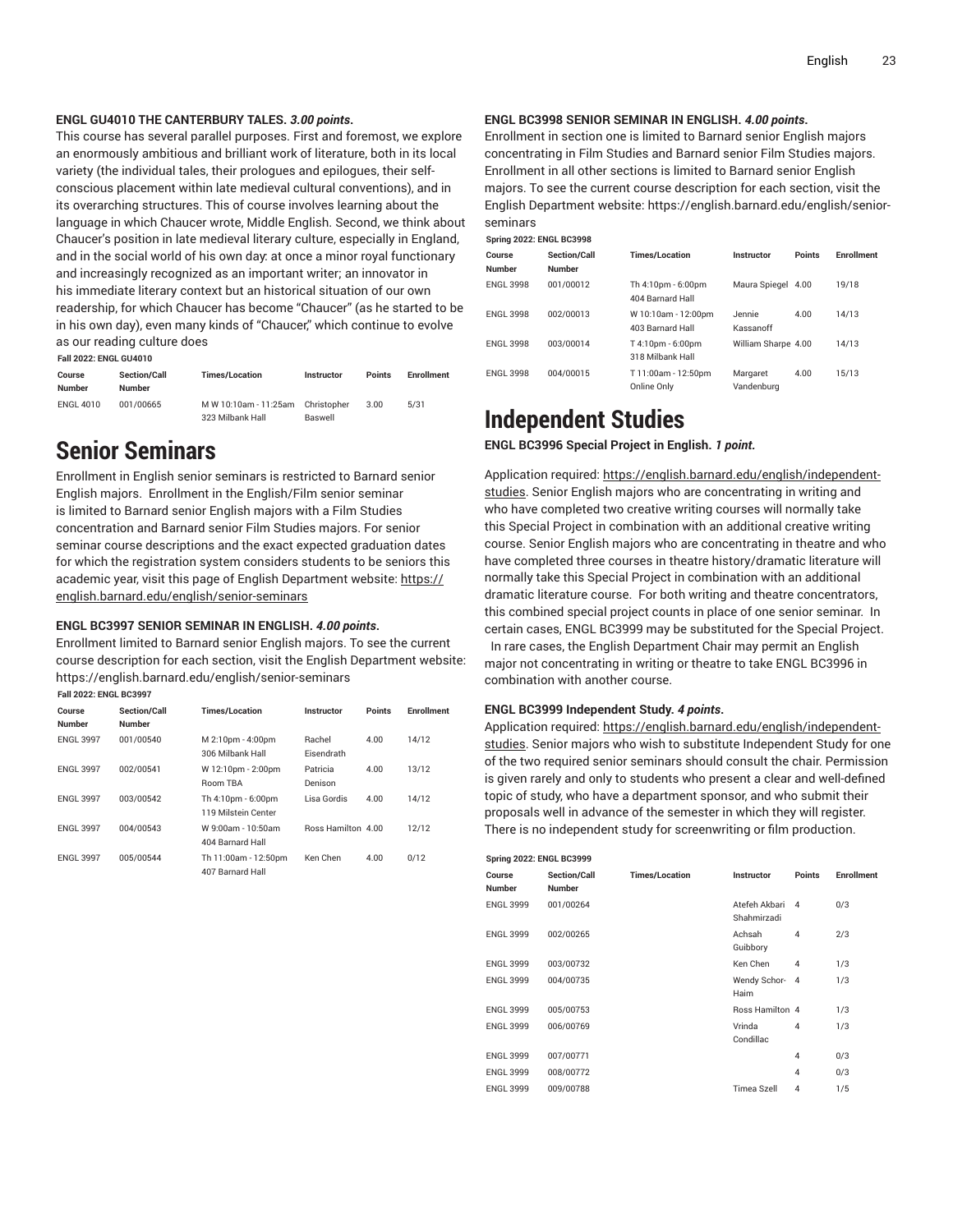## <span id="page-23-0"></span>**Cross-Listed Courses**

#### **DNCE BC3000 From Page to Stage: Interactions of Literature and Choreography.** *3 points***.**

A survey of how dance and embodied performance adapt textual sources and even generate text. How do moving bodies enhance or subvert words in order to tell a story, and whose story do they tell? Includes the study of plays, poems, and political speech; and of ballet, experimental dance, dance-theater, silent film, physical theater, and puppetry

#### **ENGL UN3033 THE EARLY CHAUCER.** *3.00 points***.**

#### **FILM BC3119 SCREENWRITING FUNDAMENTALS.** *3.00 points***.**

Prerequisites: FILM BC3201 or equivalent. Enrollment limited to 12 students. Priority is given to Film Studies majors/concentrations in order of class seniority.

Corequisites: (Since this is a Film course, it does not count as a writing course for English majors with a Writing Concentration.)

Prerequisites: FILM BC3201 or equivalent. Enrollment limited to 12 students. Priority is given to Film Studies majors/concentrations in order of class seniority. Corequisites: (Since this is a Film course, it does not count as a writing course for English majors with a Writing Concentration.) This course is ideal for writers of their FIRST, SECOND AND THIRD screenplays. The first several weeks will focus on STORY: What it is, what it isn't, how to recognize the difference. How to find your own individual stories that nobody else in the universe can tell. From there we will make the transition to the highly individualized techniques, the strengths and limitations, the dynamics of telling a SCREEN STORY; what to leave in, what to leave out. As Michelangelo puts it—starting with a block of marble and chipping away everything that isn't David. Through studies of existing screenplays and films in coordination with and handson writing exercises which we will share in class, we will develop our skills in all aspects of screenwriting; building fascinating characters, dialogue, story construction (The BIG PICTURE) and scene construction (The Small Picture) Perfection is not the goal; but rather it is to be able to say truly at the end of each day's writing, "I did the best I could with what I had at the time. (Phillip Roth quoting heavyweight champion Joe Louis) **Fall 2022: FILM BC3119**

| Course<br><b>Number</b> | <b>Section/Call</b><br><b>Number</b> | <b>Times/Location</b>                       | <b>Instructor</b> | <b>Points</b> | <b>Enrollment</b> |
|-------------------------|--------------------------------------|---------------------------------------------|-------------------|---------------|-------------------|
| FILM 3119               | 001/00546                            | W 12:10pm - 3:00pm<br>LI017 Milstein Center | 0. FACULTY        | 3.00          | 0/12              |

#### **FILM BC3120 ADVANCED SCREENWRITING.** *3.00 points***.**

Prerequisites: FILM BC3201 or equivalent. Enrollment limited to 12 students. Priority is given to Film Studies majors/concentrations in order of class seniority.

Corequisites: (Since this is a Film course, it does not count as a writing course for English majors with a Writing Concentration.) This course is ideal for writers of their SECOND THROUGH TWELFTH screenplays. The first several weeks will focus on STORY: What it is, what it isn't, how to recognize the difference. How to find your own individual stories that nobody else in the universe can tell. Through studies of existing screenplays and films in coordination with and hands-on writing exercises which we will share in class, we will develop our skills in all aspects of screenwriting; building fascinating characters, dialogue, story construction (The BIG PICTURE) and scene construction (The Small Picture) Perfection is not the goal; but rather it is to be able to say truly at the end of each day's writing, "I did the best I could with what I had at the time. (Phillip Roth quoting heavyweight champion Joe Louis) **Spring 2022: FILM BC3120**

| <b>SPITIN ZUZZ. I ILIVI DUSTZU</b> |                                      |                                              |                   |               |                   |
|------------------------------------|--------------------------------------|----------------------------------------------|-------------------|---------------|-------------------|
| Course<br><b>Number</b>            | <b>Section/Call</b><br><b>Number</b> | <b>Times/Location</b>                        | Instructor        | <b>Points</b> | <b>Enrollment</b> |
| FILM 3120                          | 001/00425                            | Th 10:00am - 1:00pm<br>LI017 Milstein Center | Hal Ackerman 3.00 |               | 12/12             |

#### **FILM BC3201 INTRO FILM # MEDIA STUDIES.** *3.00 points***.**

Prerequisites: Open to first-year students. Corequisites: Enroll in the required Discussion Section through FILM BC 3204: Discussion Section. We derive much of our information about the world from visual media. Social networks, television, cinema: all shape our aesthetic sensibilities and our political visions. Yet we often lack a basic understanding of what could be called "visual literacy." This introductory course gives students the critical tools to analyze how film and other visual media really work – in order to appreciate their artistic and social achievements, as well as to guard against their insidious manipulative devices. In the first part of the semester, we focus on film analysis through a detailed study of the different production phases of filmmaking – from screenwriting and mise-en-scène to editing and film scoring. We pay special attention to the way in which certain stylistic and narrative choices have particular ideological effects. The second part of the course looks at film history through a comprehensive, chronological overview of its main movements and periods, including the coming of sound in Hollywood cinema, postwar Italian Neorealism, the emergence of world auteurs, New Waves of the 1960s and 1970s, etc. Students will use the hermeneutical tools learnt in film analysis to intellectually engage with some masterworks of film history. In the third and final part of the semester, we study the major debates of film theory from perspectives such as auteurism, formalism, psychoanalysis, Marxism, feminism, postcolonial and queer studies, etc. Required screenings include Nanook of the North (Flaherty, 1922), Sunrise (Murnau, 1927), Man with a Movie Camera (Vertov, 1929), Casablanca (Curtiz, 1942), Bicycle Thieves (De Sica, 1948), Rashomon (Kurosawa, 1950), Breathless (Godard, 1960), Belle de Jour (Buñuel, 1967), The Hour of the Furnaces (Solanas, 1968), Seven Beauties (Wertmüller, 1974), Blue Velvet (Lynch, 1986), Paris Is Burning (Livingstone, 1990), and Children of Men (Cuarón, 2006) **Fall 2022: FILM BC3201**

| Course<br>Number | <b>Section/Call</b><br><b>Number</b> | <b>Times/Location</b> | <b>Instructor</b> | <b>Points</b> | <b>Enrollment</b> |
|------------------|--------------------------------------|-----------------------|-------------------|---------------|-------------------|
| <b>FILM 3201</b> | 001/00548                            | M 9:30am - 1:15pm     | Breixo Vieio      | 3.00          | 39/68             |
|                  |                                      | 405 Milbank Hall      | Vinas             |               |                   |